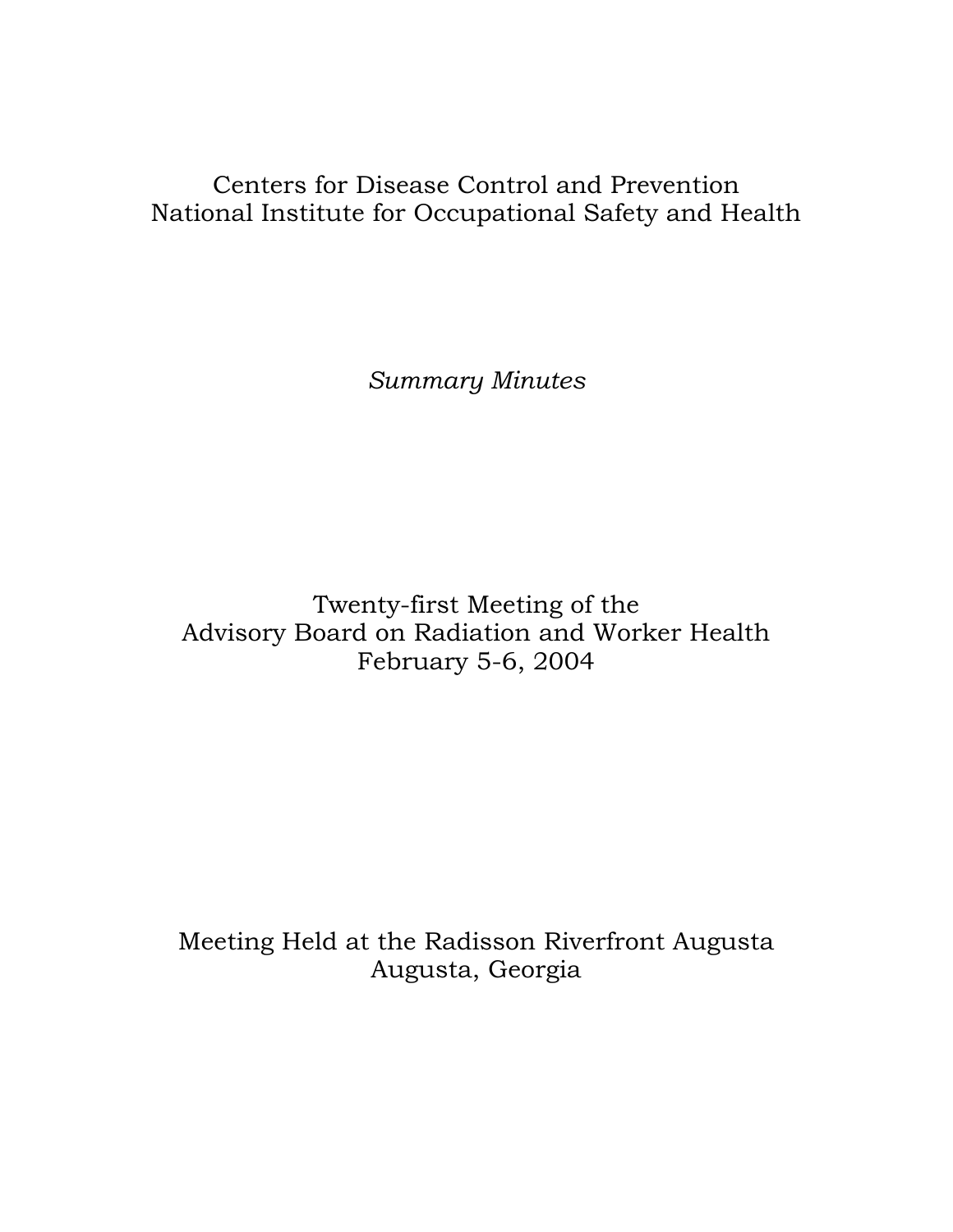### **Executive Summary**

The Twenty-first Meeting of the Advisory Board on Radiation and Worker Health (ABRWH or the Board) was held at the Radisson Riverfront Hotel Augusta in Augusta, Georgia on February 5-6, 2004. All members were in attendance. Others in attendance included staff of various Federal agencies, as well as members of the public. The Summary Minutes of Meeting Nineteen were approved with minor changes.

**\* \* \* \* \*** 

### **Thursday, February 5, 2004**

#### **OCAS Program Status Report**

**Ms. Martha DiMuzio** of the National Institute for Occupational Safety and Health (NIOSH) presented a program update with case statistics as of January 30, 2004. There are currently 13,550 cases in house at NIOSH for processing. There are currently 2,774 cases staged for dose reconstruction. reconstructionists have been assigned for 679 cases; 325 draft reports have been sent to claimants and final dose reconstruction reports have been submitted on 1,502 cases.

Requests to the Department of Energy (DOE) for exposure information total 14,453. Responses received total 23,638. At least one telephone interview per case has been conducted in 10,830 cases. Interview summary reports have been sent to 14,355 claimants. Current interview capacity is 200-300 per week.

There have now been 167 physicians appointed to the DOE physician panels, with additional recruitment underway. In the months of December and January, more claims were forwarded to the Department of Labor (DOL) for decision than were received from DOL for dose reconstruction.

There have been two mass mailings, one in October and one in January, on the new quarterly communication with claimants.

Following her presentation, **Ms. Dimuzio** entertained questions from the Board.

**\* \* \* \* \*** 

#### **DOL Program Status Report**

**Mr. Pete Turcic** presented an update on the program from the DOL, as well as an update on DOL outreach efforts. The majority of the 50,979 claims are for cancer. Final decision has been issued in more than 26,000 or 54 percent of the cases received.

 $- 2 -$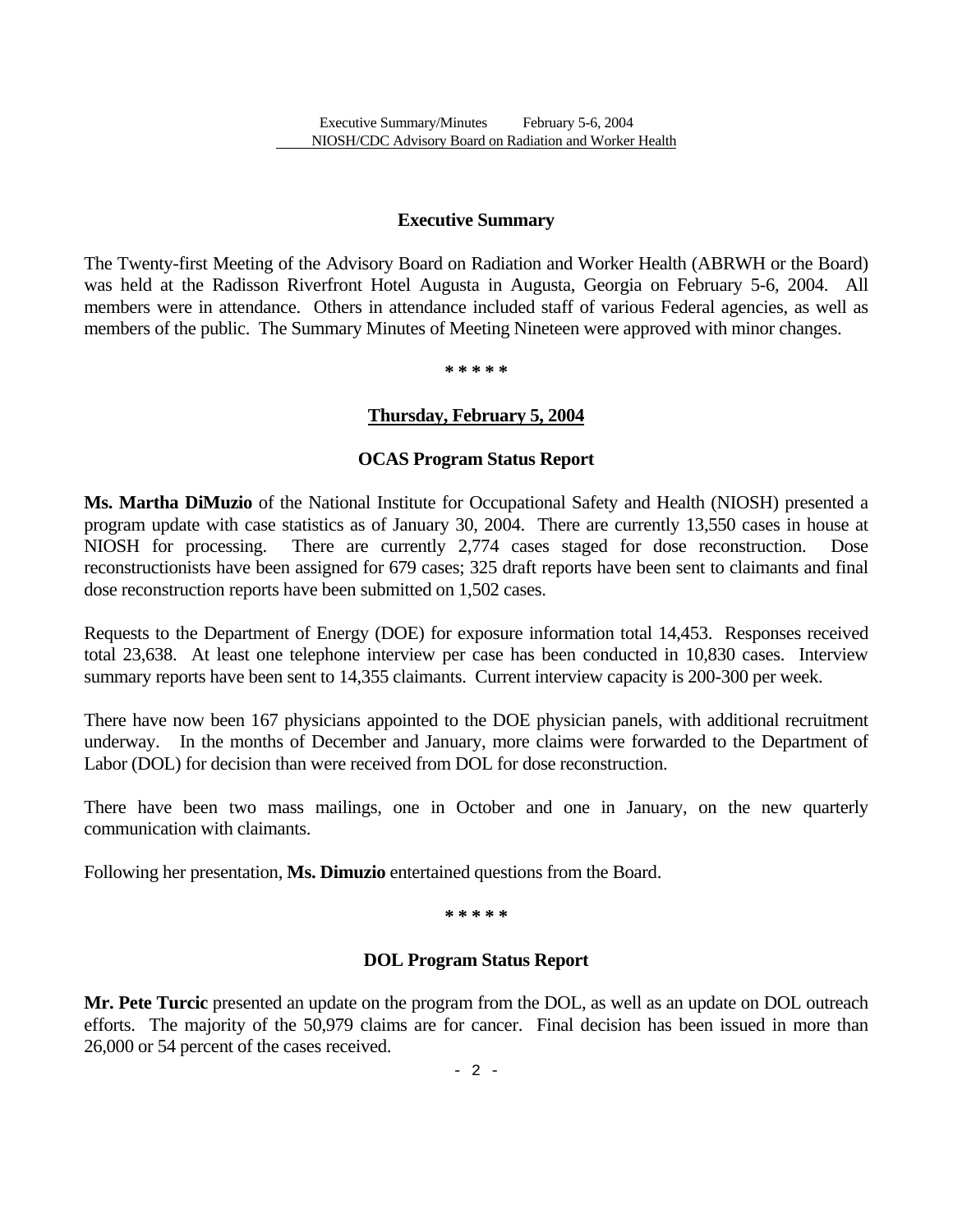As of January 29, a total of \$742,884,000 has been paid out in compensation for beryllium, silicosis, the SEC cancers, and cancers that have been dose reconstructed, with over \$25 million having been paid in medical benefits.

As of December 31, 2003, there have been 3,032 total approved cases from the Special Exposure Cohort (SEC); 2,608 of those cases have been paid. There have been 2,772 total cases denied in the SEC. Primary reason for denial is claims for non-covered conditions or non-specified cancers. That number was 2,594.

**Mr. Turcic** noted that the next two years DOL will focus on outreach, utilizing web site, local outreach, and their traveling resource centers, which have been very effective. The highest ratio of claims to worker population is at Paducah, so DOL will be attempting to analyze what worked so well at that facility versus other sites in an effort to improve participation in the program.

**Mr. Turcic** answered questions from the Board following his presentation.

**\* \* \* \* \*** 

### **Site Profile Update**

**Mr. James Neton** provided the Board with an update on the status of site profile development, and on the status of worker input efforts, and provided examples of dose reconstructions using complex-wide Technical Information Bulletins (TIBs).

Although only the Hanford and SRS profiles have been completed, most of the remainder of the 15 site profiles being worked on in tandem are either in the Office of Compensation Analysis and Support (OCAS) or in Oak Ridge Associated Universities (ORAU) review. Only X-10 (Oak Ridge) had a section of its site profile for which at least the draft had not been completed.

Since December a worker input plan has been drafted which establishes worker outreach, and provides a framework for worker input. It encourages input both prior to and after release of the site profile, includes public briefings as necessary, and provides that minutes of those meetings be kept and provided to participants. A meeting was held at the SRS in November, at Hanford on January 13 and 14, and meetings are being scheduled for Portsmouth and Mound.

**Dr. Neton** described the approach for the DOE complex-wide efficiency process and gave an example of a dose reconstruction using that document, as well as a similar explanation and example using the Atomic Weapons Employer (AWE) complex-wide efficiency process with an example of a dose reconstruction under that document.

Dr. Neton responded to questions from the Board following his presentation.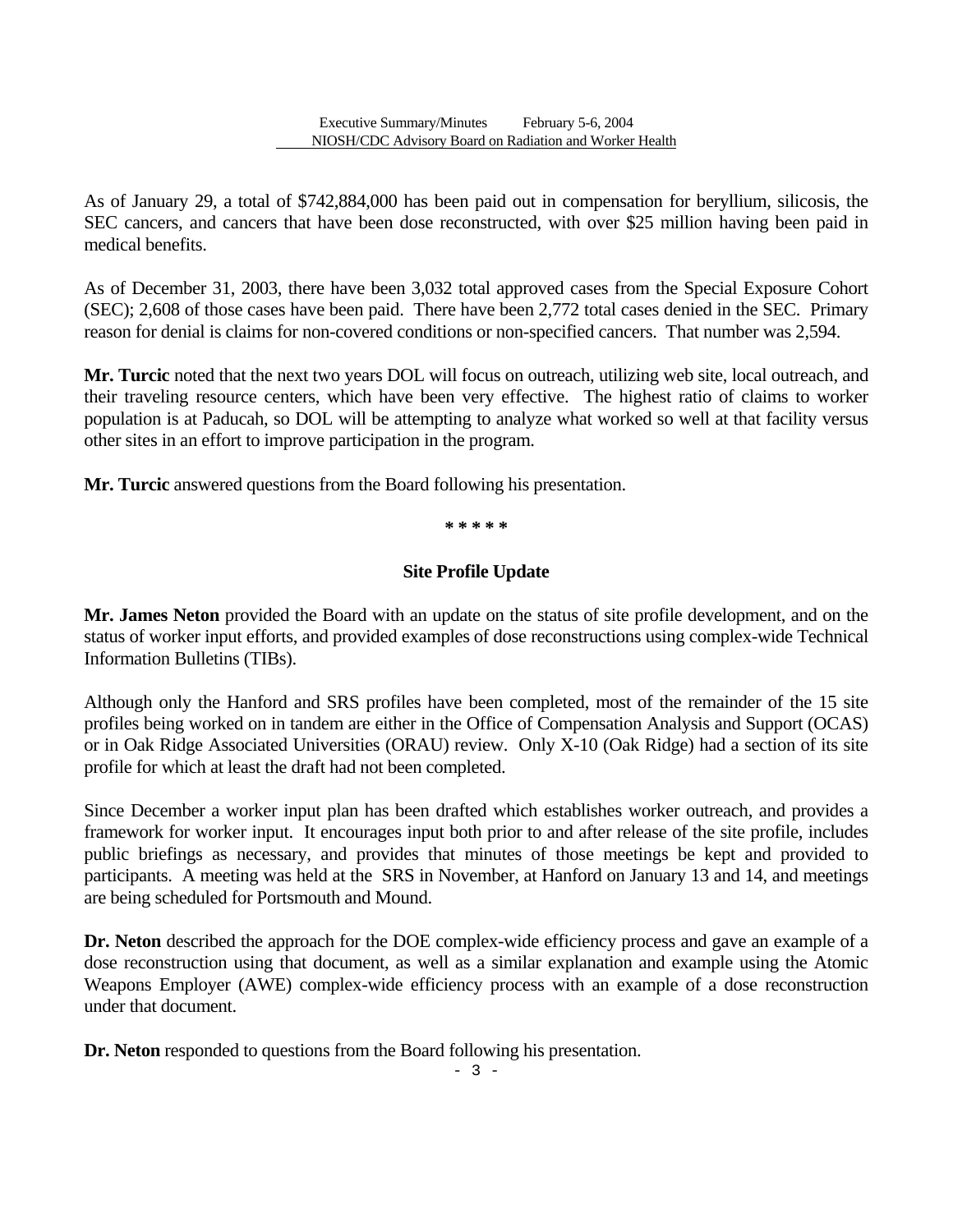**\* \* \* \* \*** 

#### **Research Issues Workgroup Report**

**Dr. James Melius**, Chair of the Interactive Radioepidemiological Program (IREP) and Scientific Issues Workgroup, reminded the Board of the five priority items they had agreed to a year ago. **Dr. Melius** led a discussion related to those five items, what progress had been made in the respective areas, funding availability, NIOSH participation, the past-due BEIR report and its anticipated ramifications. A report from NIOSH on the issue of smoking and lung cancer is anticipated as soon as they finish their analysis of information just received from the National Cancer Institute (NCI).

**\* \* \* \* \***

### **Board Discussion/Working Session Dose Reconstruction Review Process**

**Dr. Ziemer** turned the Board's attention to the dose reconstruction review process. **Mr. Elliott** recapped where the Board stood at the moment relative to the award of the tasks to Sanford Cohen & Associates (SC&A). Still to be determined is the method for selection of cases.

**Mr. Elliott** suggested a number of ideas for topics of discussion this afternoon and tomorrow. Timetables were discussed for deliverables from SC&A and coordinating those deliverable dates with upcoming meetings. Issues related to the pros and cons of subcommittees, workgroups, Board meetings, and teleconference meetings were discussed.

The Board discussed how to proceed with the issue of selecting sites for the initial group of site profile reviews. Members of the Board offered suggestions for how to develop criteria upon which to make the decision.

#### **\* \* \* \* \***

### **Public Comment Period**

Public comment was solicited on both days of the meeting. Public input on the first day was in a separate session commencing in the evening. Input from that session included the following:

- Problems in dose reconstruction for construction worker claimants.
- Difficulty in conducting productive interviews with construction worker claimants who are of advanced years and have worked multiple locations.

 $- 4 -$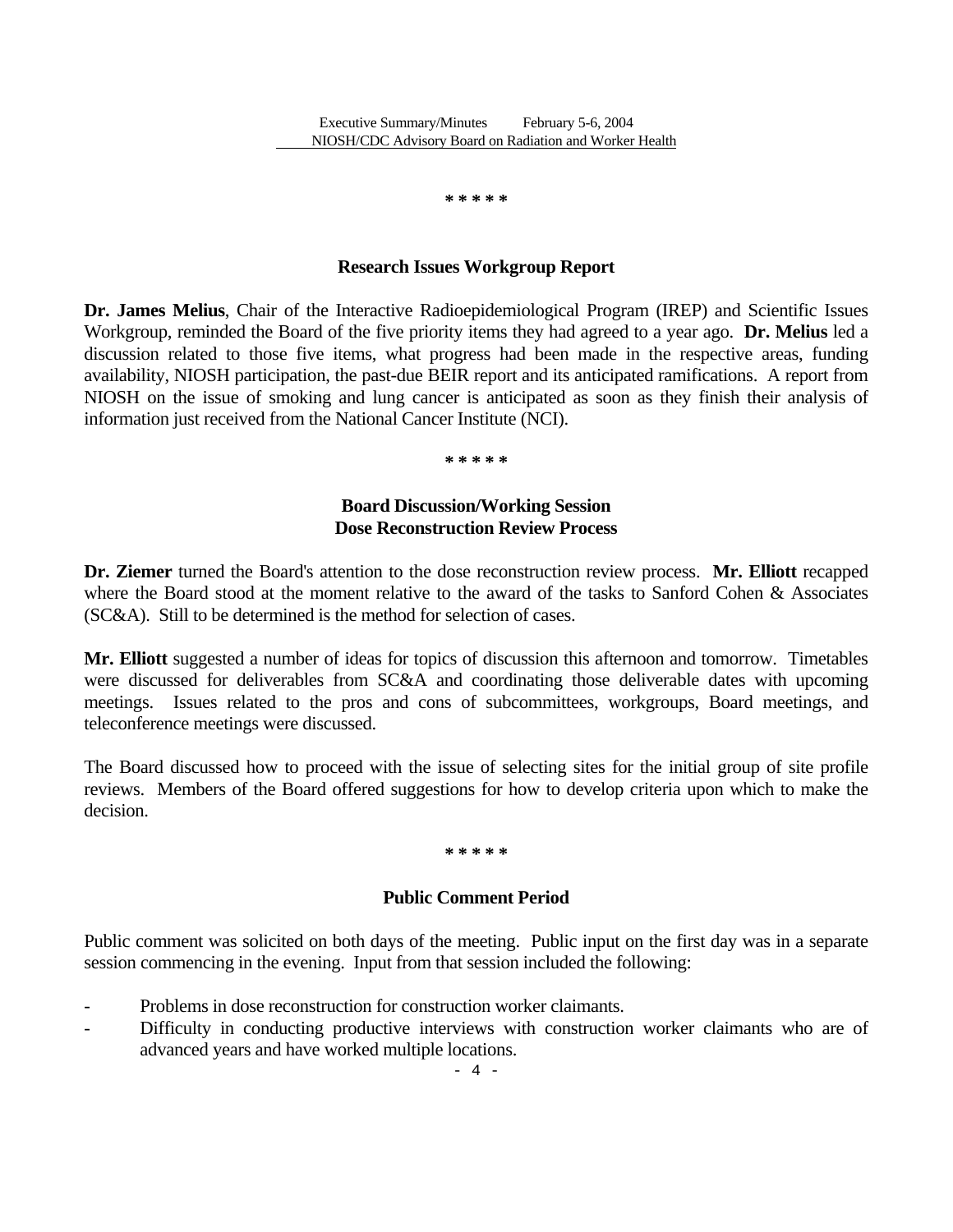- Inadequate monitoring for construction workers.
- Flaws in completed site profiles.
- Subcontractor opposition to claims filed through Subtitle D.
- Objections to and flaws in the complex-wide efficiency documents.

**\* \* \* \* \***

### **Friday, February 6, 2004**

#### **Administrative Housekeeping**

**Mr. Elliott** described efforts his staff had made in putting together the evening comment session and indicated that they would do the same during the April meeting in Richland.

Housekeeping matters were addressed relative to voucher information, addresses, and phone numbers. Another meeting date was established in June.

Future agenda items were suggested and discussed.

**\* \* \* \* \*** 

### **Board Discussion/Working Session Sanford Cohen & Associates**

**Dr. John Mauro** and **Mr. Joe Fitzgerald** outlined for the Board their thoughts on how tasks two and four would develop. It was discussed that SC&A intended that the four tasks actually work together in an effort to function more efficiently.

**Mr. Fitzgerald** outlined for the Board how he envisioned his task proceeding and noted that it might be approached in a way somewhat differently than the approach taken by NIOSH and ORAU.

Both **Dr. Mauro** and **Mr. Fitzgerald** took questions from the Board during the discussions.

**\* \* \* \* \*** 

### **Board Discussion/Working Session Dose Reconstruction Review Process**

Before the Board were the issues of selection of an initial group of site profiles, resolution on a motion to communicate with Secretary Thompson relating to the SEC rulemaking, and review of a letter in response to one received from three Congressmen which was discussed at the December meeting.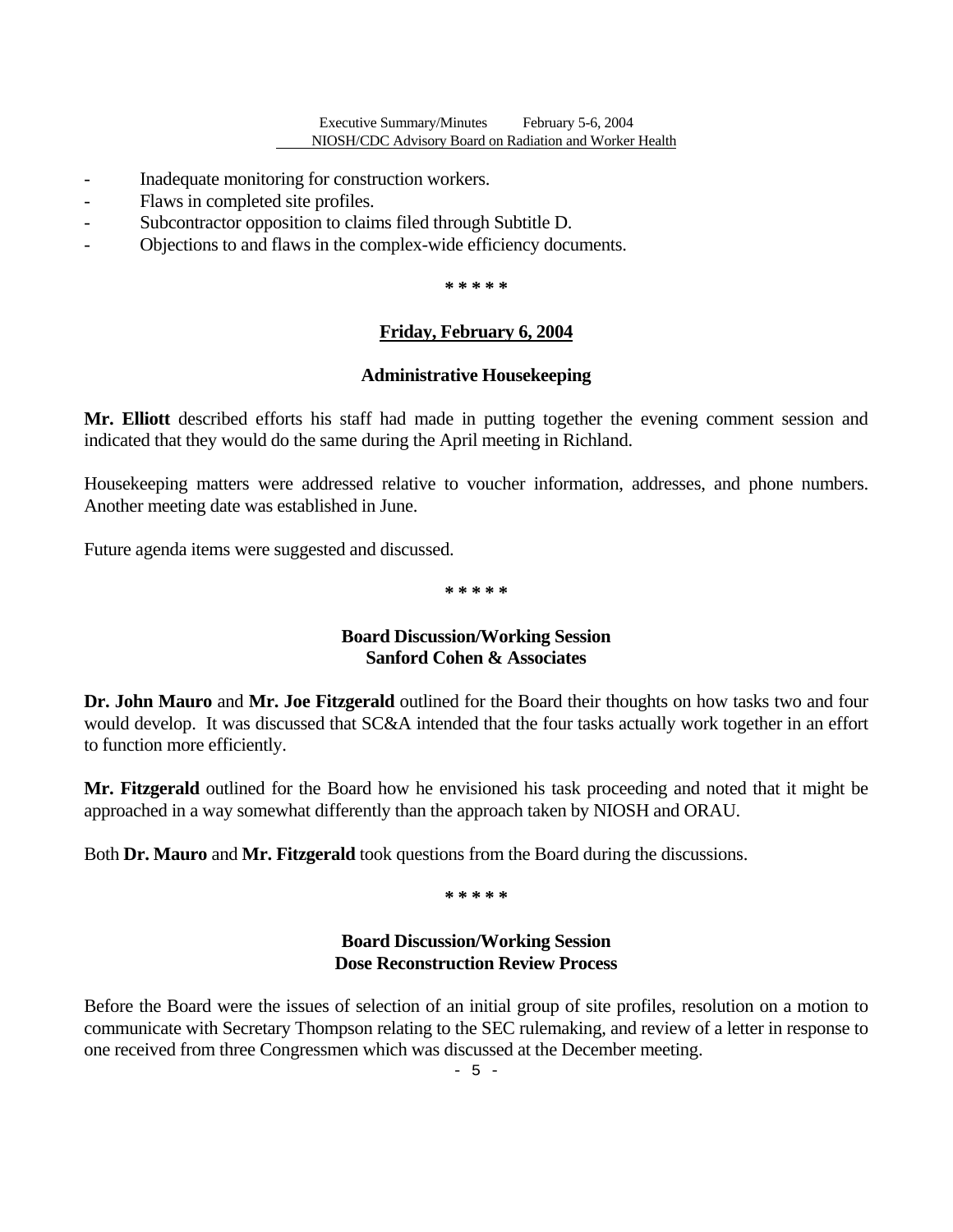Other issues were adding elements to the database to be developed by SC&A and how to get those additions to the contractor in a way that was efficient but not cause problems with procurement, and discussing a plan for dealing with the issue of subcommittee and interaction with the contractor.

Six sites were selected and approved -- Nevada Test Site, Idaho National Engineering Laboratory (INEEL), Hanford, SRS, Rocky Flats, and Y-12 -- for the first group of site profile reviews. Bethlehem Steel and Mallinckrodt Chemical Works were designated as the first AWE sites for site profile review.

Invoice approval and clarification matters for the contractor was discussed. It was decided that Dr. Ziemer would be authorized to act on behalf of the Board in notifying timely deliverable receipt and authorizing payment of contract vouchers as submitted to him.

A motion was made and seconded to communicate to Secretary Thompson the Board's concern regarding the fact that the final SEC rule has not yet been published The motion carried.

Options for dealing with communications to the Board from members of Congress were discussed and it was agreed that communications would be shared, discussed, and the Board would collectively formulate a response.

#### **\* \* \* \* \***

### **Public Comment Period**

Public comment was solicited on both days. Public input on the second day included the following:

- Differences in the way construction workers were employed on DOE sites, and their work patterns.
- Suggestions for improving the interview quality by sending a copy of site medical records or radiation exposure records with the interview form.
- Things not covered in site profiles.
- Lack of cooperation from DOE.
- The unique nature of the Oak Ridge site and why all three plants there should be in the SEC.
- A request for help with a health screening program at Oak Ridge.
- An inquiry where to obtain documentation used in dose reconstruction when a decision from NIOSH to deny a claim indicated the dose reconstruction was a likely overestimate.

**\* \* \* \* \*** 

With all further business to come before the Board requiring action in Executive Session, the public portion of the meeting was adjourned.

- 6 -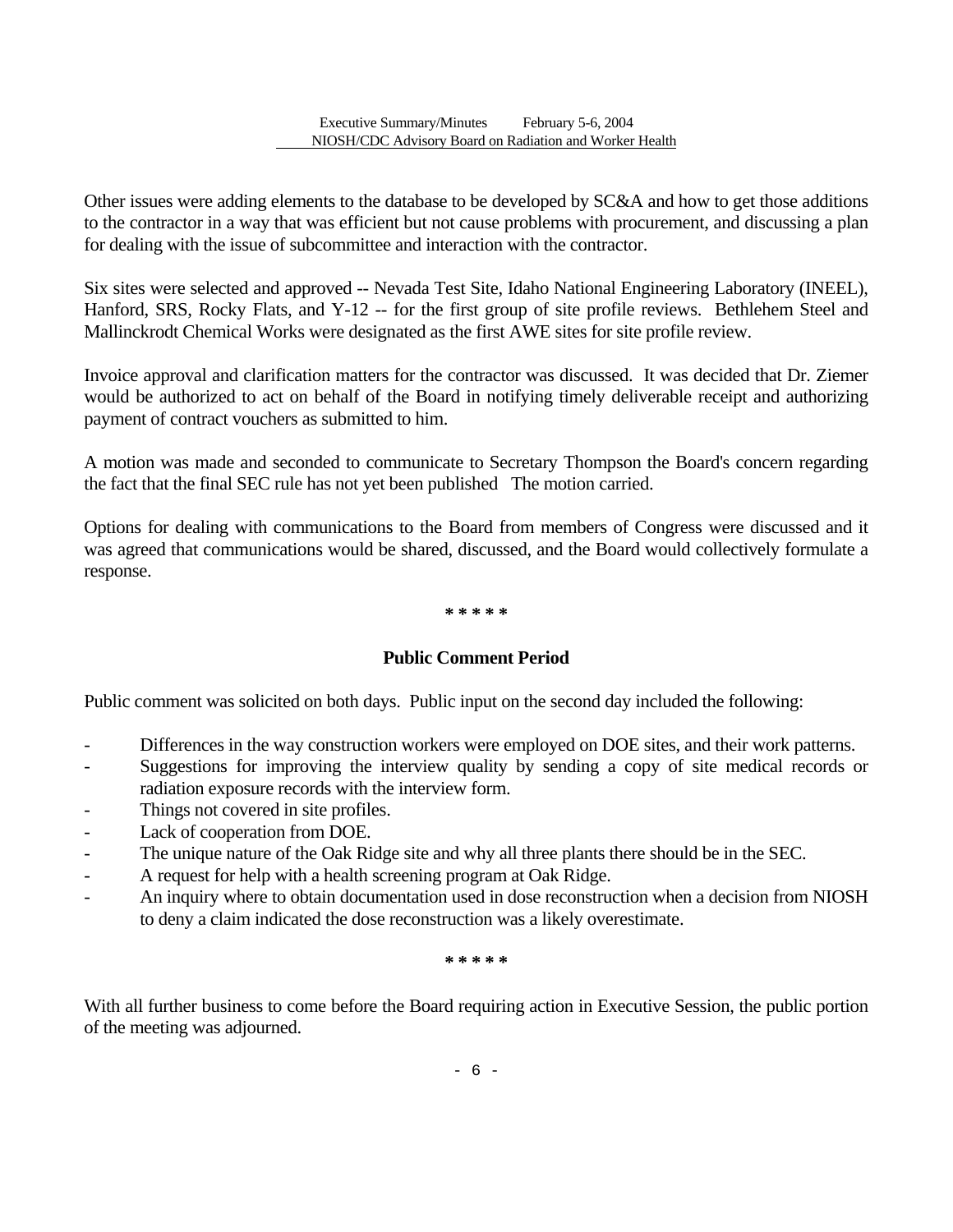# **End of Executive Summary The Advisory Board on Radiation and Worker Health National Institute for Occupational Safety and Health Centers for Disease Control and Prevention**

# **Summary Minutes of the Twenty-first Meeting February 5-6, 2004**

The Twenty-first Meeting of the Advisory Board on Radiation and Worker Health (ABRWH or the Board) was held at the Radisson Riverfront Augusta in Augusta, Georgia on February 5-6, 2004. The meeting was called by the Centers for Disease Control and Prevention's (CDC's) National Institute for Occupational Safety and Health (NIOSH), the agency charged with administering the ABRWH. These summary minutes, as well as a verbatim transcript certified by a court reporter, are available on the internet on the NIOSH/Office of Compensation Analysis and Support (OCAS) web site located at www.cdc.gov/niosh/ocas. Those present included the following:

**ABRWH Members:** Dr. Paul Ziemer, Chair; Dr. Henry Anderson; Dr. Antonio Andrade; Dr. Roy DeHart; Mr. Richard Espinosa; Mr. Michael Gibson; Mr. Mark Griffon; Dr. James Melius; Ms. Wanda Munn, Mr. Robert Presley; and Dr. Genevieve Roessler.

**Designated Federal Official:** Mr. Larry Elliott, Executive Secretary

# **Federal Agency Attendees:**

Department of Health and Human Services: Ms. Allison Davis, Ms. Martha DiMuzio, Mr. Russ Henshaw, Ms. Cori Homer, Ms. Liz Homoki-Titus, Mr. Ted Katz, Mr. David Naimon, and Dr. Jim Neton, Mr. David Utterback.

Department of Labor: Mr. Peter Turcic and Mr. Jeffrey Kotsch.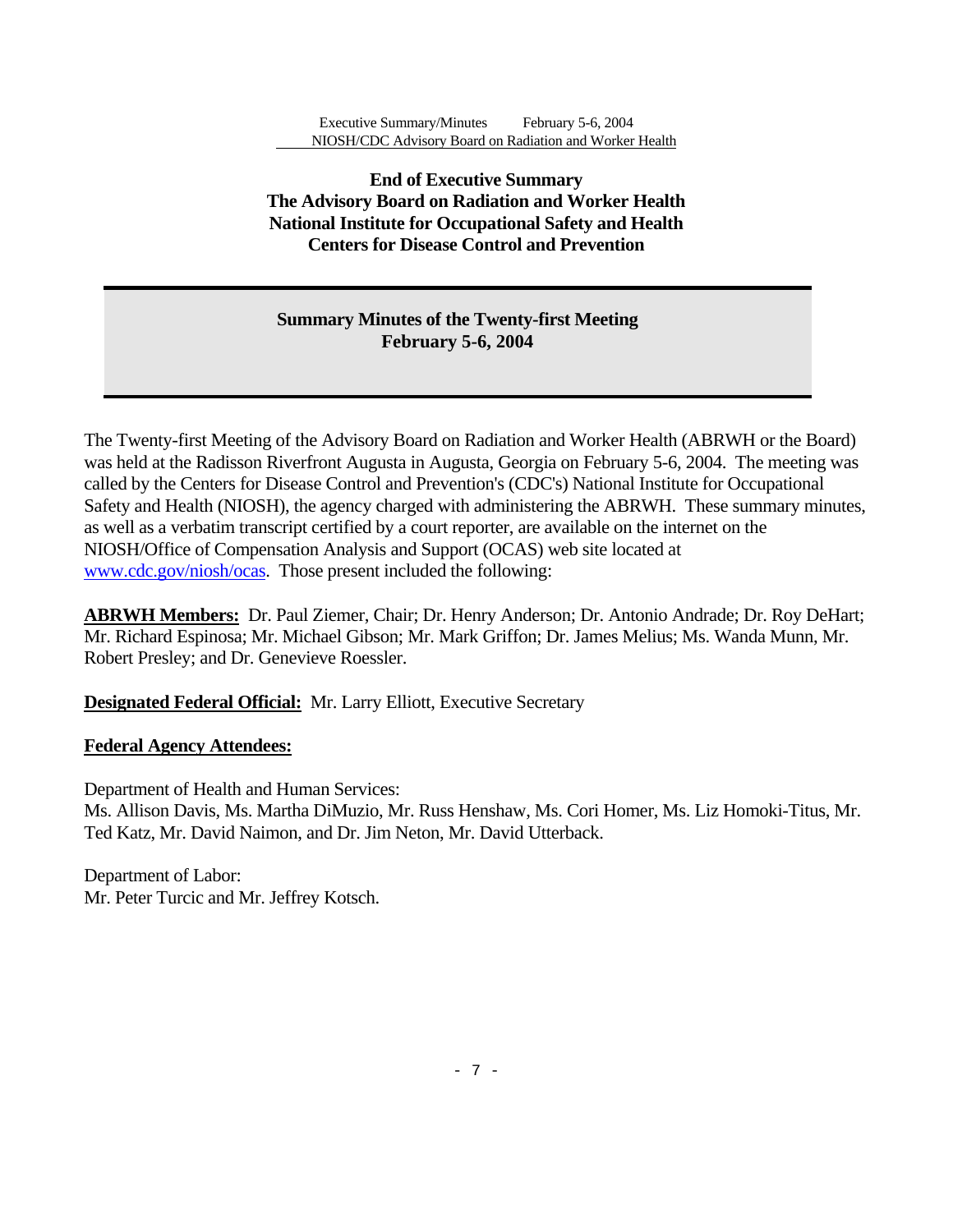### **Thursday, February 5, 2004**

# **OPENING REMARKS**

**Dr. Paul Ziemer**, Chairman of the Advisory Board on Radiation and Worker Health (ABRWH or the Board), called the meeting to order, welcoming the attendees.

**Dr. Ziemer** asked that everyone register their attendance in the book provided. He reminded members of the public to sign up if they wished to address the Board during the public comment period.

**Dr. Ziemer** noted that Dr. James Melius would be arriving a bit later in the day, and that Dr. Henry Anderson would be arriving on the following day. Attention was also called to the fact that the afternoon session on Friday would be closed to the public.

**Dr. Ziemer** reminded the audience members that the public comment period would be held that evening from 7:15 to 8:30 p.m. at the same location, following an afternoon recess.

**Mr. Larry Elliott** joined Dr. Ziemer in his welcome and also reminded the attendees that there would be a public comment period the following day from 11:30 a.m. to 12:00 noon.

#### **\* \* \* \* \***

# **REVIEW AND APPROVAL OF DRAFT MINUTES**

**Dr. Ziemer** called for any substantive corrections or additions to the minutes of the Nineteenth Meeting of the Board held in Las Vegas, Nevada on December 9 and 10, 2003, as drafted. **Ms. Wanda Munn** noted some wording which seemed unclear to her. Upon discussion it was determined that, with minor adjustments in the wording, it would be clarified.

# **Motion to approve the Executive Summary and Minutes of the Nineteenth Meeting, with modifications as discussed, was seconded and unanimously passed.**

**Dr. Roy DeHart** asked if perhaps a summary page of action items drawn from the minutes could be provided in the future, which was met with agreement.

**Dr. Ziemer** pointed out to the Board that the minutes for closed sessions were very brief and simply reiterated when the meeting was held, who was in attendance, and the subject of session, affirming that was the only item discussed. He inquired if the Board would agree that the Chair could simply sign those and return them. The suggestion was approved by consent.

> **\* \* \* \* \***  - 8 -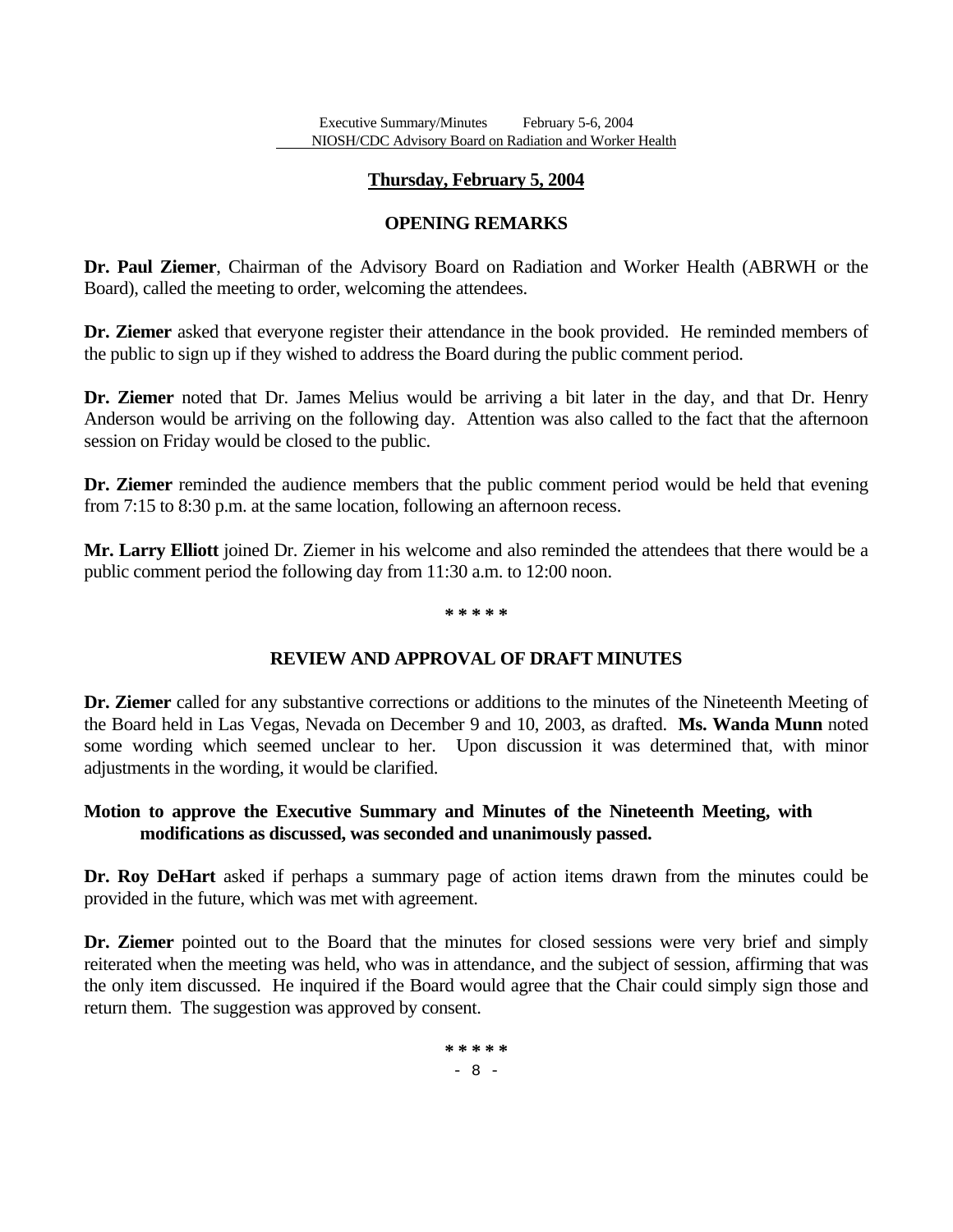# **OCAS PROGRAM STATUS REPORT**

# **Ms. Martha DiMuzio NIOSH/OCAS**

**Ms. DiMuzio** presented a program update from the National Institute for Occupational Safety and Health (NIOSH)/Office of Compensation Analysis and Support (OCAS) perspective since the December Board meeting. She presented case statistics as of January 30, 2004, noting that in 2004, there has been a gradual decline in requests for dose reconstruction. The number of cases in hand at OCAS requiring dose reconstruction total 13,550; 14,453 requests for exposure information have been made to the Department of Energy (DOE); 23,000 responses have been received, which represents 12,000 cases, roughly.

Response time on requests for information continues to improve. **Ms. DiMuzio** noted that the SRS, which had previously had the largest number of requests over 150 days outstanding, had just received a huge number of responses and their outstanding number in the over 150 day category had been reduced to 11. She noted NIOSH efforts at communication with the DOE was creating a good relationship and resulting in receipt of adequate information on the first pass through of requests.

At least one interview per case has been completed for 10,830 cases. Interview summary reports have been sent to 14,356 claimants. ORAU currently has an interview capacity of 200 to 300 interviews per week. There are presently 2,774 cases staged for dose reconstruction; 679 cases have been assigned to dose reconstructionists; 325 draft dose reconstruction reports have been sent to claimants and are awaiting return of the OCAS-1 form. Final dose reconstruction reports sent to Department of Labor (DOL) for adjudication are 1,502, a 50 percent increase from the December figure.

**Ms. DiMuzio** noted the backlog is being addressed in that NIOSH is now sending out more dose reconstruction reports than requests for information. In the month of December there were 17 percent more reports sent to claimants than cases received from DOL, and in January the figure rose to 44 percent.

Both NIOSH and ORAU continue to receive and respond to phone calls from claimants. E-mails continue to be received, so all communication methods available are being utilized.

An additional 167 physicians have been appointed to the physician's panel, an increase of eight since December, and NIOSH continues active recruiting efforts.

**Ms. DiMuzio** pointed out that the quarterly claimant communication initiated in October generated a number of questions in response. As a result, the January mailing addressed those issues. Questions have already begun to come in from the January mailing and it is anticipated that those will be answered in the March mailing. Response from claimants generally has been mixed. Some are happy to get the information, others don't want it and ask that it not be sent again. Effort is being made to accommodate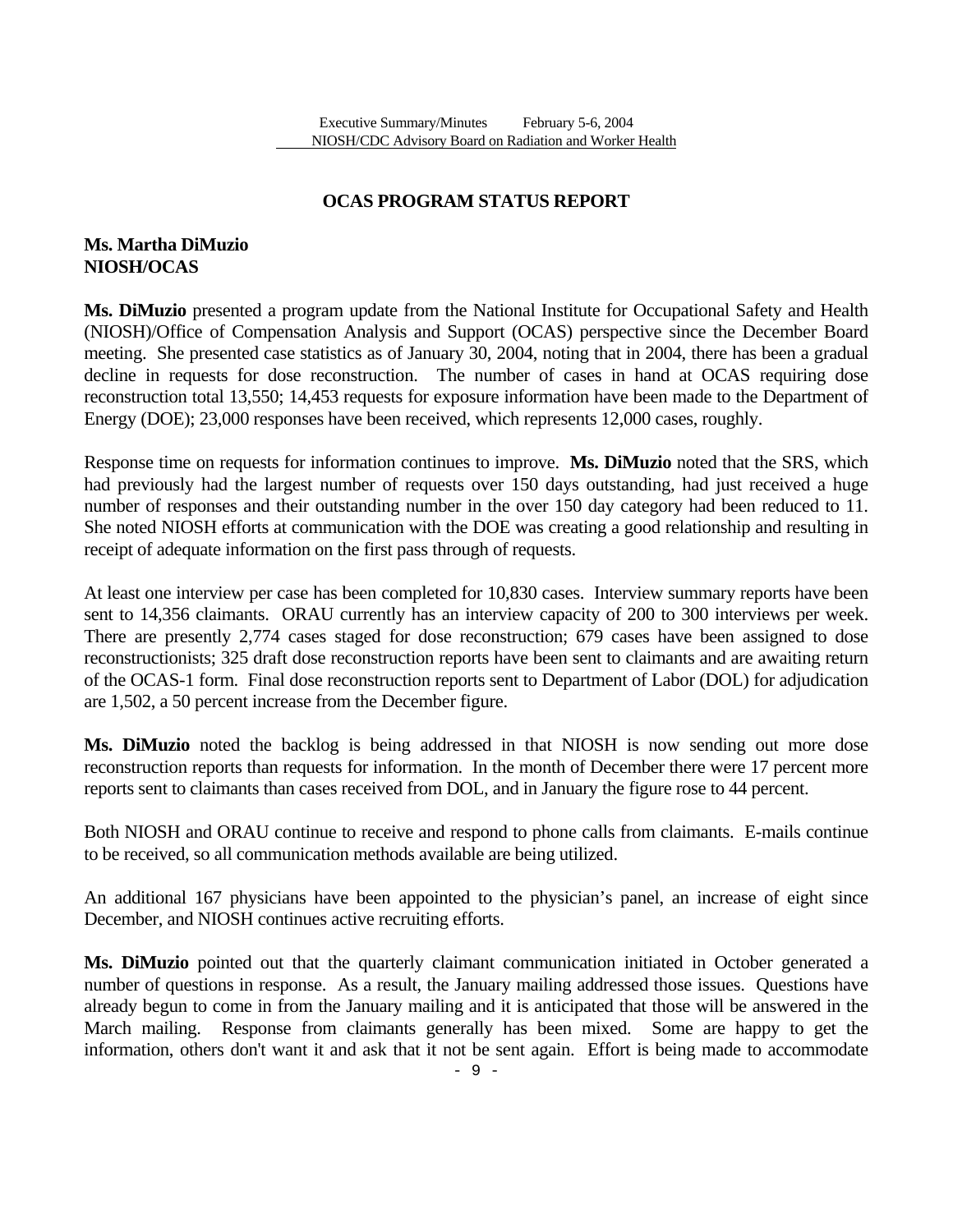those wishes as much as possible.

Discussion Points:

- **Dr. James Melius** raised the question again of why so many more responses were received than requests made for information, and what type of information was being received from DOE.
- **Mr. Larry Elliott** replied that there were a variety of circumstances involved. A person could have worked at more than one site. A response could say we're still looking or we don't have any data. All of those are considered responses. Those responses are screened and if there are data quality issues or the information provided is not in the right format, another request is made with more specific detail on what is needed and why. Then another response comes back from that.
- **Dr. Melius** acknowledged that it was difficult to summarize a complicated process, but he was just concerned that what is portrayed as a response doesn't mean acknowledgement that a request was received and nothing more.
- **Dr. James Neton** added that it's rare that a response simply says we got your request. Because the requests are for different types of information, it may be received in different pieces so there may be two or three individual responses to a request.
- **Dr. Antonio Andrade** pointed out that, by law, sites are supposed to make a reasonable effort to collect dose data from all previous employers, and that from his personal experience and as a matter of efficiency, information would be sent in on several people at one time.
- **Dr. Ziemer** inquired if that would be counted as one response. **Ms. DiMuzio** indicated that a response was counted for each person.
- **Dr. Melius** congratulated NIOSH on the communication efforts to the claimants and questioned updates to the web site in terms of tracking claim status, inquiring about the implementation of that feature.
- **Mr. Elliott** acknowledged Dr. Melius' comments and noted that comments had also been solicited from DOL and DOE, and NIOSH was working to revamp the web site, adding there were a number of new things being put together to be put on the web site. And while it seemed like a very straight forward thing to do, it was a complicated matter and was being tested before it went out. There would be a number of changes on the web site in the next few weeks, making it more informative than in the past.
- **Dr. Paul Ziemer** inquired into manpower available to handle the increased flow of dose reconstructions.
- **Dr. Richard Toohey** from Oak Ridge Associated Universities (ORAU) responded that there were 20 fulltime and three or four part-time external dose reconstructionists, which they felt was adequate. There were a half-dozen full-time and 20 part-time internal dose reconstructionists. This is a rarer breed which is where there is a bit of a bottleneck being encountered. There are more claims needing detailed internal dose reconstruction than had been anticipated. **Dr. Toohey** described prospective efforts to resolve the problem, including improvements in the Integrated Modules for Bioassay Analysis (IMBA) software package.
- **Dr. Melius** indicated he felt it would be helpful to present some projections as to working against the backlog and state where things were going and what will happen over the next quarter, what issues may be coming up that could slow down certain cases, what was being done to keep the line of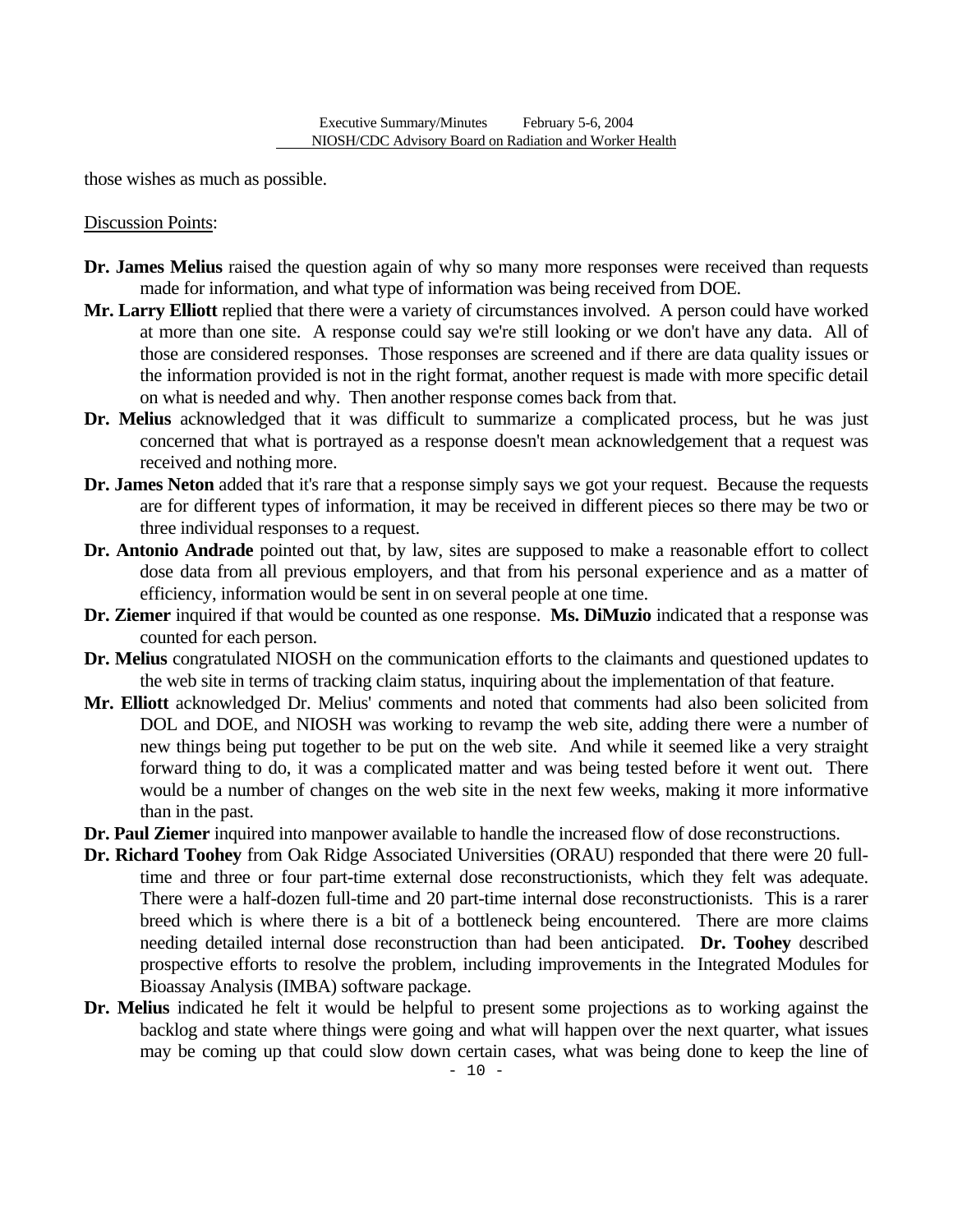communication open and the progress going in a positive direction.

- **Mr. Elliott** thanked Dr. Melius for his comments and noted that he was confident the dose reconstructions that are completed were done with sound science and are sufficiently accurate. NIOSH is working on the timeliness aspect, but one thing they're not very good at is crystal ball gazing. They will take the comments to heart and see what might be projected, noting that when he says project, he could talk about issues such as what Dr. Toohey had mentioned that hadn't been anticipated as clearly as they might have been, or obstacles in the way toward success, and agreed that those things should be communicated to the Board in order for them to understand what NIOSH is facing.
- **Dr. Ziemer** asked if Mr. Elliott or Ms. DiMuzio could speak to manpower issues within NIOSH.
- **Mr. Elliott** responded that there were presently a staff of 41 full-time employees and that there had not been any particular bottlenecks with regard to their work in reviewing and providing direction to ORAU. There is a health communication specialist to be added to assist Chris Ellison in that area. Final candidates to fill the last two health physicist positions have been identified, one of which will add some internal dose experience to the staff. It is felt that there is an adequate public health advisor team. **Mr. Elliott** indicated he believes they are adequately staffed at the moment and sees no need to try to request more at this point in time.
- **Dr. Melius** inquired as to the status of the Special Exposure Cohort (SEC) regulation.
- **Mr. Elliott** replied that the public comment had been addressed and the rule has been redrafted and is in review and clearance.
- **Dr. Melius** countered that he had some concerns about the continued delay, which is at the point of presenting a hindrance to the Board, and suggested sending a letter to the Secretary asking that approval of the rule be expedited as much as possible.
- **Dr. Andrade** noted that while he's anxious to see the SEC rule completed, it has nothing to do with dose reconstructions except for the fact that the rule proclaims that if dose reconstructions cannot be done, parties might be eligible to appeal for SEC status, so he doesn't see any connectivity between the dose reconstruction program and the ability to review that program.
- **Dr. DeHart** observed that legislation is being proposed to establish certain entities as special cohort sites and anticipates that more of that will be seen if some action isn't taken on the proposed rule soon.
- **Dr. Melius** disagreed with Dr. Andrade and noted that the test for the SEC legislation is sufficient accuracy and feasibility, and that the Board is asking someone to review what NIOSH has done without knowing what the test will be for sufficient accuracy and feasibility. At some point there will be a questionable area where guidance is needed. There's no way to predict how long the delay will continue, and with legislative issues involved now as a result of the delays, it would be appropriate to draft a letter to point out that having the information would be helpful for the Board to do its activities.
- **Mr. Michael Gibson** concurred with Dr. Melius' comments and noted that he could see no harm in raising those concerns to the Secretary.
- **A motion was made and seconded that the Board communicate to the Secretary concerns about the delay in finalizing the SEC rule and that it be finalized in order to carry out the Board's functions.**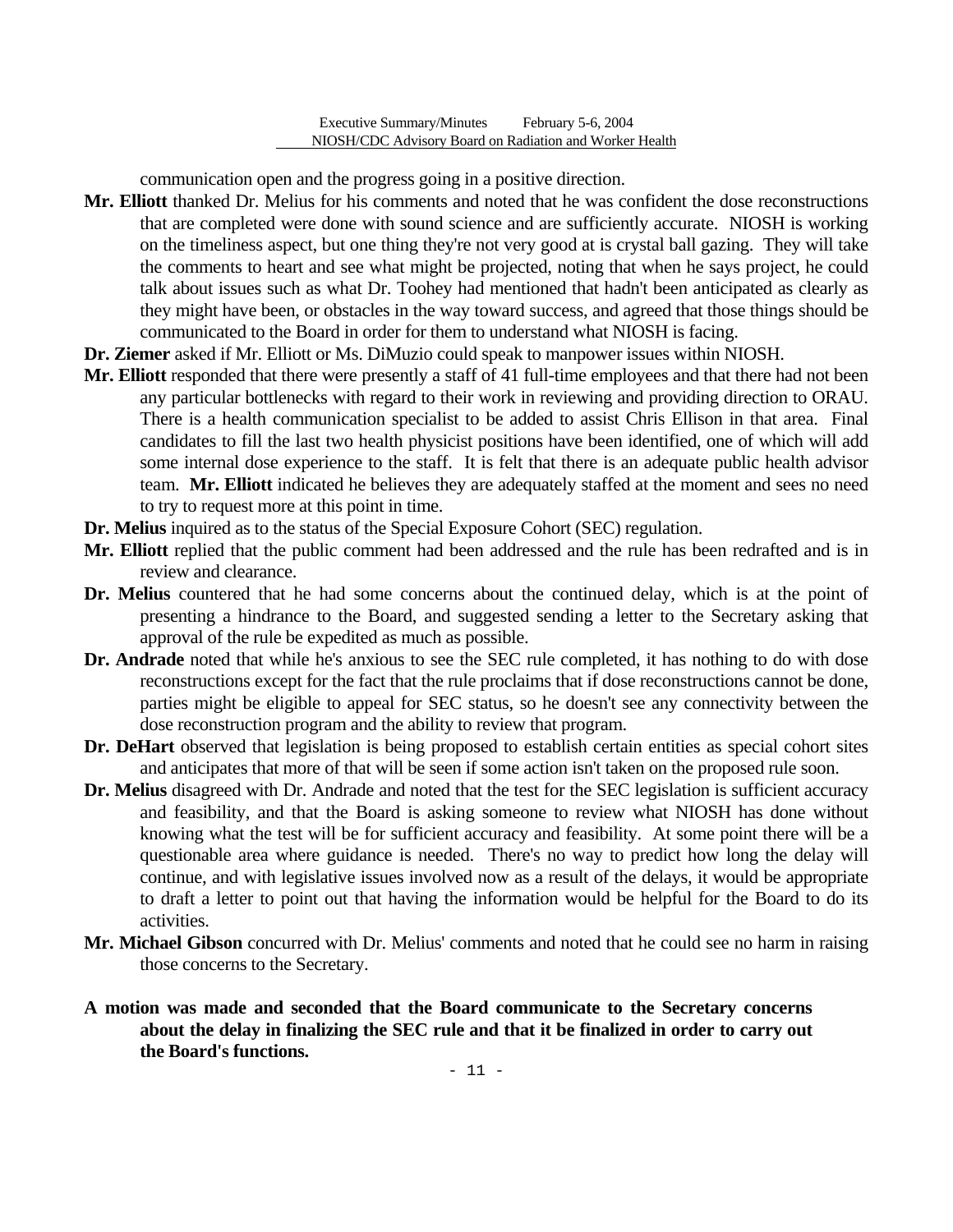**Dr. Ziemer** asked the mover and seconder if they would be willing to postpone action until the afternoon session so that the morning presentations may be completed. With consent the motion was tabled, with Dr. Melius offering to draft some specific language to be reviewed in the afternoon session.

**\* \* \* \* \*** 

### **DEPARTMENT OF LABOR STATUS REPORT**

# **Mr. Pete Turcic Department of Labor**

Mr. Pete Turcic presented an update on the program from the DOL, as well as an update on the DOL's outreach efforts.

As of January 29, 2004, the number of claims received equaled 50,979; 35,116 for cancer; 2,252 for beryllium sensitivity; 2,713 chronic beryllium disease; 977 silicosis; and 5,643 total Radiation Exposure Compensation Act (RECA) claims. Non-covered conditions totaled 25,008. The 50,979 claims represented 38,351 cases. Initial recommended decisions have been made for 29,387 claims or 22,526 cases. Cases referred to NIOSH total 15,317 and initial decisions for 97 percent of the cases have been received.

Initial claims processing time goals have been more than adequately met. The processing time goal of 180 days for Atomic Weapon Employer (AWE), beryllium vendors and DOE subcontractors was actually 183.5 days in FY 2003 and is 99.1 days in FY 2004. The processing time goal of 120 days for DOE and RECA claims stood at 148.4 days in FY 2003 and is at 73.1 days in FY 2004.

Of the 15,317 cases referred to NIOSH for dose reconstruction, 1,403 have been returned; 1,314 were completed dose reconstructions, with 89 where dose reconstructions were not required. As of December 31, 2003, there have been 3,032 total approved SEC cases, 2,608 of which have been paid. There have been 2,772 total denied SEC cases; in 138 of those employees had worked less than 250 work days; 2,594 were for non-covered conditions, a non-specified cancer; and 16 NIOSH dose reconstructions resulted in probability of causation of less than 50 percent. The remaining 24 were survivor claims where the survivor was not eligible.

**Mr. Turcic** noted that in the next two years DOL is focusing a lot of attention on outreach. Some of the tools to be utilized in that effort will include their web site, local outreach, Congressional delegations, and traveling resource centers.

**Mr. Turcic** presented statistics from the four District Offices and noted that only the Paducah facility had a claimant ratio as high 47.3 percent claims to worker population. So one of the things that DOL is trying to analyze is what had worked so well in the outreach effort at Paducah versus the other sites.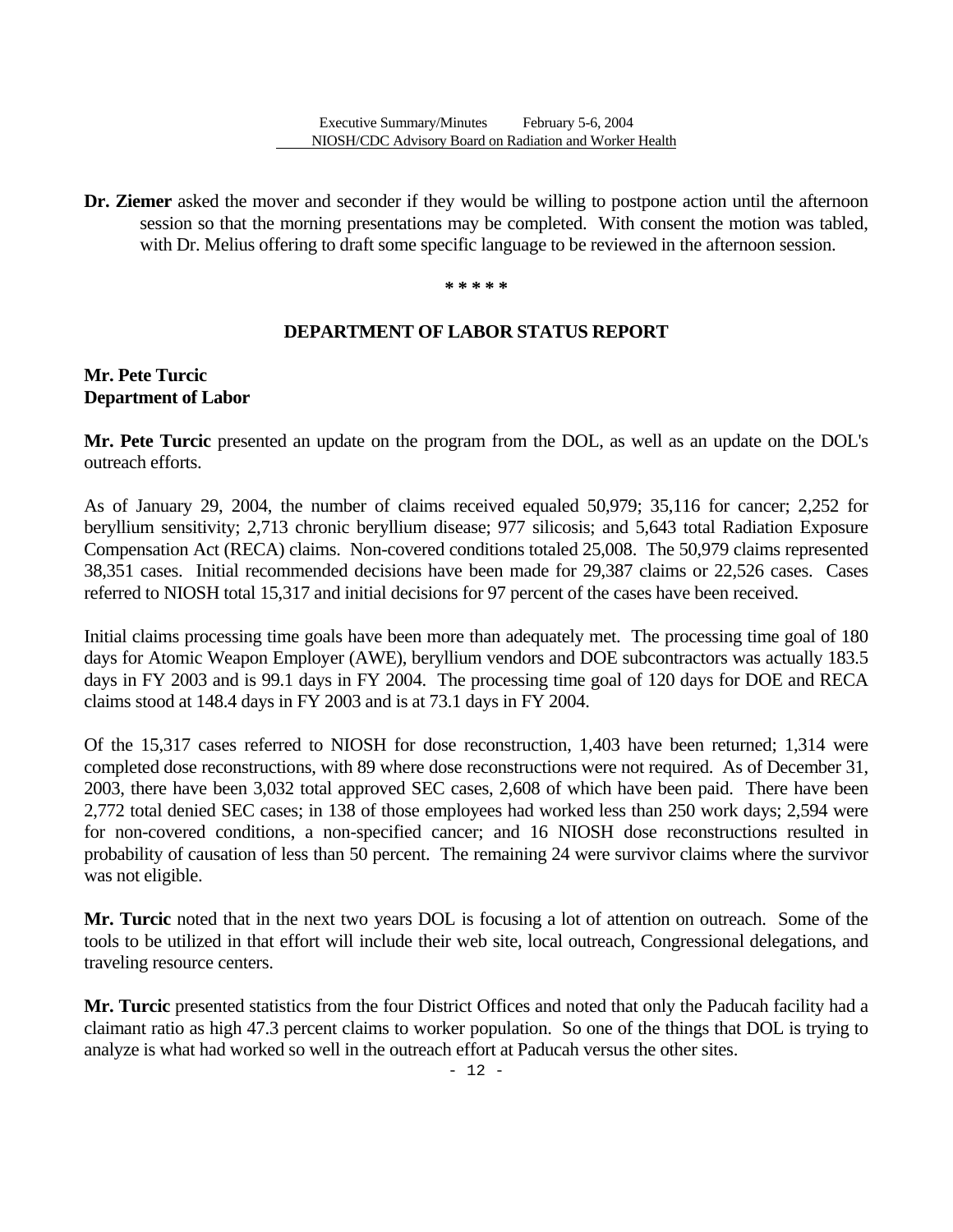DOL has found that the traveling resource center is a very effective method, 29 having been conducted since the inception of the Act. The traveling resource centers will go into an area for a week or two at a time, and receive a lot of good press. It seems to be very helpful when specific sites can be targeted and claims begin to come in from those areas. In 2004 traveling resource centers have been operated in Pleasanton and San Diego, California.

Goals are to inform as many potential claimants as possible about compensation, about Act requirements, how to file a claim, and to provide whatever assistance is necessary in filing the claims. There is an effort to expand participation of stakeholder groups. DOL has received good cooperation with labor unions and corporate verifiers from the AWEs getting information and contacts to find potential claimants. DOL is looking at each individual site and will do an analysis and some research to find potential claimants through demographic studies. In looking at a mortality study conducted at Hanford, DOL was surprised to find that more death certificates for Hanford employees were issued by California, Florida, Utah, and Texas than by the State of Washington. They are developing a marketing strategy to get into retirement locations to find people who may have worked in the program and now are living in retirement areas.

### Discussion Points:

- **Dr. Roy DeHart** asked if there was a third party administrator being used in payment of the medical portion to the claimants who were eligible. **Mr. Turcic** replied that a third party payer had always been used and that the third party payer paid directly to the medical providers.
- **Dr. DeHart** inquired if the statistics included the Worker Comp filings, and **Mr. Turcic** replied that it was only Subpart B claims.
- **Dr. James Melius** asked if there had been an increase in claims for reimbursement of medical expenses related to cancer. **Mr. Turcic** pointed out that all areas seem to have been going up and that a lot of outreach had been done in that area.
- **Dr. Melius** inquired if there were claimant communication indicating they should save their bills, even though they had already been paid. **Mr. Turcic** noted that there was a packet of information provided claimants related to that issue, as well as outreach to the providers that if they had been paid by somebody else, DOL could reimburse that to the payer.
- **Dr. Melius** wondered if there were problems verifying employment related to the claims that had been denied because of eligibility. **Mr. Turcic** pointed out that subcontractors were difficult and that DOL has just entered into a contract with the Center to Protect Worker Rights, which has access to a lot of information for subcontractors, although the vast majority of those that were denied because of employment were claiming employment at sites that are not covered.
- **Dr. Genevieve Roessler** asked why so many, 9,000 out of 15,000, had been denied on final decision for non-covered decisions, why that category was so high. **Mr. Turcic** observed that if people wanted to file a claim, they had a right to do so. A number of people were filing claims who had no condition at all or were filing claims for things like heart disease or other toxic illnesses, even though in the very first developmental letter the claimants have covered conditions explained to them.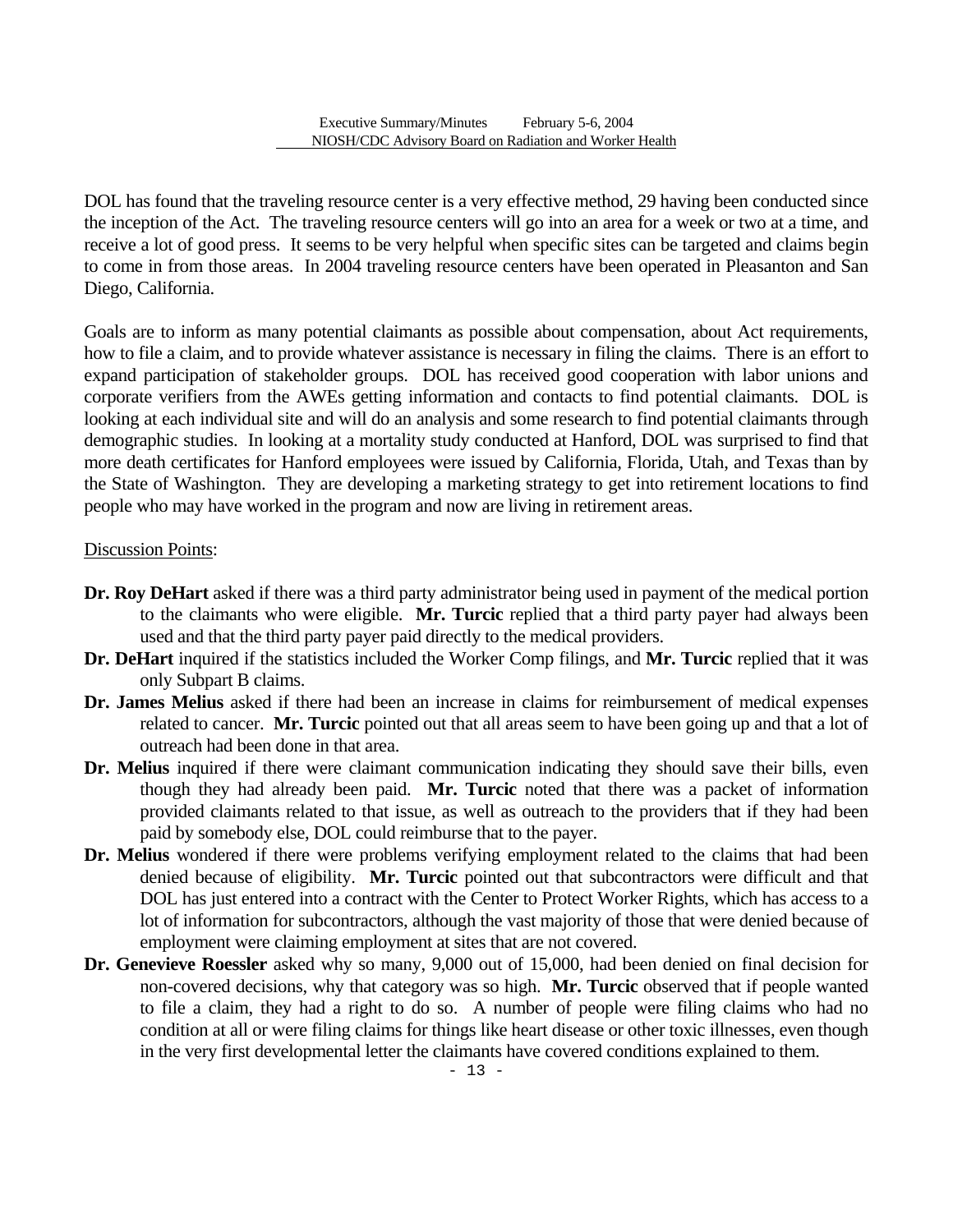- **Dr. Roessler** wondered if it seemed to be misunderstanding or claimants are just hoping it'll go through. **Mr. Turcic** noted that some of it was misunderstanding, but there were also scenarios where there were groups urging people to file.
- **Mr. Richard Espinosa** inquired for what reason survivors were not eligible. **Mr. Turcic** explained that most of the non-eligible survivors perhaps had not been married for a year prior to the death of the worker, or the claimant could not demonstrate they were the offspring of a worker.
- **Dr. Melius** suggested one way to reach retirees is through the pension program. **Mr. Turcic** agreed, noting there were privacy issues to be dealt with and the administrators of those funds generally have to be provided with DOL materials which they can include in their own mailers, and that has been a successful method of outreach.
- **Mr. Leon Owens** asked if DOL has a phased approach in regard to the outreach, and if that approach could be provided. **Mr. Turcic** acknowledged that there was a long-range plan and he will get a copy to Mr. Elliott, who could provide it to the Board. He also noted that there was a quarterly outreach plan. The plan for the Cleveland office had just been completed and the focus there will be on Fernald and Mound because they are sites that are closing.
- **Mr. Robert Presley** commented that he'd had a person at Oak Ridge come to him who had gone through the beryllium program and was very complimentary about how well she'd been treated by the people at DOL and wanted Mr. Presley to pass along her thanks.
- **Mr. Larry Elliott** drew the focus back to the SEC statistics, noting Mr. Turcic had commented on the number of cases denied, but wanted to make sure everyone was aware that in the total of approved cases there were cases where dose reconstruction had been done and that were approved, primarily skin cancer cases. **Mr. Turcic** agreed.
- **Dr. Ziemer** wondered how there could be any claims 180 days old for 2004 since we're only four months into the current fiscal year. **Mr. Turcic** pointed out that claims dated from when they were processed, no matter when they came in, so it was comparing completed claims to completed claims. At the beginning of FY 2003 there had been an effort to work off the backlog. Day one had started with 20,000 claims and that had added to the average time in the beginning of that year.

#### **\* \* \* \* \***

#### **SITE PROFILE UPDATES**

### **Dr. James Neton NIOSH**

**Dr. Jim Neton** provided the Board with an update on site profiles. **Dr. Neton** indicated that he intended to cover status of the site profile development, status of worker input effort, and examples of dose reconstructions using complex-wide technical information bulletins (TIBs).

As a reminder, **Dr. Neton** reiterated that a site profile is a limited scope document specific for a site; that it is to be used by dose reconstructors to provide site-specific information in order to standardize interpretation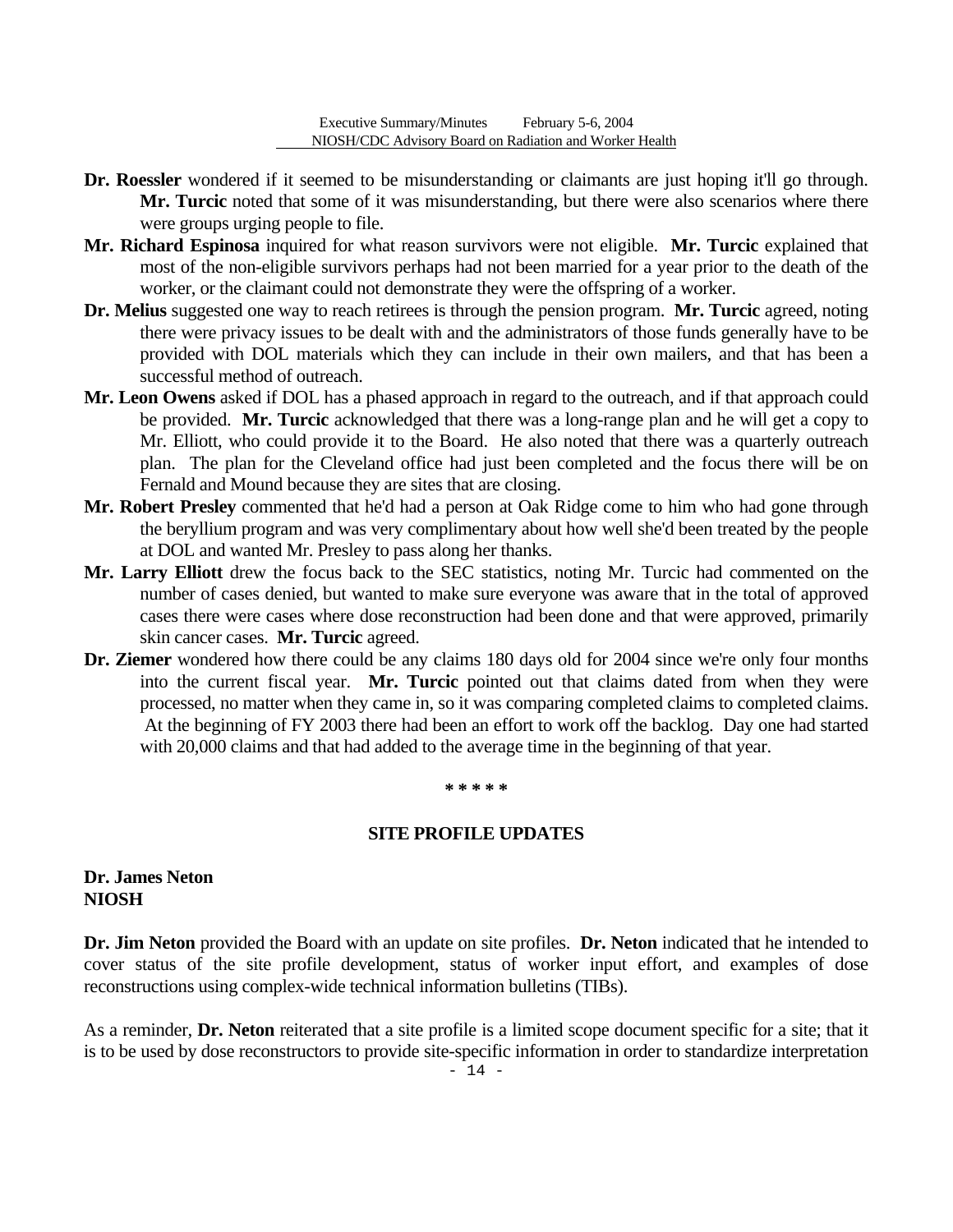of data. They are basically used as a handbook and are dynamic documents.

The 15 DOE facilities being worked on in parallel by ORAU represented a combination of the biggest sites, where there were not only a lot of claims, but sites where information was readily available and forward movement could be made. Completion of those 15 site profiles will address approximately 77 percent of the claimants, theoretically allowing forward motion on processing claims for almost 80 percent of the claims.

A site profile is a six-section document. Each section is called a Technical Basis Document (TBD). ORAU has completed 85 percent of the individual sections or they are under review.

Two complex-wide documents have been developed. One is a complex-wide document addressing DOE facilities, as well as a complex-wide document addressing AWEs. The document addressing AWEs applies only to facilities that handled uranium metal. These complex-wide documents are not specific to the site, but use certain maximizing assumptions for specific blocks of claimants.

**Dr. Neton** presented a chart of the 15 DOE facilities for which site profiles are currently under development, documenting their status at the moment. Hanford and SRS are completed documents, approved and on the web site. Demonstrating the dynamic nature of the site profiles, **Dr. Neton**'s chart indicated that the draft of section four on environmental dose has not been completed for Los Alamos National Laboratories (LANL); sections five and six on internal dosimetry and external dosimetry have not been completed for X-10. However, the drafts on environmental dose for LANL and internal dosimetry for X-10 have been submitted for ORAU review at this time, leaving only one section for which a draft section has not been prepared.

In developing the site profiles, as a draft section is completed it is first reviewed by ORAU, then it is submitted to OCAS for review and revision, if necessary. When it is approved, it is then posted on the web site and is available for use. There are nine sections or chapters that are in ORAU review, still to be submitted to OCAS. The important thing is that the data capture efforts, the collection, and the writing has been done, and the majority of these chapters or sections are in the process of being refined.

There are several hundred AWE facilities and some have been completed, although they do have sections that are reserved. Bethlehem Steel is under evaluation. The radon section is reserved on Blockson Chemical. Huntington Pilot Plant is complete. The residual contamination section is reserved on Mallinckrodt Chemical Company.

As noted earlier, the complex-wide AWE document for uranium facilities has been completed. Aliquippa Forge is in review. Tennessee Valley Authority is in review. At the moment there are approximately 24 AWE profiles currently being worked on by ORAU which have actual scheduled completion dates. A number of the AWE sites had small numbers of people, so there's some deliberation underway as to how best to handle the remainder of small sites, possibly just having an addendum on some of the ones already completed because of similarity of processes.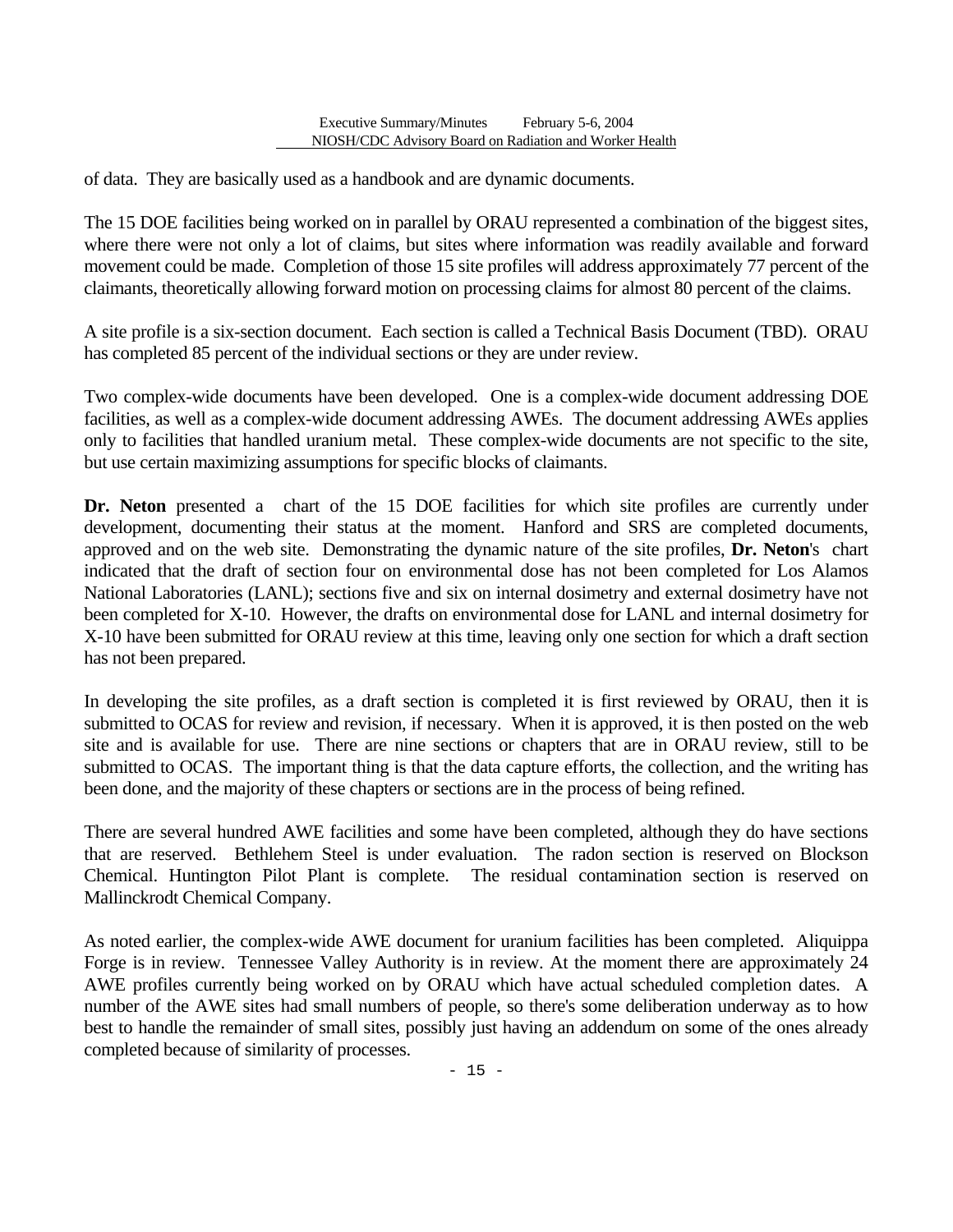Since the October Board meeting there has been a worker input plan drafted, which is currently undergoing review. It establishes a worker outreach group. ORAU will be heading up the effort for NIOSH. It provides a framework for obtaining worker input. Workers are encouraged to provide input to the e-mail addresses that have been provided for each of the documents. Input is encouraged prior to release of the document where possible. After release NIOSH is visiting sites and having meetings with union representatives. Public meetings are planned when necessary, such as some sites that may not have organized labor representatives.

A format has been adopted of taking minutes of the meetings with sign-in sheets, making them available to participants so they can review what salient points were discussed at the meetings and have a record for them. NIOSH hopes to develop a list of contacts from the sign-in sheets for future discussions as necessary. There was a meeting at SRS in early November and at Hanford on January 13 and 14.

There has been good verbal input with some interesting issues to come up as a result of those meetings. For example, NIOSH has committed to looking at the site profile for Savannah River to address the unique needs and exposure conditions of the construction workers. Revisions are being looked at for some sections of the Hanford site profile as a result of verbal feedback there. Meetings are scheduled for Portsmouth, Mound and Oak Ridge.

**Mr. Griffon** asked if the minutes of those meetings would be available on the web site. **Dr. Neton**  acknowledged that they would be, that it was not done at the Savannah River meeting but that it was decided that in the future that would be done and that they will be put on the web site as they become available.

**Dr.** Neton moved into a description of the complex-wide efficiency documents, with examples of dose reconstruction for each. The TIBs are smaller versions of TBDs and are more focused than a TBD in that they discuss specific processes. One example talked about maximum internal dose for certain DOE claims. One talked about how to interpret external dose measurements, et cetera. There are four separate TBDs used for the DOE complex-wide approach.

The summary of the approach is to take advantage of some of the claims where there are better monitoring programs. The applicability is limited to more recent employment, typically after 1970. Radiation protection programs were more mature and there is some evidence of active air monitoring programs and bioassay programs that could be taken advantage of. There's also the ability to apply maximizing factors where the highest detection limit for any site could be taken -- for example, in 1975 -- and used as missed dose for the worker. So the entire complex is gone through and the maximum assumptions are used by default and then applied to the worker, knowing that they're more than likely above those to which the worker had been exposed. Similarly the maximum credible undetected intake would be used. To be claimant-favorable, these documents would use parameters which maximize probability of causation.

**Dr. Neton** gave as a typical mid-range sample of the approach the example of a claimant who worked in the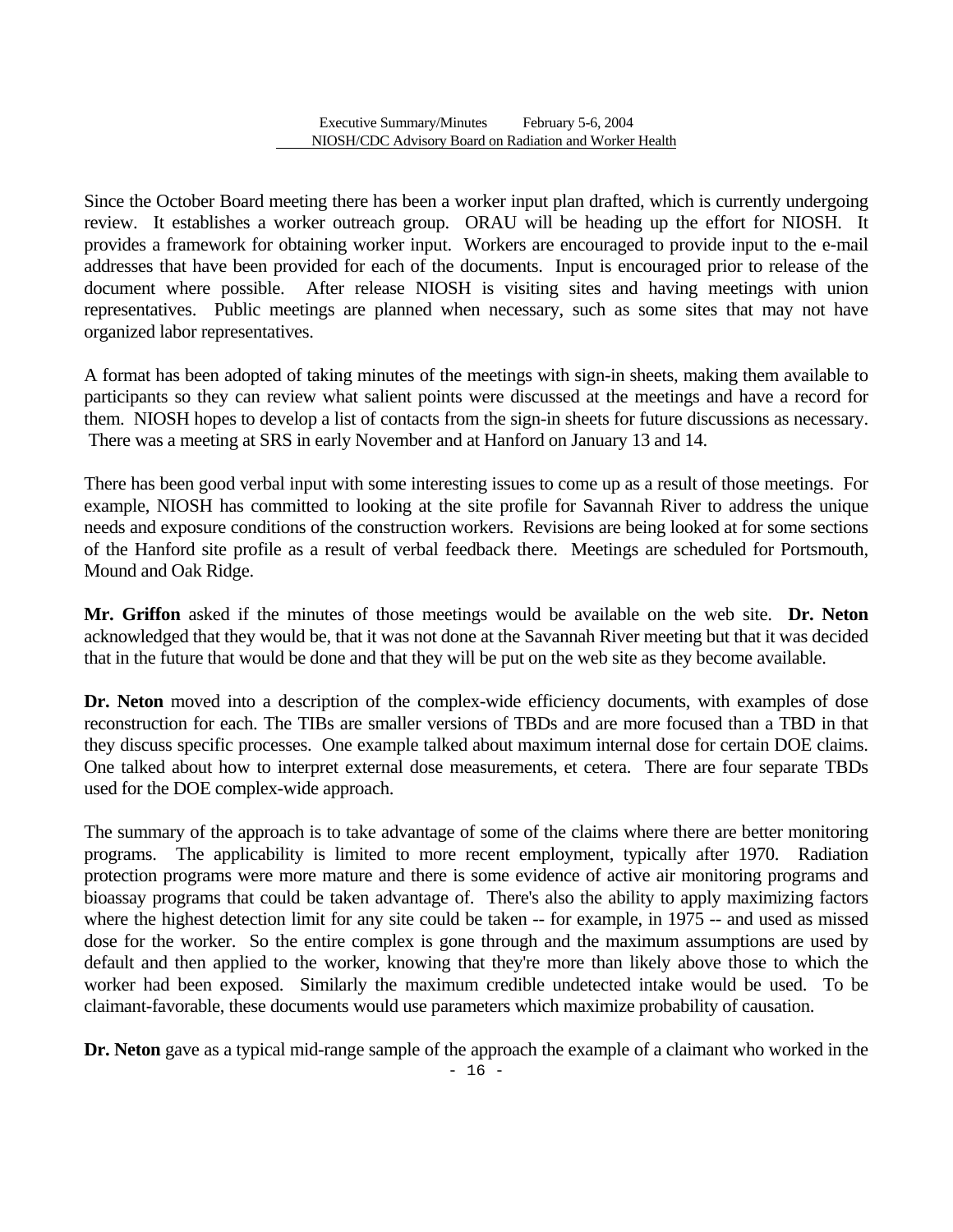Oak Ridge reservation as a security guard for 16 years, from the late '70's through the early '90's; subsequently developed prostate cancer, diagnosed two years after the end of his employment at 63 years of age. Information was requested from DOE and a recorded dose for his entire 16-year period for external exposure of 84 millirem was received. The individual was monitored, though, every quarter and NIOSH reconstructed the person's dose assuming that all dosimeter readings were equal to the detection limit for the highest of the DOE sites evaluated. That resulted in assigning 2,840 millirem external dose to the prostate.

In the internal dose area the worker had no evidence of urinalysis bioassay at all. The complex-wide approach would assume the worker had a hypothetical intake of a mixture of 28 separate radionuclides likely to be present on DOE facilities during the time period, with an acute inhalation equal to ten percent of maximum permissible body burden. In doing that, the over-estimate or the dose was 11,923 millirem to the prostate.

Occupational medical dose is included in dose reconstructions, assuming an annual medical X ray for each year of employment, whether or not there was actually any evidence of that. The highest dose received by any organ from that X ray, other than skin, would be assigned. An X ray is taken with a collimated beam. Other organs not in the field of view might be irradiated due to scatter. In this case the lung dose would have been taken as highest dose and assigned 1,411 millirem to the prostate gland from the hypothetical medical X ray.

The result is that the total assigned dose to prostate was 14,922 millirem versus the DOE record of 84 millirem. This resulted in a probability of causation of 10.4 percent at the 99 percent credibility level. Probability of causation at the 50th percentile is 1 percent, given even these very extreme over-estimates in this particular case.

A similar example was given for a worker at an AWE facility. This approach is only applicable to Atomic Weapons Employer facilities which handled natural uranium. Approximately 100 facilities handled only natural uranium. More than 70 percent operated less than five years, so there's a situation with a natural uranium exposure, similar processes that could be maximized and only covering five years of exposure, plus any residual contamination from that exposure up to the point of diagnosis.

It was decided that if a constant external exposure was assumed of 100 times the maximum allowable air concentration during the entire period of operation, internal exposure for these workers could be overestimated. Many of these operations only happened for a six-month period two days a week. It was assumed for the purpose of this document that the person worked the entire year and received 100 times the maximum allowable air concentration eight hours a day, five days a week, 52 weeks a year.

There were maximum-sized cylinders handled at the facilities, so there was a Monte Carlo model to model the external exposure coming off a big block of uranium metal. That was modeled both as cylindrical and rectangular ingots, with the rectangular one coming off a bit higher so that was the one used. The worker was also assumed to have been exposed at a distance of one foot from the uranium metal for the same time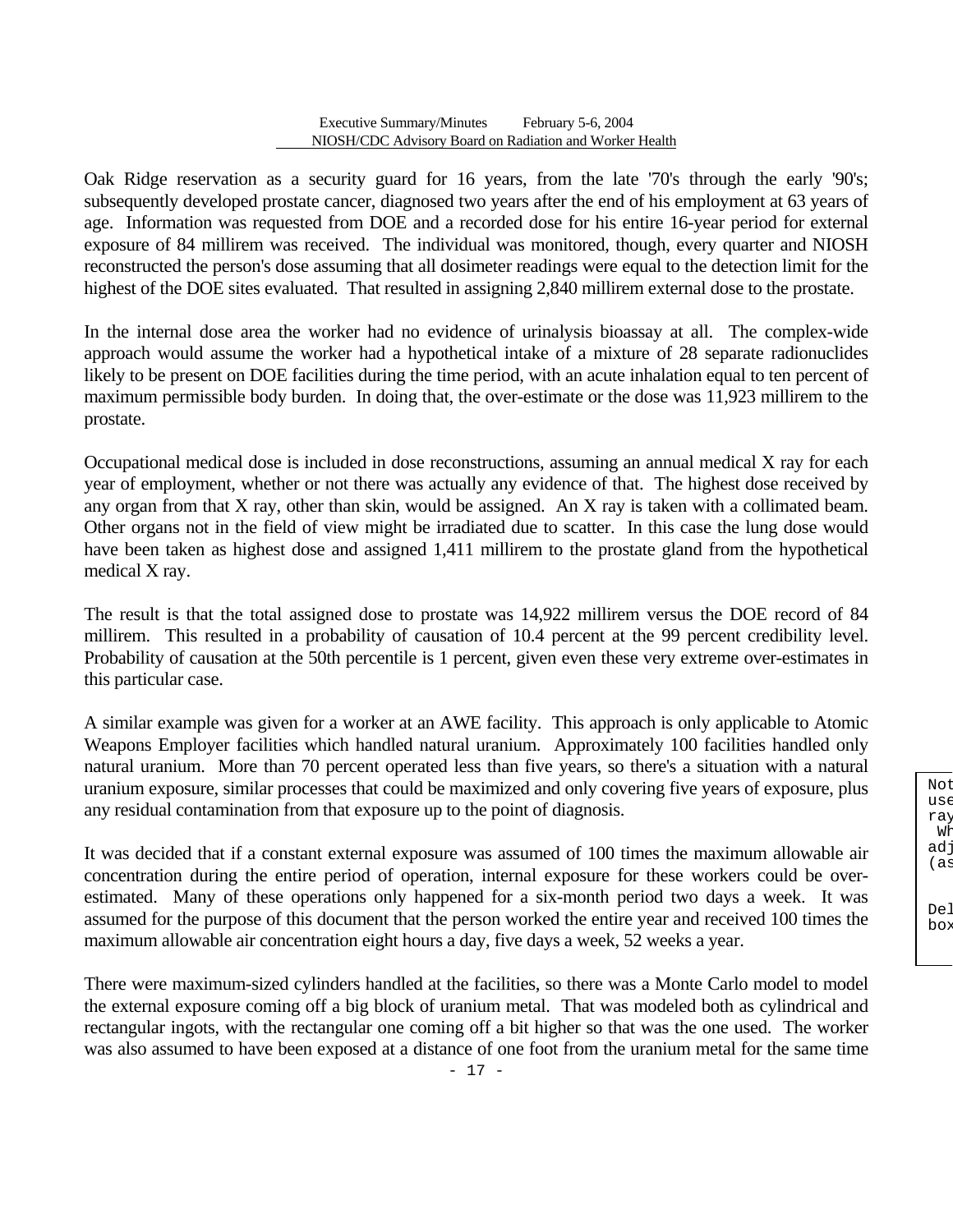period, the entire year, eight hours a day, five days a week. Provisions were also made in the document for external exposure from contaminated surfaces. Certain settling can be calculated with a certain terminal settling velocity of the particles that will accumulate on surfaces. It was assumed there was no removal of that material. Standard models were used to calculate the external exposure for a person walking around all those hypothetically-contaminated surfaces,

There is also a model for ingestion of contamination on those surfaces, with assumptions for transfer factors, so there was an attempt made to cover all the bases with some fairly maximized assumptions to see how it could be used for these claimants. It was restricted to uranium only and does exclude dose reconstructions for lung, skin, breast, eyes, and tissues. It just won't work for those.

The case example given was a person who worked in an AWE in Pennsylvania employed as a millwright from the mid-'50's through the late '70's. DOE operations occurred only one year during that employment period and was in fact one of those facilities where it was for six months, and they only worked two days per month -- or were contracted to work two days per month. It was assumed for this dose reconstruction that the person worked the entire year, eight hours a day, five days a week, 52 weeks, breathing the 100 times maximum air concentration.

This worker was diagnosed with colon cancer at the age of 54, one year after his employment ended. No external dose measurement was available for this facility, but the dose reconstruction assumed continuous exposure for one year at one foot from the uranium metal. Additional dose was assigned using the residual radioactivity model, which assumes that someone walked around the theoretically-contaminated surfaces for the entire year. Ingestion of residual radioactivity was also included, so those three modes of exposure were covered for external.

For internal dose, no bioassay results were available for the worker. It was assumed he was breathing 100 times the maximum air concentration for the entire year. Claimant-favorable solubility class was used and the dose from residual contamination was included. One annual medical X-ray during the year of the contract was assumed, with highest dose received by any organ other than skin.

Totals produced an estimated dose to colon of 5,870 millirem for internal exposure pathway, 5,270 from external, resulting in a probability of causation of almost 18 percent at the 99 percent credibility level. Looking again at the 50 percent just for the spread, it's three and a half percent at the 50th percentile.

### Discussion Points:

- **Dr. Antonio Andrade** expressed curiosity as to why radon exposures or intakes were not included if you're dealing with natural uranium, noting that it may not add significantly to the probability of causation, but perhaps would give more credibility to the AWE-wide profiles.
- **Dr. Neton** replied that he had possibly failed to communicate that this was for natural uranium only and did not apply to facilities which processed uranium ore that may have radium-226 in the stream.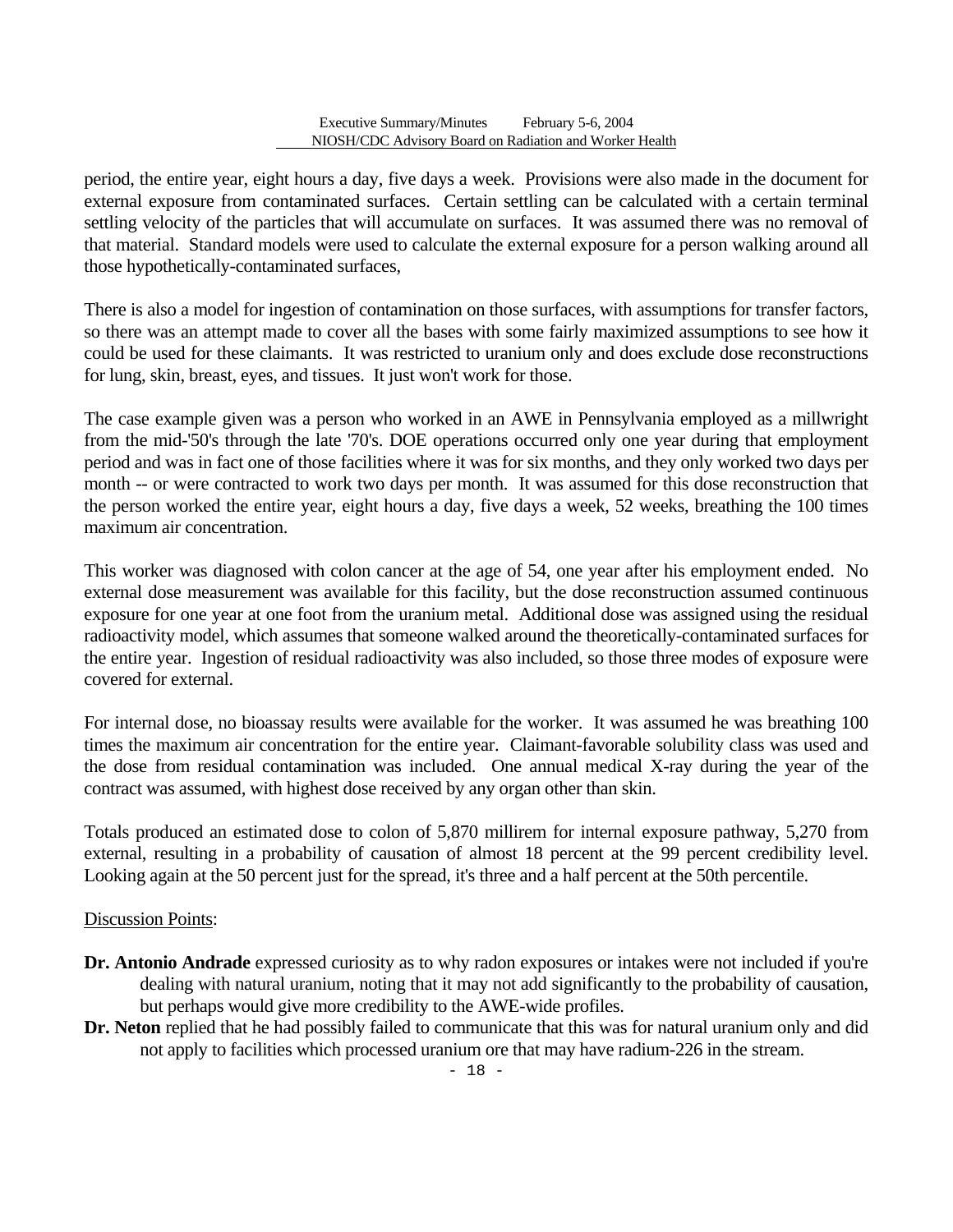- **Dr. Andrade** asked if, when **Dr. Neton** referred to "natural," he meant whether it was processed in its natural form. **Dr. Neton** replied that it was processed uranium, already refined in either powder or metallic form. There was an allowance for 100-day decay so the protactinium 234-m beta would grow in, and that exposure would be optimized. But the radium had been taken out of the natural uranium already.
- **Dr. Genevieve Roessler** commented on the claimant-friendly aspect, noting that when discussing occupational medical dose she presumed what was meant was chest X ray. **Dr. Neton** confirmed that assumption and **Dr. Roessler** observed that he must be assuming that the primary beam includes the prostate. **Dr. Neton** agreed and **Dr. Ziemer** pointed out that there was no collimation. **Dr. Roessler** commented that that was either an example of being extremely claimant-friendly or of very poor medical procedures. **Dr. Neton** agreed, noting that the bottom line is that they don't have any information about the processes and felt comfortable that the exposures were certainly less than the assumptions taken.
- **Dr. James Melius** expressed appreciation for the commitment to NIOSH's site profile outreach plan and was curious when it would be public, when the Board would know about it and wondered if a time frame could be filled in when the Board would know when something's going to happen, et cetera. **Dr. Neton** replied he was not prepared to address any more than what he had already discussed, but that the plan itself would be approved and in place within perhaps a week or two.
- **Mr. Elliott** agreed that it was very imminent and would be on the web site very soon, and also pointed out that there was a tentative date for the Idaho National Engineering and Environmental Laboratory (INEEL) visitation scheduled for April, which had not been on **Dr. Neton**'s slide.
- **Dr. Melius** went on to inquire about the conflict of interest among people developing site profiles and noted that if he had understood correctly, somebody was working on a plan to address that and he wanted to have an update on the issue. **Dr. Neton** replied that NIOSH had heard the comments and they were taken seriously. ORAU had gone back and looked at their conflict of interest plan and there is a revised draft out which is being internally reviewed at the moment, and that should be out very soon. It has not been finalized, but there is a plan to address some of the Board's concerns.
- **Dr. Melius** expressed more concern about the timetable because the process was moving so rapidly and he understood that people were being assigned to new documents and were being subcontracted under the old plan. **Dr. Richard Toohey** of ORAU commented that subcontractor assignments for the next round are being made under the new proposed rules.
- **Mr. Griffon** noted that the one thing he didn't see in **Dr. Neton**'s presentation was which of the DOE site profiles are ready, with all sections completed, so that the Board and its contractor can start review. **Dr. Neton** indicated the SRS had been done for some time and Hanford is complete, which are the only two fully completed DOE site profiles. A number have two or three sections done, which could be reviewed, although the total picture is not there.
- **Mr. Griffon** asked if the support documentation or references in site profiles were kept in an administrative record or were available electronically for review. **Dr. Neton** replied that the references were not included, but were pretty voluminous documents and can be made available to the dose reconstruction reviewer if that's what is desired. **Mr. Elliott** added that references are not on the web site. They are voluminous and are available upon request, and have in fact been provided to the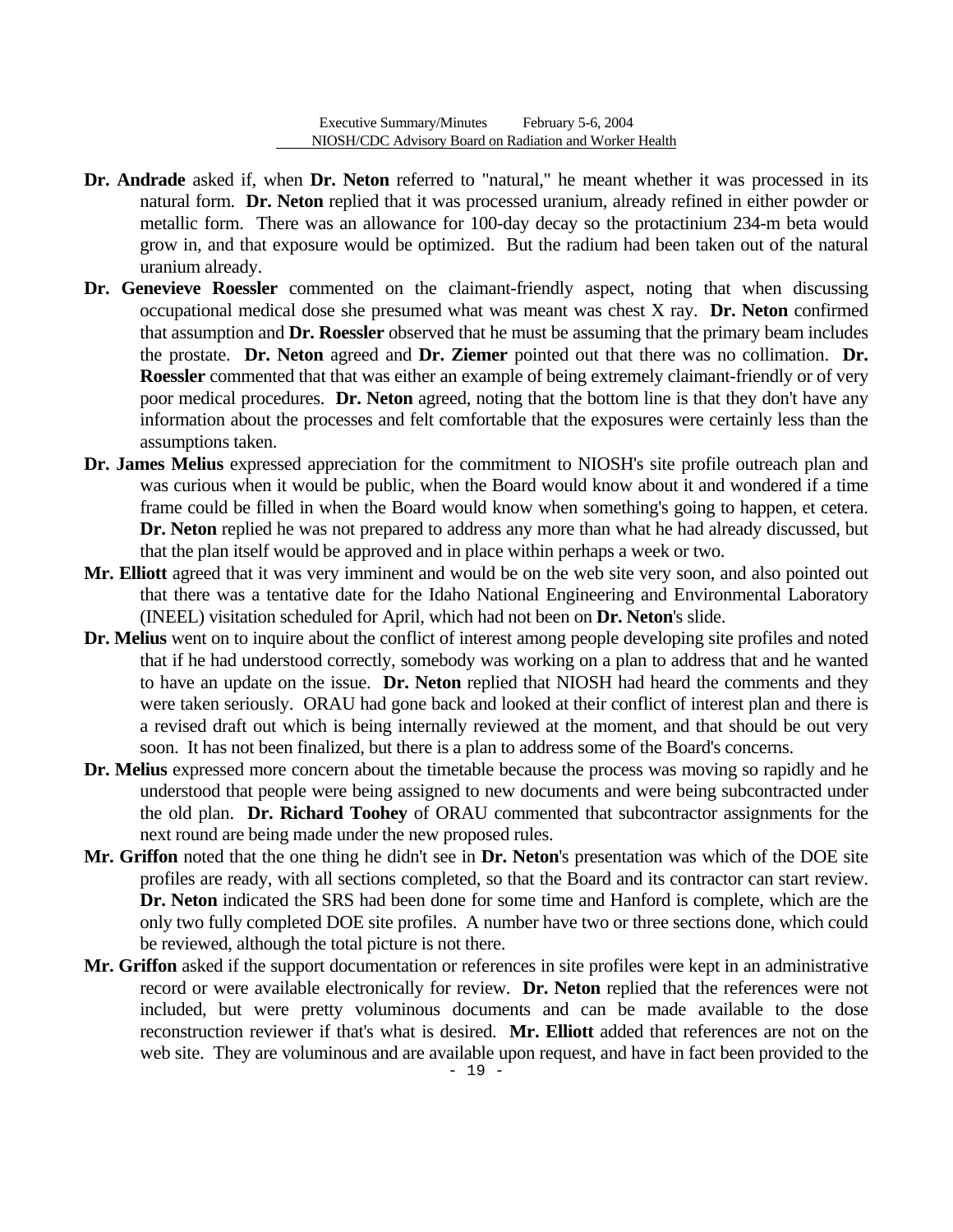public upon request. The contractor would be able to access them as desired. They're on a special drive on one of the NIOSH servers. **Dr. Neton** added that they could be made available electronically.

- **Dr. Melius** indicated that he had requested the Board be briefed on the concerns raised by Richard Miller about the site profile for Blockson Chemical so that the Board would have an understanding of the issues, and was wondering if they were going to hear about it. He expressed a desire to understand what the issue is, whether it's a legal issue, a policy issue, or a technical issue. **Dr. Neton** replied that all he could say on the Blockson issue is that the radon section remains reserved. NIOSH is internally deliberating how to handle radon and Blockson at this point and he was unable to say more than that.
- **Dr. Ziemer** observed that he understood the issue had to do with the definition of what was the site in this case and it involved the radon exposures of a portion of the site. He gathered that it was still being addressed and reviewed and wondered if there was any more that could be said today. **Dr. Melius**  indicated that when it was ready and could be presented, he would like to hear more about it. **Dr. Neton** replied he would be more than happy to do that.
- **Dr. Melius** suggested that a bigger question the Board needed to look at relative to some of the site-wide documents applied to the issue of individual dose reconstruction review. He noted that when the initial set of dose reconstruction regulations was prepared, the Board indicated if there were policy issues or things that would change how NIOSH conducted dose reconstruction, there would be a process put in place where those changes would be announced in the *Federal Register* and then comments reviewed by the Board or presented to the Board in some way. Noting that he didn't personally see that any of the documents discussed today represented a major change, he still felt that the Board should think about where the line is in terms of the most efficient way to approach individual dose reconstruction reviews so that they don't just rock along until they come across a document which then has to be reviewed, and wondered if it might be more efficient to do it some other way. At what point do the technical decisions being made reach a policy issue that ought to get more complete public review. Whether that is done as part of Board discussions or at some later point, it would be better if it could be thought through ahead of time rather than having it come up through an individual dose reconstruction, which wouldn't serve everybody very well because it may have affected a lot of other cases. And if the Board is having questions about some sort of technical policy that has been set in terms of dose reconstruction through a single case, then that's not the best and most efficient approach, nor the most fair to the claimants. Some criteria are needed. It may not be an issue yet and maybe it won't ever be, but it would be good to avoid its becoming a major issue.
- **Dr. Ziemer** observed that those issues cut both ways, which was what **Dr. Roessler** was hinting at; when does an assumption go beyond becoming claimant-friendly to becoming ridiculous. Some of the assumptions push the envelope. Insofar as these kind of things drive the process, **Dr. Melius** is asking to make sure the Board is aware of these. Insofar as they represent a policy change, the Board does need to be on top of that. But it's hard to separate the application of the policy from the assumptions that are built into the policy.
- **Mr. Michael Gibson** noted that some of the assumptions are just assumptions and it is admittedly a limited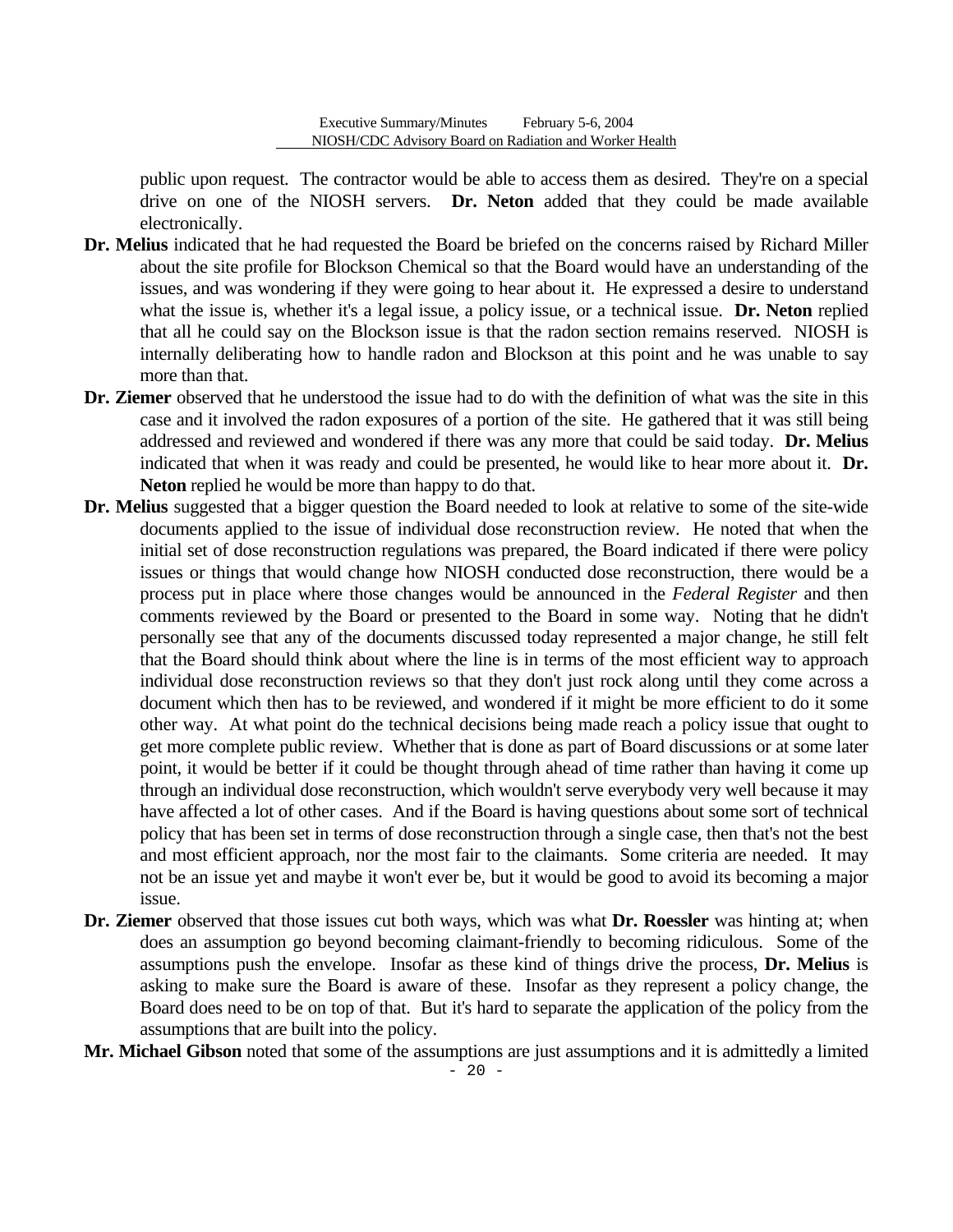document, and there could be a lot of missed dose for people that legitimately deserve it. **Dr. Ziemer** agreed, and indicated that certainly NIOSH is taking worst-case scenarios and that he was not suggesting that they change that.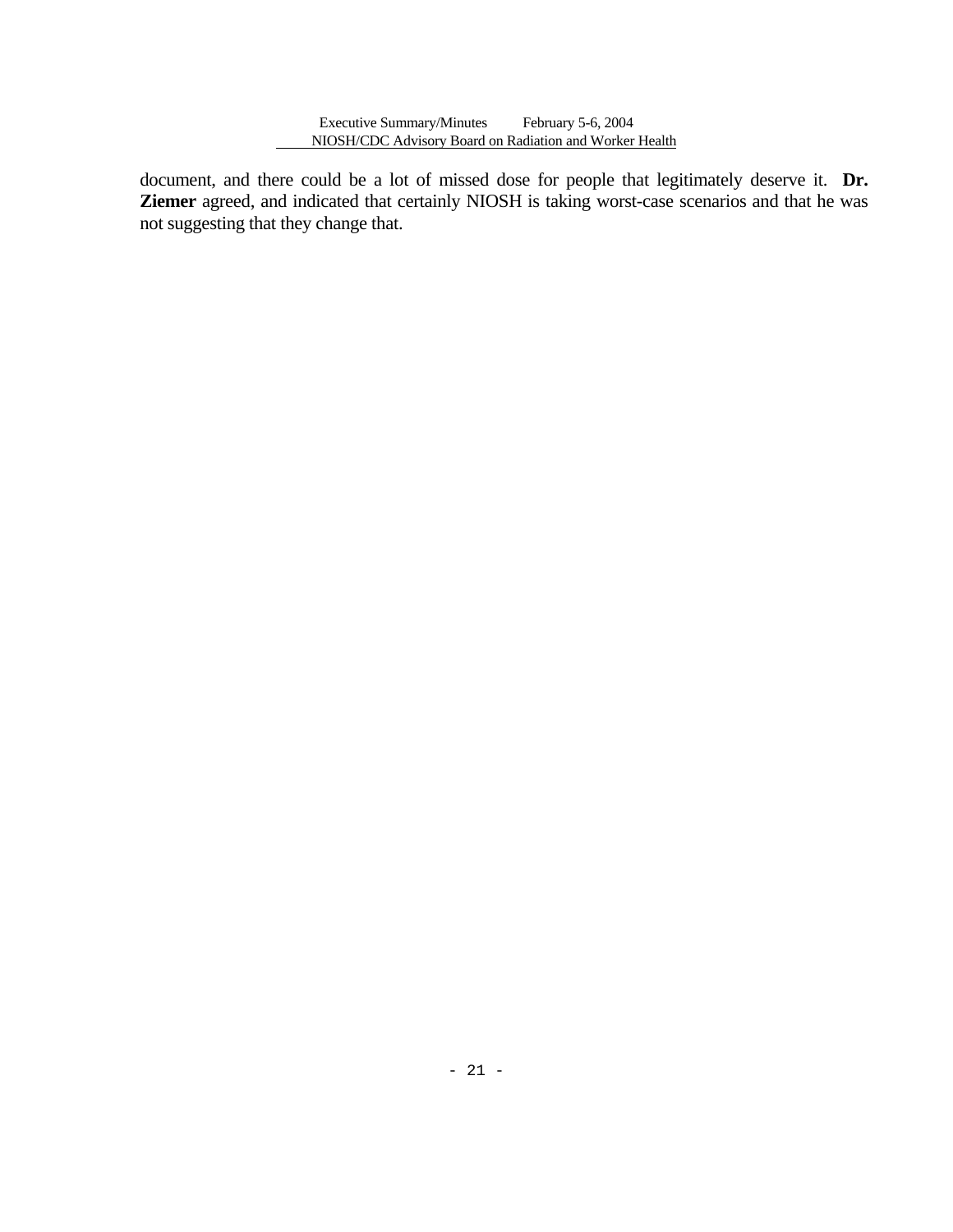**\* \* \* \* \*** 

### **RESEARCH ISSUES WORKGROUP REPORT**

**Dr. James Melius, Workgroup Chair** 

**Dr. James Melius**, Chairman of the Interactive Radio Epidemiological Program (IREP) and Scientific Issues Workgroup, reported that the workgroup had recently met by teleconference and that the last report to the Board had been about a year ago, at which time they had presented a recommendation for procedures on how to deal with scientific issues and significant changes to IREP. That was a policy adopted by the Board. The Board had at that time also determined a list of five issues which would be of priority interest in terms of being addressed.

The first priority was the issue of how to deal with occupational exposures and the fact that a lot of the scientific data being used to develop IREP were derived from non-occupational exposures, and whether there should be an adjustment that deals with a number of technical issues. After the discussion a year ago there was an update from NIOSH on where they stand with their studies, because they have a number of occupational cohort studies underway, and it was deemed to be more of a longer-term research issue.

The second issue was age at first exposure. NIOSH has been wrestling with that issue and looking at various approaches. **Dr. Melius** suggested that since **Mr. Larry Elliott** was the one dealing with that issue, perhaps he should be the one to address it to the Board. **Mr. Elliott** discussed NIOSH's work with its Health Energy-related Research Branch, HERB, to put together a workshop on age at exposure. They are currently in deliberation about how to go about it and where it will be out-sourced, which contract it would be employed under. HERB has proposed a set of experts be convened in a workshop setting and use some predeveloped datasets to come up with a standard methodology of analysis for issues surrounding age at exposure and how to go about it.

The problem is that there are a number of approaches that have been used and there are limitations and advantages to each approach. The use of a standardized dataset and gaining consensus makes a lot of sense.

It is hoped that it can be put together and held this year. **Mr. Elliott** noted that there is money dedicated to support it for the year and the intent is to get it on a fast track because it has considerable benefit and merit to compensation, as well as to research.

**Dr. Melius** announced the third issue as the rare cancer issue, grouping different types of cancers, and noted that there was really not much update other than that there is some funding in the omnibus spending package just passed that would allow some further analysis by NIOSH on the chronic lymphocytic leukemia issue and maybe help expedite addressing that issue.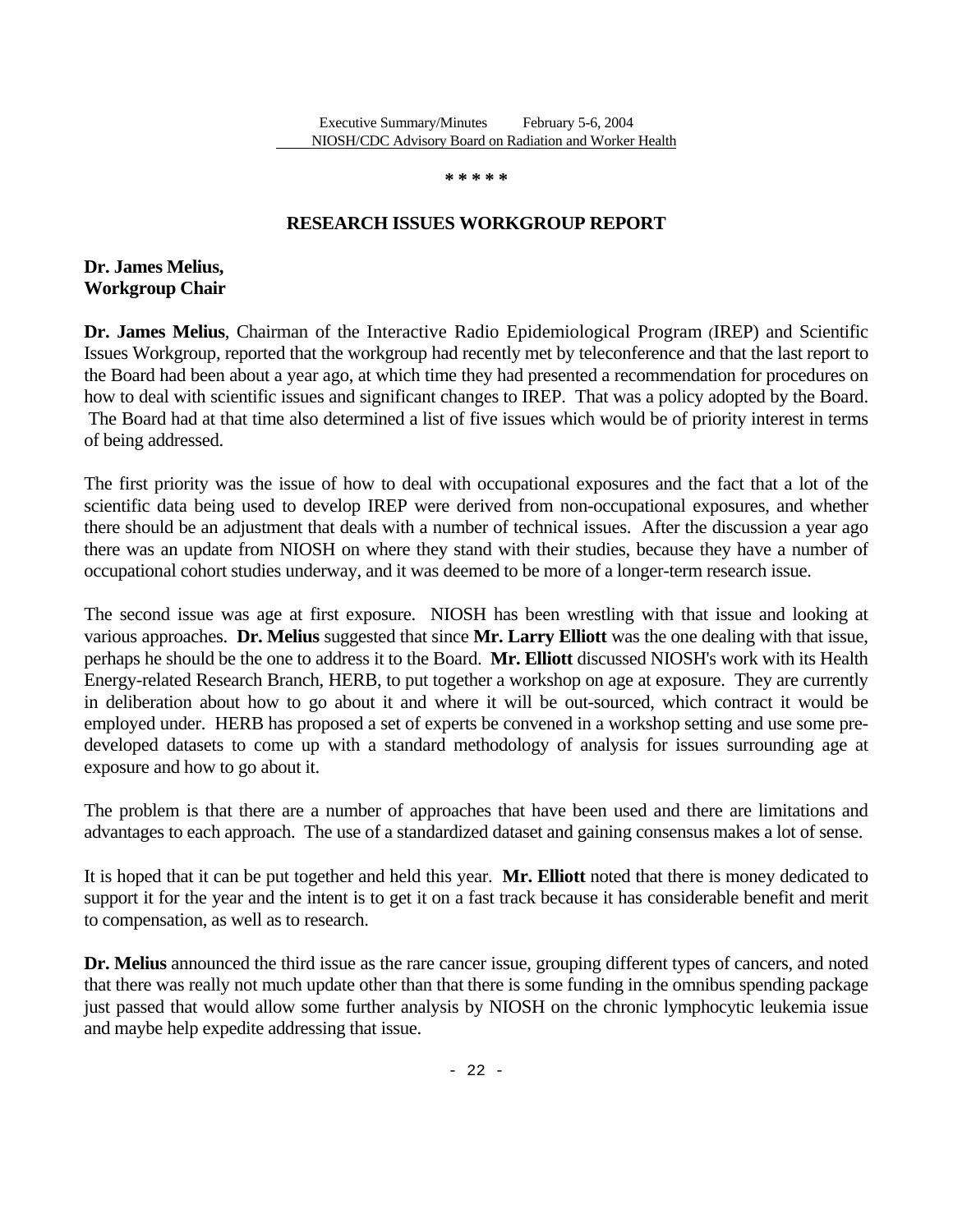**Mr. Elliott** added that **Mr. Russ Henshaw** was working on a listing or a frequency of the cancers in the claimant population, looking at various types of primary cancers and how many of those are truly very rare types of cancers that are seen and what needs to be done in light of those. **Mr. Henshaw** is developing that and NIOSH plans to present something to the Board shortly on that issue.

**Dr. Ziemer** inquired as to the thrust of the funding. **Dr. Melius** noted that it was for studies. **Dr. David Utterback** from HERB commented that he couldn't cite the language, but that there is \$7 and a half million from the money allocated to DOE for public health activities to be given to NIOSH to investigate, through epidemiology studies and other activities, the relationship between chronic lymphocytic leukemia and radiation.

**Dr. Melius** added that **Mr. Henshaw** had also been working on an analysis of claims information, a database that would address issues such as frequency of cancers, frequency of sites, et cetera.

The fourth priority was the issue of smoking and how to adjust for smoking. At the time of the workgroup conference call, NIOSH was still waiting for a Pierce analysis to come in from National Cancer Institute (NCI). That was received shortly after the call and in all fairness they needed to have time to review that and then perhaps there could be some steps taken relatively soon to think of ways that the smoking issue could be addressed. **Mr. Henshaw** added that NIOSH had received something from NCI, but there had not been an opportunity to review it carefully and there was a probability that they would need to go back and get additional data to understand the pages of information received to date.

**Dr. Melius** noted that the final issue was really related to the first issue, which is the issue of how to address other occupational exposures that might take place within a DOE site. He indicated that when there was an update from HERB, perhaps questions could be asked about that.

**Dr. Melius** also mentioned that the update to BEIR is underway, but doesn't expect anything very soon on that, although it could have a large impact in terms of possible changes needed to be made to IREP. **Mr. Elliott** noted that his understanding from one of the members of the BEIR committee was that the report was due to have surfaced last November. He indicated he had put in a call to **Dr. Eula Bingham** to find out what the holdup is, but had not heard back from her. He did not expect the report to be as much as a year away, thought it was closer.

**Dr. Ziemer** commented that he believed the report was dependent upon official issuance by RERF of the new risk coefficients and had heard unofficially that the risk coefficients are not likely to change very much. His understanding is that the changes to the dosimetry have been rather small and the risk coefficients will not change by great amounts, but it still remains to be seen what the impact will be on IREP, and that will certainly need to be tracked.

**Mr. Elliott** agreed and noted that NIOSH was anxious to see what the report would say about occupational studies and their effect on risk estimates, so that had been their focus on the report. **Dr. Ziemer** agreed that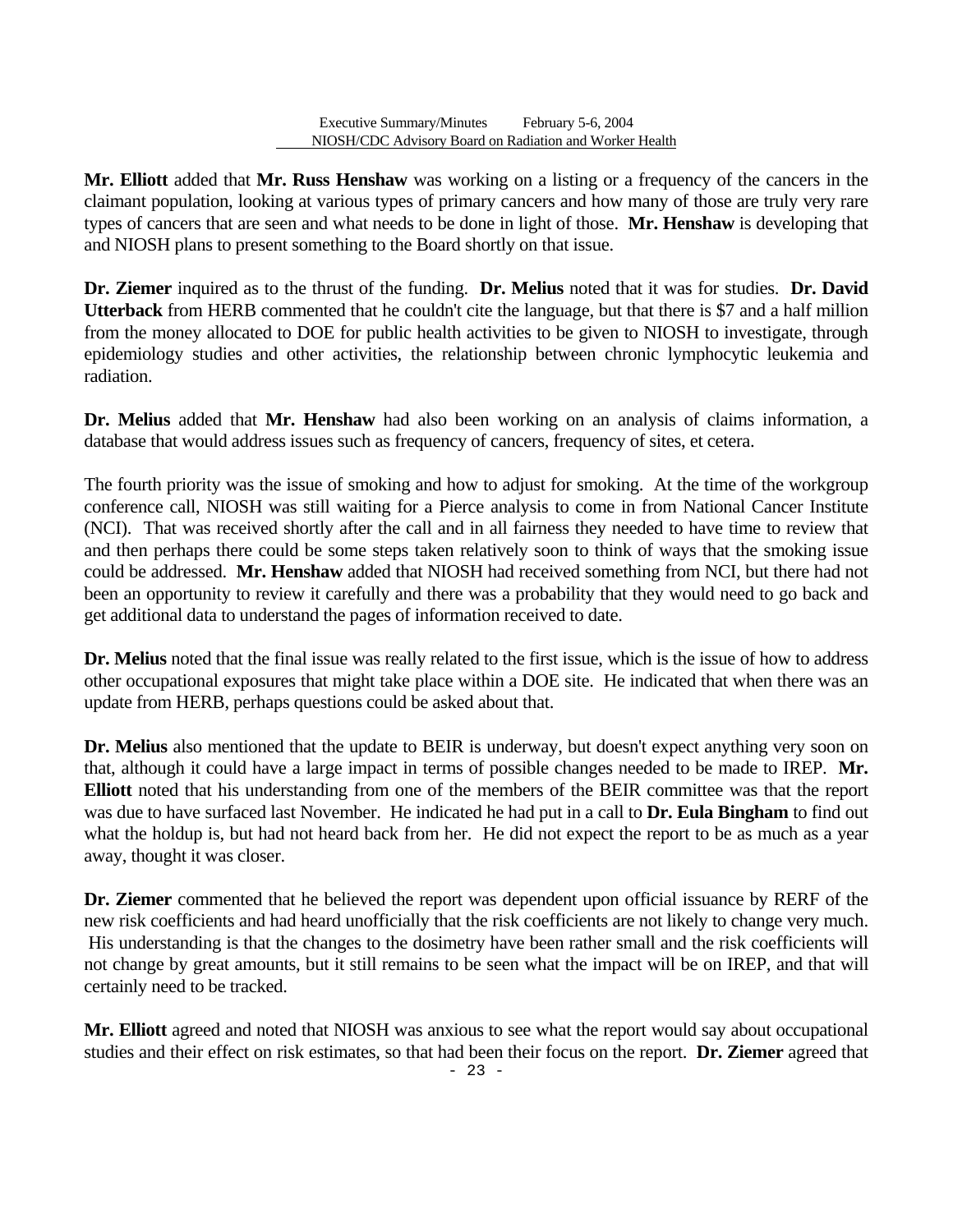it may be of greater importance than the coefficients. He also asked if there was a plan to report on the findings on the smoking issue.

**Mr. Elliott** explained that what had been received from NCI is basically the Pierce analysis data that was done to support the modifications on smoking and lung cancer. This was four or five pages of what looked like an SAS printout with no data dictionary and no explanation, no interpretation, so that information would have to be analyzed to come back with a proposal on the impact on the NIOSH-IREP cancer risk models and what should be done in that regard.

#### **\* \* \* \* \***

### **BOARD DISCUSSION/WORKING SESSION DOSE RECONSTRUCTION REVIEW PROCESS**

**Dr. Paul Ziemer** asked that the Board now focus on the dose reconstruction review process and exactly where it stood as far as the working group's recommendations were concerned after the end of the last session.

**Mr. Larry Elliott** suggested a recap of where the Board stood at the moment and that, although it hadn't been announced yet, two of the tasks had been awarded and that the Board would be able to discuss them with Sanford Cohen & Associates (SC&A) tomorrow. Tasks two and four had been awarded and they can start work under those tasks, so the Board might want to think about whatever questions or clarification it might have for its contractor, or anticipating what questions the contractor might have of the Board. Tasks one and three are still in the negotiation process and is what will be discussed in closed session tomorrow afternoon, so what can be discussed in open session about those items is limited.

Still to be determined is how the Board is going to come up with the selection of cases in representative or stratified random sample. NIOSH would ask what the variables might be that the Board would like to target for their selection of cases. Additionally the issue of subcommittee or not, had been discussed and **Mr. Elliott** indicated he thought the Board had come to grips with that and that the full Board wanted to be involved, but there was still some work to be done as far as identifying cases for review when task three is awarded, assigning who is going to review those cases and what the process really looks like.

**Mr. Elliott** pointed out that he was just throwing out ideas for topics for discussion for this afternoon and perhaps tomorrow, but that these were the kinds of things that NIOSH had questions about relative to how they were going to go about doing the reviews. They're still wrestling with what the Board approach and process is going to be and how NIOSH will attend to making sure that privacy of individual claimants is protected and what the Board report is going to look like at the end of review, so NIOSH is waiting to hear the Board's thoughts on that.

**Dr. Ziemer** noted that tomorrow during the morning session SC&A will have a chance to ask the Board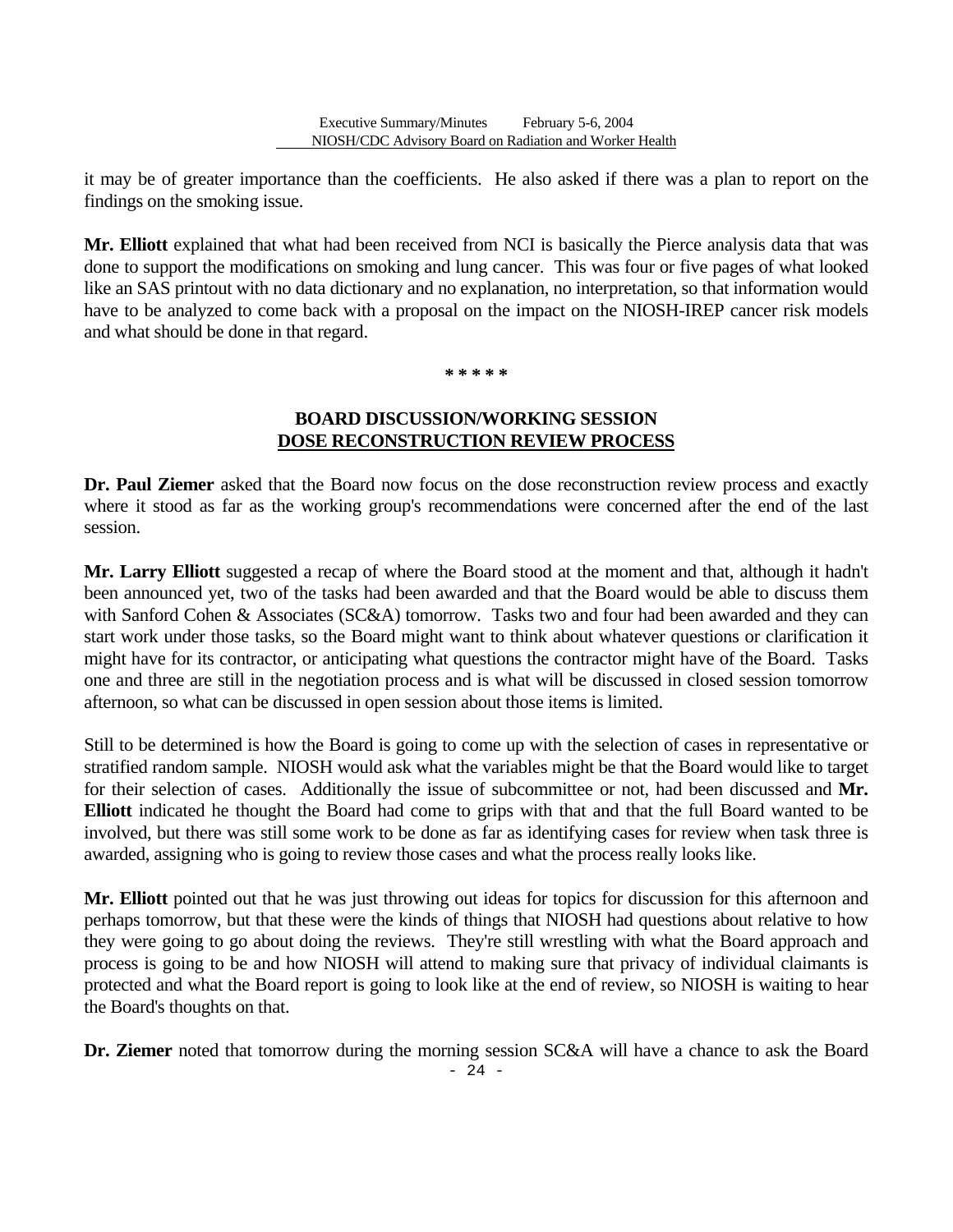questions and for the Board to ask them questions pertaining specifically to tasks two and four, which have been awarded.

**Dr. James Melius** observed that one question they may want to ask is what site profiles the Board wants them to review, and that there was going to be a meaty issue as to how to select those to get underway. In a more general sense, a way of approaching it is to think about what the different activities are that are involved, how does the Board want to handle them, how do they want to select the site profiles and individual cases, how they're going to interact with the contractor. Who does the contractor call if they have questions. **Dr. Melius** pointed out that the Board has to be careful both from the contracting point of view and also in terms of credibility of the process and making sure that's taken care of. He suggested the Board needed to work through those and decide the best way to do that and whether a subcommittee is going to be needed, how much guidance the subcommittee is given, if it should be done as the entire committee for each issue, try to categories issues and come up with a timetable for dealing with them.

**Ms. Wanda Munn** noted that she could no longer remember what tasks two and four were. **Mr. Elliott**  replied that task two is to review site profiles and task four is to develop a database, a data management system for the Board. Task four was to design, develop, and put that into place, and it involved tracking the cases assigned, when they were assigned, who's working on them, what their findings were, perhaps even a database management aspect of how many site profiles have been examined within task two, as well as under task three where the Board will be looking at individual completed dose reconstructions. So there's a lot to be discussed under task four. It may seem obvious what has to be done, but it probably needs to be talked through.

**Dr. Ziemer** observed that task two was to prepare a site profile review procedure, not to do profile reviews. **Mr. Mark Griffon** clarified that the task was actually to develop the methodology and also to do the reviews of 10 to 12 DOE sites and two to four AWEs, so it actually involved both. **Dr. Ziemer** suggested that perhaps the actual determination for selecting sites could be discussed, but noted that the Board would also need to know what the procedure is that the contractor will use, which is why they had been asked to do that as the first step in the process.

**Mr. Mark Griffon** asked if a copy of the procedure for processing individual dose reconstruction reviews which had been voted on and approved by the Board might be made available. He noted that a lot of the information within that document identified a number of the issues **Mr. Elliott** and **Dr. Melius** had just brought up that possibly the Board needed to review again to clarify how it's going to work now that they know a little more about what the contractor had proposed. **Dr. Melius** asked if the award for tasks two and four could also be made available since they lay out the timetable for the contractor. That would be necessary to figure out meeting schedules and how to get feedback, et cetera. Those items were provided.

**Dr. Ziemer** noted that task two had, as a first item, to prepare a site profile review procedure, with a deliverable one month after authorization to proceed. **Dr. John Mauro** of SC&A indicated he had just gotten the authorization the day before.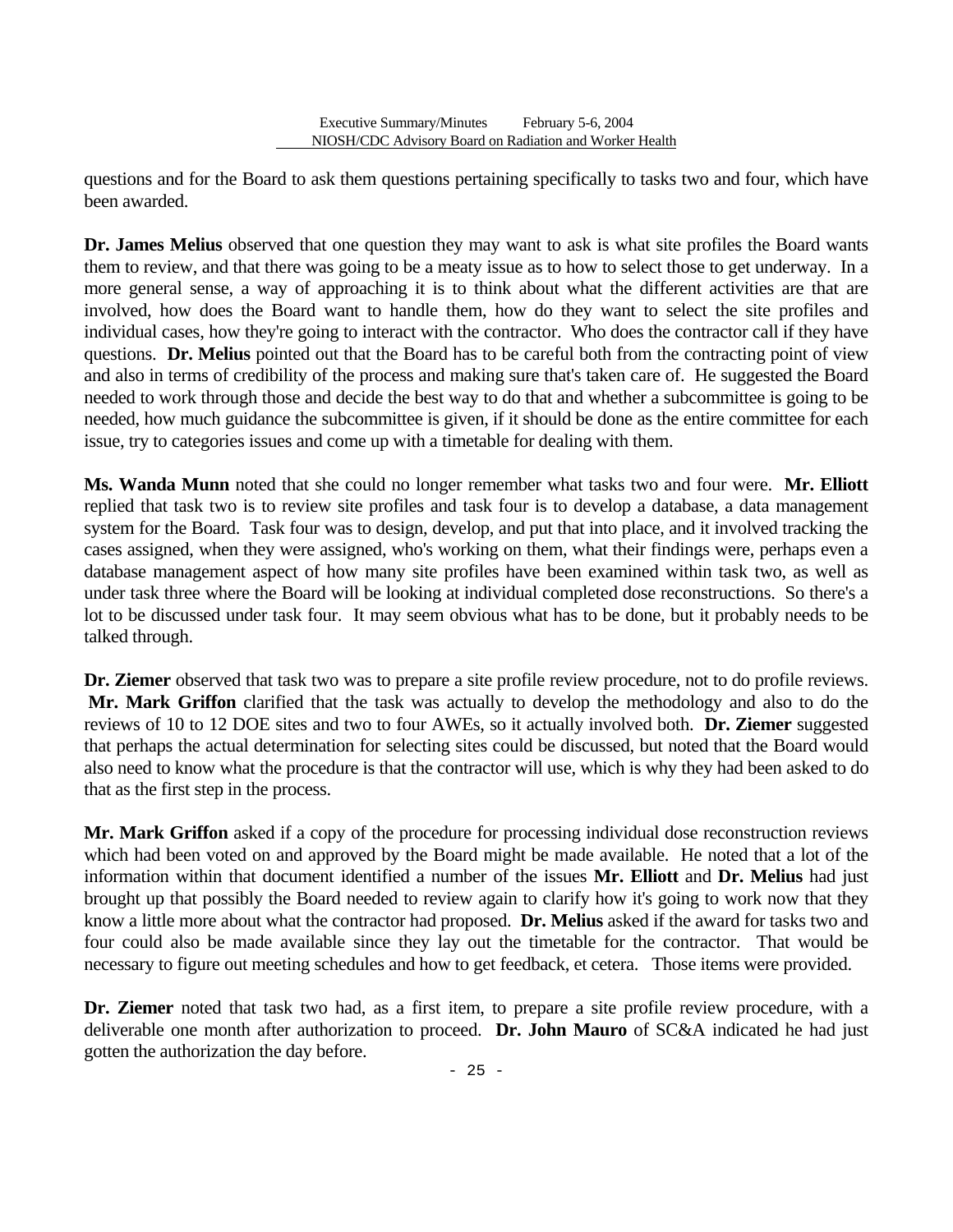**Dr. Ziemer** noted that there would be an issue that the Board will want to talk about with regard to that. That procedure will be ready in a month, so then there will be an issue of who looks at and reviews and approves the procedure and how the Board wishes to do it. Perhaps the Board would like to identify some criteria for selection of sites to be reviewed, which would follow that. There are a number of sites close to being ready for review, but how to decide which ones is an issue. Perhaps some criteria might be identified. For example, a site which has generated a large number of dose reconstruction cases, or top five sites in terms of cases as sort of a kickoff.

**Dr. Melius** indicated he had a question which he knew had been answered before but he'd forgotten, and wondered if the Board could delegate approval to a workgroup for an issue like this, that would get back a procedure from the contractor for the site profile reviews.

**Dr. Ziemer** responded that he thought a workgroup could not act on behalf of the Board. **Ms. Cori Homer**  agreed, noting that it wasn't advisable to get into the habit of providing written delegation for a workgroup or subcommittee to act on behalf of the Board, and wondered if this was something lengthy or timeconsuming that was being discussed.

**Dr. Melius** replied he was trying to work out the timetable for dealing with the fact that there was going to be a report from the contractor in early March and there isn't another meeting scheduled until April. It was his belief that once the document was approved, the Board would be able to assign site profiles for review, but the contractor couldn't start the process until it was approved and there isn't time to set up a subcommittee and get the subcommittee approved in the next 30 days.

**Dr. Ziemer** indicated that the procedure that comes from the contractor the Board could address in a conference call because if a subcommittee's going to act on behalf of the Board they still have to go through that same notification process in terms of being announced, et cetera. **Ms. Homer** confirmed that everything that happened for a subcommittee must take place under the same FACA guidelines as a full committee.

**Dr. Melius** suggested the option then would be to do it at a conference call, given time for review, and be ready to go on to the next step, selection of the site profiles, which could also be done by conference call. **Dr. Ziemer** observed that it was probably possible to identify the sites today or tomorrow.

**Dr. Roy DeHart** commented that he didn't want to see a subcommittee taking action on behalf of the Board with this initial product under the contract, and felt the Board should actively review the document. His recommendation would be a panel or workgroup to do the initial review, prepare a point summary and each member of the Board be responsible for reviewing the proposal and then a conference call to resolve any issues or questions.

**Mr. Griffon** suggested perhaps a workgroup could be set up to deal with reviewing drafts with the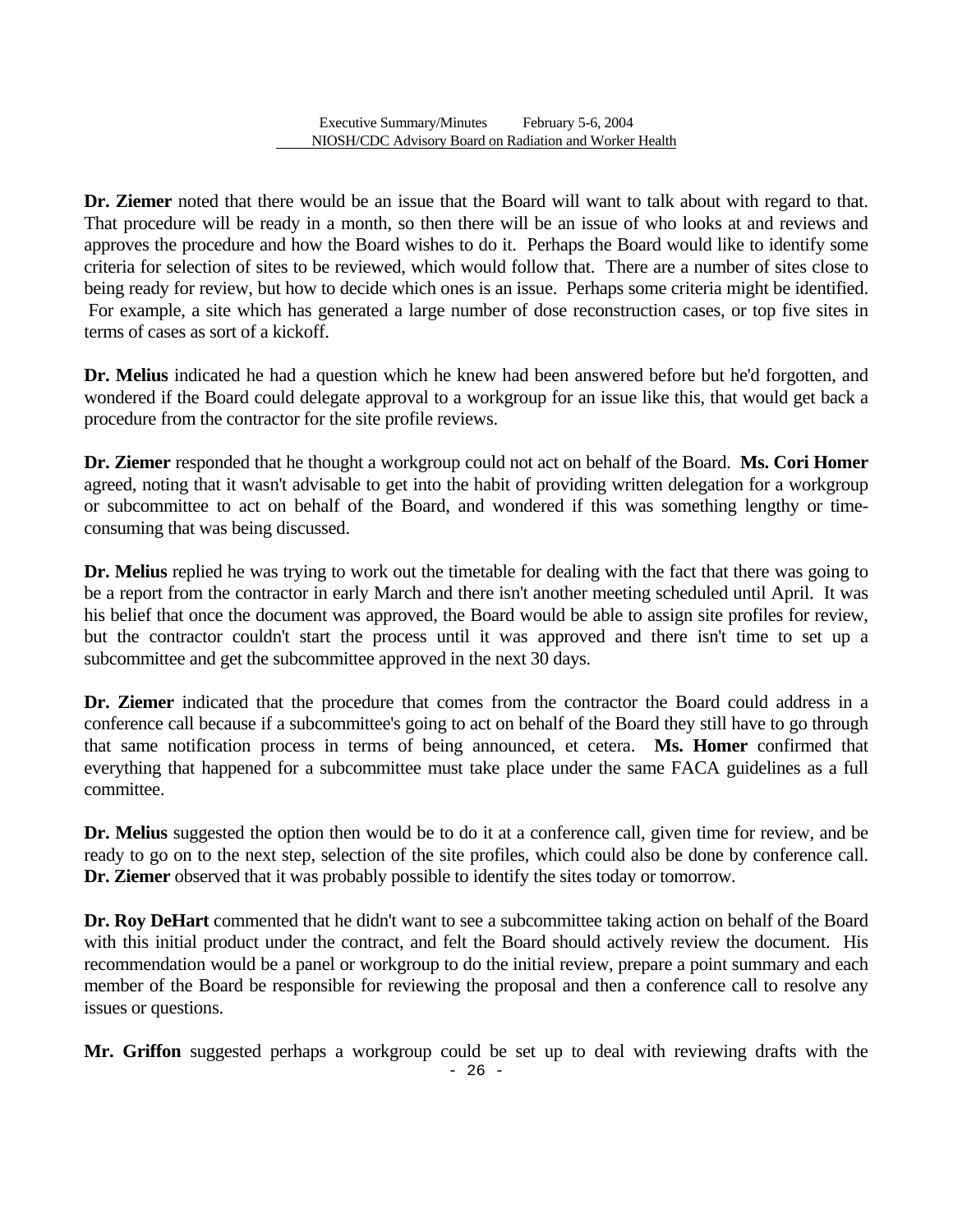contractor and come to the conference call with a proposal from the contractor and have the full Board vote on the method for reviewing the site profiles, which would give the workgroup the flexibility to have some conference calls with the contractor, if need be. **Mr. Griffon** noted his question is what if the contractor has questions or needs clarification and who could respond to those on behalf of the Board.

**Dr. Ziemer** cautioned the Board that it they were not expected to develop procedures. That was the contractor's job. The Board didn't need a workgroup to take the contractor's proposal and redo it. It should react to the proposal, and if there were comments, since this is an open call, the contractor would be there, could hear the comments and the Board would either approve it or say go back and take the comments into consideration.

**Dr. Melius** noted that **Mr. Griffon**'s other question really needed to be answered because what he felt like **Mr. Griffon** was driving at was the issue of what if the contractor seeks clarification before the meeting or in terms of what is presented before they submit. Is that delegated to the workgroup or would the Board more appropriately delegate that to the Chair to review.

**Dr. Ziemer** replied that it appeared that if a workgroup did make comments, it could not officially do so on behalf of the Board. **Mr. Elliott** confirmed that.

**Dr. Melius** returned to the clarification issue, noting that perhaps a couple of conference calls should be scheduled on a contingency basis to make sure there was no delay. Suppose the Board liked one part of the procedure and didn't like another part and thought it should be changed; is another conference call needed to approve what was resubmitted?

**Dr. Ziemer** agreed that it was problematical, depending on the nature of the changes. If they were minor and everybody agreed that if a certain group of changes were made, the contractor could proceed, that would be one thing. If the Board said no, we want to see it again, that would be the Board's prerogative and he didn't know how to address the issue of clarification from a legal point of view. **Dr. Ziemer** noted that he couldn't speak on behalf of the Board, the staff couldn't; but if there's a question about what something actually says, probably the Board could provide that kind of clarification.

**Mr. Elliott** offered that he didn't have a solution to the dilemma, but he did have to speak to some procurement ground rules, one of which would be for the Board to interact with the contractor there needs to be some designated or delegated point of contact. There may be ways that can be done in a change order fashion where written direction is given to the Board. Individual members of the Board cannot be giving direction to the contractor because that would get into unauthorized procurement. The contractor gets confused about what the desire of the Board is and what could be interpreted as direction. So even a point of clarification might fall under that.

**Ms. Martha DiMuzio** suggested the possibility of a two-tiered approach on the conference call where the Board would meet first, discuss changes they feel need to be completed and then later the contractor comes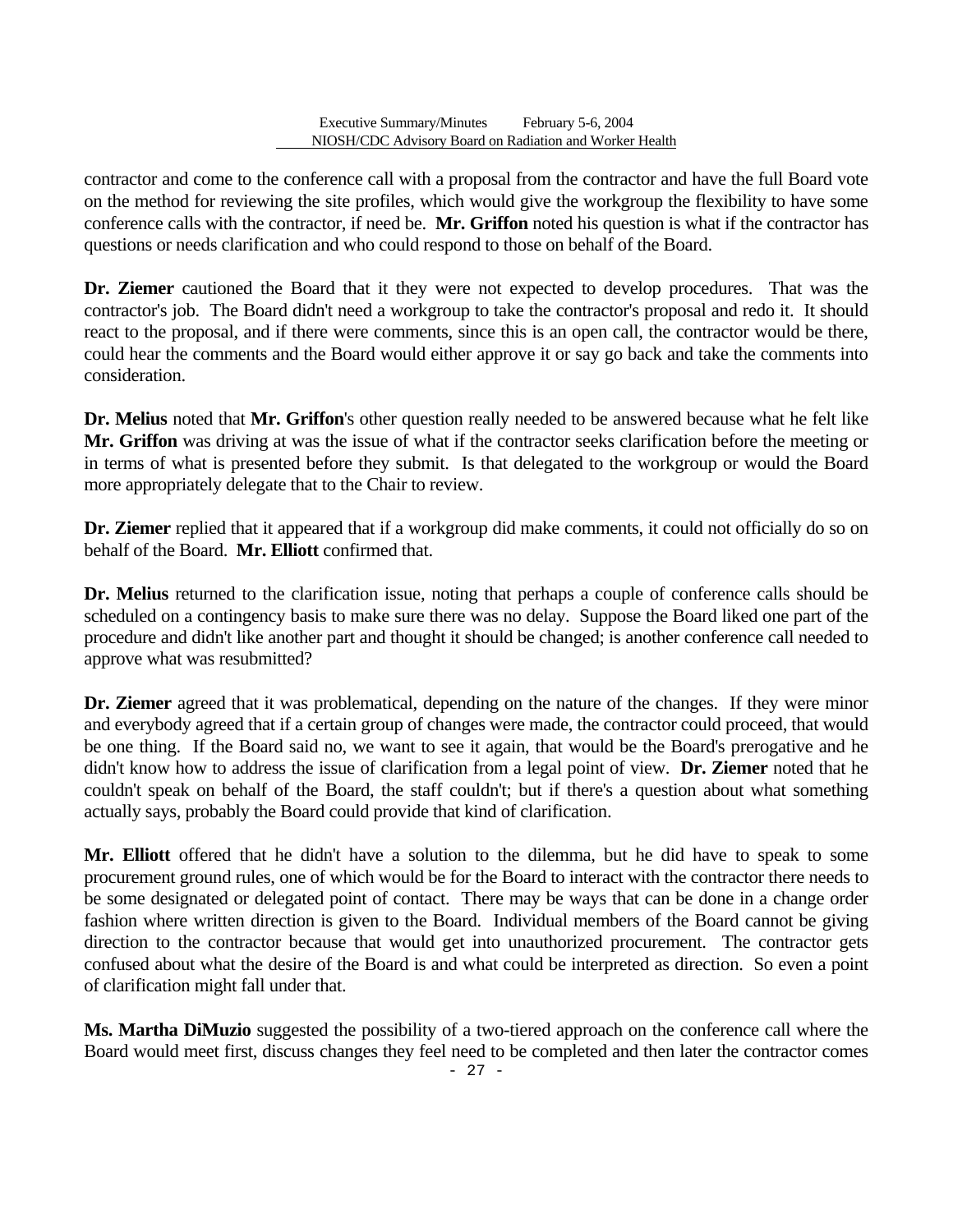into the conversation and it is discussed and resolved that way. The Board has to speak with one voice, whether in a conference call or a meeting between the Board and the contractor so that the contractor is not given mixed messages. Clear direction and understanding has to be given to the contractor on what they're supposed to do.

**Dr. Ziemer** asked to pose a question which may have ramifications beyond this issue. Where procedures are being developed, he asked if the procedures are not okay for development in the open forum because there's no proprietary information at that point. **Mr. Elliott** indicated that there was not a closed session issue. The tasks had been awarded, so it is an open session.

**Mr. Elliott** explained an additional ground rule is that while a working group cannot be delegated authority to take action on behalf of the Board, an individual could be designated that authority. The Chair could be told to handle these situations on behalf of the Board. A subcommittee can have delegated authority, as well.

**Mr. Elliott** asked if the procedure for processing individual dose reconstruction reviews had been approved by the Board. **Dr. Ziemer** indicated that all the procedures were approved two to three meetings ago.

**Dr. Melius** asked if he could make a recommendation for processing the first part of task order two, noting that what needed to be done is to schedule a conference call of the committee a month from now to do the review, comments on what the contractor submits need to be discussed and either resolved at the meeting, and as a contingency, have a follow-up conference all two weeks later in case it's needed if the contractor needed to resubmit something to the Board that is of such a scope that the Board feels it can't be delegated to the Chair. That would take care of the issue. A separate workgroup to deal with it is not necessary, although he noted that perhaps members of the original workgroup should be asked to pay special attention and the Board may be looking to them during the conference call. But just keep it to one meeting of the Board conference call with a follow-up scheduled if needed.

**Dr. Ziemer** agreed that made a lot of sense and was probably the direction in which they were heading. The proposed procedure from the contractor will be ready in a month. That would get distributed to the Board members. They would want a few days to look it over, so in five weeks a conference call meeting could be scheduled.. If the Board goes back to the contractor and says changes are necessary, they have to be given another couple of weeks. The Board needs to get it back and look at it again and now it's close to the next meeting, so that has to be looked at, as well.

**Mr. Griffon** commented that the way he had envisioned this was that the workgroup could assist the contractor in triaging the procedure before submittal to the full Board during the conference call. He had hoped that it could expedite the process because there is some interpretation in the task. The working group wouldn't be making any final decisions on behalf of the Board, but he could see a case where two or three conference calls may be necessary just to get the methodology through.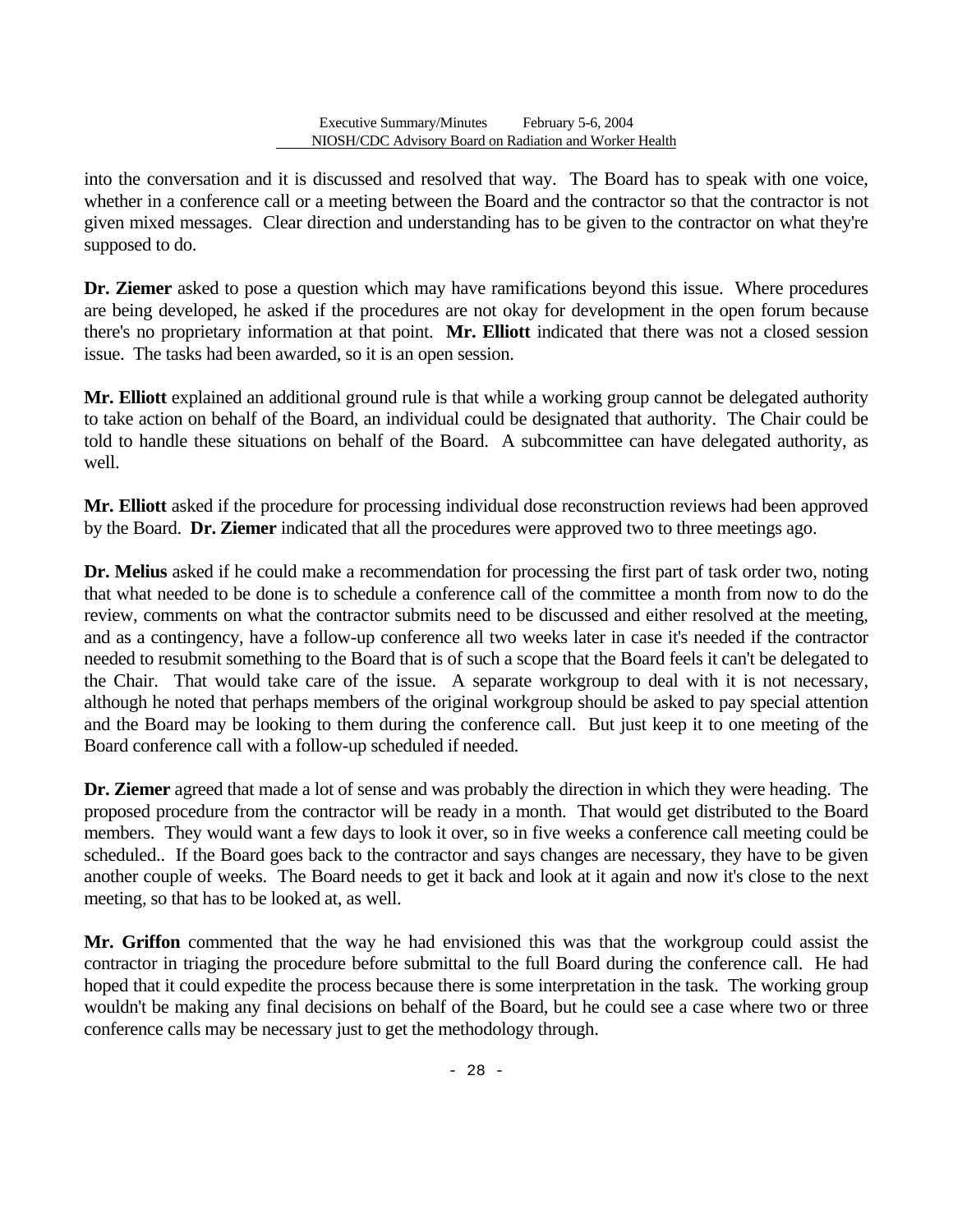**Dr. Melius** replied he would be a bit concerned based on what they had heard about possible problems with a workgroup talking to the contractor before the first meeting, and indicated that the onus was on the Board to be ready with good comments, to do a good review and work hard to come up with a set of consensus comments -- should they want changes in the procedure -- that the contractor can work with and address. The Board should not say just change this because we don't like it. The Board should have the leeway to do this and it's not like the closed process the Board has been going through because this is not a procurement process. There's room for interaction on that conference call. The Board just has to be sure that it is together and that it has a good call and gives good comments to the contractor.

**Mr. Elliott** indicated that he would support that notion. He went on to say that as far as the individual dose reconstruction reviews, and as a member of the body working with the contractor, the Board needed to come to grips with a very well-defined structure of that process so that questions of clarification can be avoided.

**Dr. Ziemer** reminded the Board that the suggestion is to have a conference call meeting approximately a month from now, set some time aside a couple of weeks later for a follow-up. Noting that this put the call sometime between the end of the week of the  $8<sup>th</sup>$  and the beginning of the week of the 15th of March, **Dr. Ziemer** called for suggestions as to the date.

After discussion it was agreed that 1:00 p.m. on March 11th would be set aside for the teleconference, with two hours being allotted. It was determined that April 1st at 1:00 p.m. would be set aside for the follow-up teleconference, if necessary, again with two hours being allotted for that purpose.

**Dr. Ziemer** asked if the Board were ready to discuss criteria related to selection of the first group of sites for review.

**Dr. DeHart** suggested it would be wise to get a consensus as to who could represent the Board for clarification to the contractor before they left that specific topic.

**Ms. Homer** reminded the Board that no group or subcommittee can take action for the Board under any circumstances unless there is very specific written authority, even if it's just clarification.

**Dr. DeHart** noted that clarification would be a question from the contractor on something within the statement of work as they started pursuing the work effort and they needed somebody to talk to. Who do they call and who would represent the Board?

**Dr. Ziemer** asked if, in connection with that, there would also need to be an Agency person available or present. **Mr. Elliott** agreed that yes, there would, and that what is being discussed here is delegation of authority. He indicated NIOSH would like to know what the Board's pleasure would be with regard to payment of vouchers that come in, if the Board would like to delegate that to **Ms. DiMuzio** to do without having to come back to the Board for approval on paying out on a voucher. Those are delegations of authority that need to be established.

- 29 -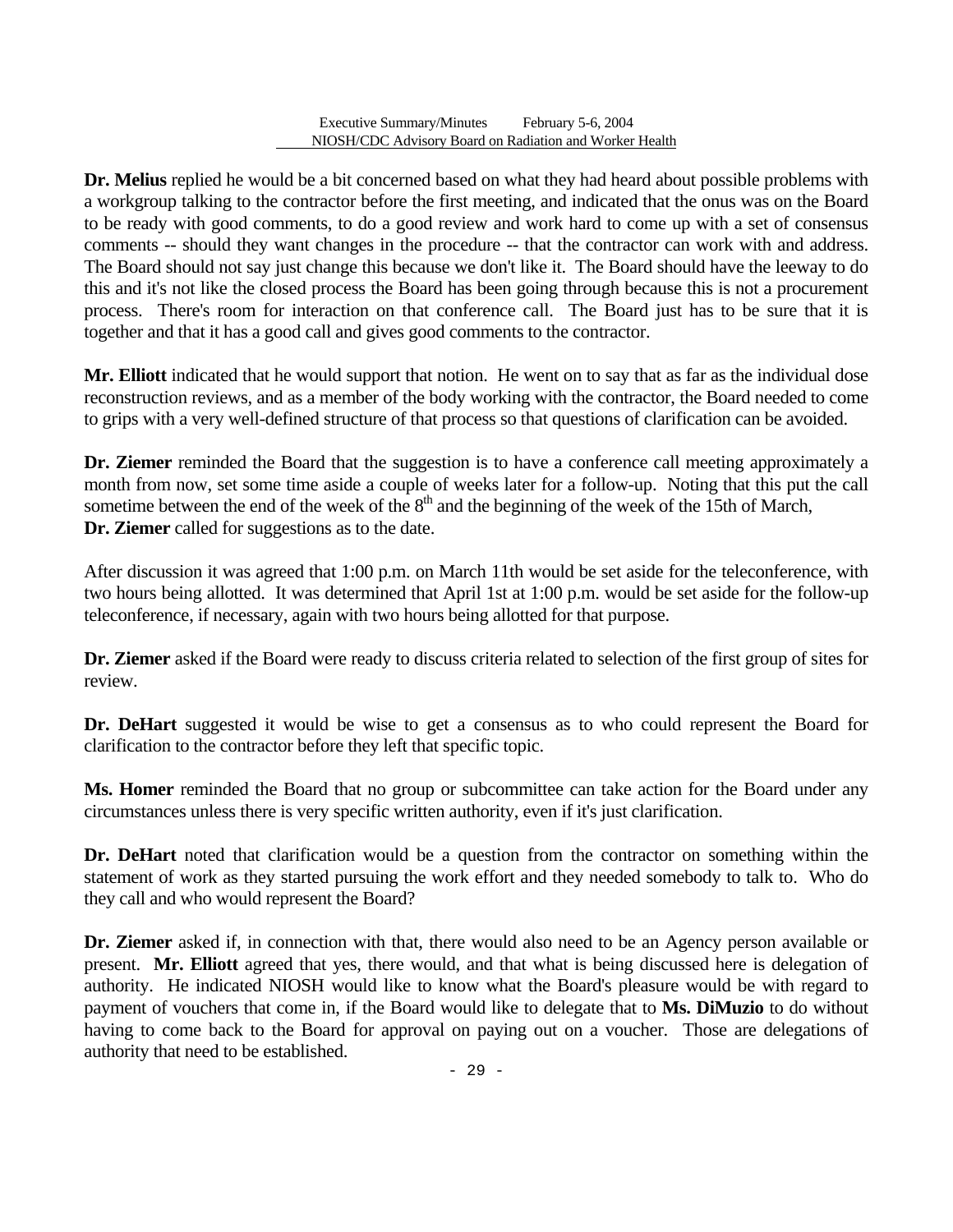**Dr. Ziemer** suggested perhaps a list of mechanical things for which the Board would be responsible for payment could be provided so that they could say what would be delegated on their behalf. **Dr. Melius**  observed that the only times possibly there would be questions is when something is contingent on receipt of a satisfactory product. To the extent that they're contingent on acceptance by the Board, there needs to be a clear procedure to sign off.

It was ultimately determined that on a matter of clarification the contractor could go to **Dr. Ziemer** as Chairman of the Advisory Board, but that the Board would expect **Dr. Ziemer** to report back that he was asked certain questions and relay his responses, and then the Board and the public will know what was actually done and said. **Dr. Ziemer** noted that it may be very simple clarification that had nothing to do with policy, such as should information be provided in Word or WordPerfect. If it goes beyond that, it would just have to go to the full Board because it would be wiser to err on the side of being careful. It would be hoped that clarification should take place tomorrow when the Board speaks with the contractor. If not, if it's something significant, it will just have to wait until the next meeting.

**Dr. Antonio Andrade** suggested it would be helpful to have a list of general administrative actions that could be delegated to other offices within NIOSH without further Board action, such as approval of invoices, such that the Board can begin discussion on when it should be looking at when products are due; and based on those products, whether or not the Board should approve the work. But until the Board members have that list is in front of them, they can't begin to intelligently make decisions about those things.

**Dr. Ziemer** noted that he was suggesting work proceed with the issue of selecting sites for the initial group of reviews. Statement of work was that 10 to 12 DOE sites and up to four AWEs would be reviewed. Intuitively most of the Board thought it would be the ten big sites, but it may not be all the sites on the list. There needs to be some reason for not doing some of the initial 15, at least during the first year. It would be useful to identify some objective criteria upon which to make the decision so it's not just done based on gut reaction about a particular site. The floor was opened for suggestion. **Dr. Ziemer** had already suggested one might be the number of dose reconstruction cases generated by a site.

**Ms. Munn** indicated she was very interested in seeing the figures earlier with respect to the percentage of claims received as opposed to worker population, and those figures may be one criteria to consider. It might be wise to look at a couple of sites with a larger percentage of claims to worker personnel, and similarly a couple of the lowest and fill in the ones in between. **Ms. Munn** observed the percentages probably tell a story of their own. Whether the site profiles are a key part of that story can't be determined unless it is decided that the Board wants to look at both ends of the spectrum.

**Mr. Elliott** commented that the percentages **Ms. Munn** had referred to were not clearly related to the number of cases in dose reconstruction, but that he had a report on how many cases NIOSH had and how many had been completed for a given site, which he could share with the Board upon request.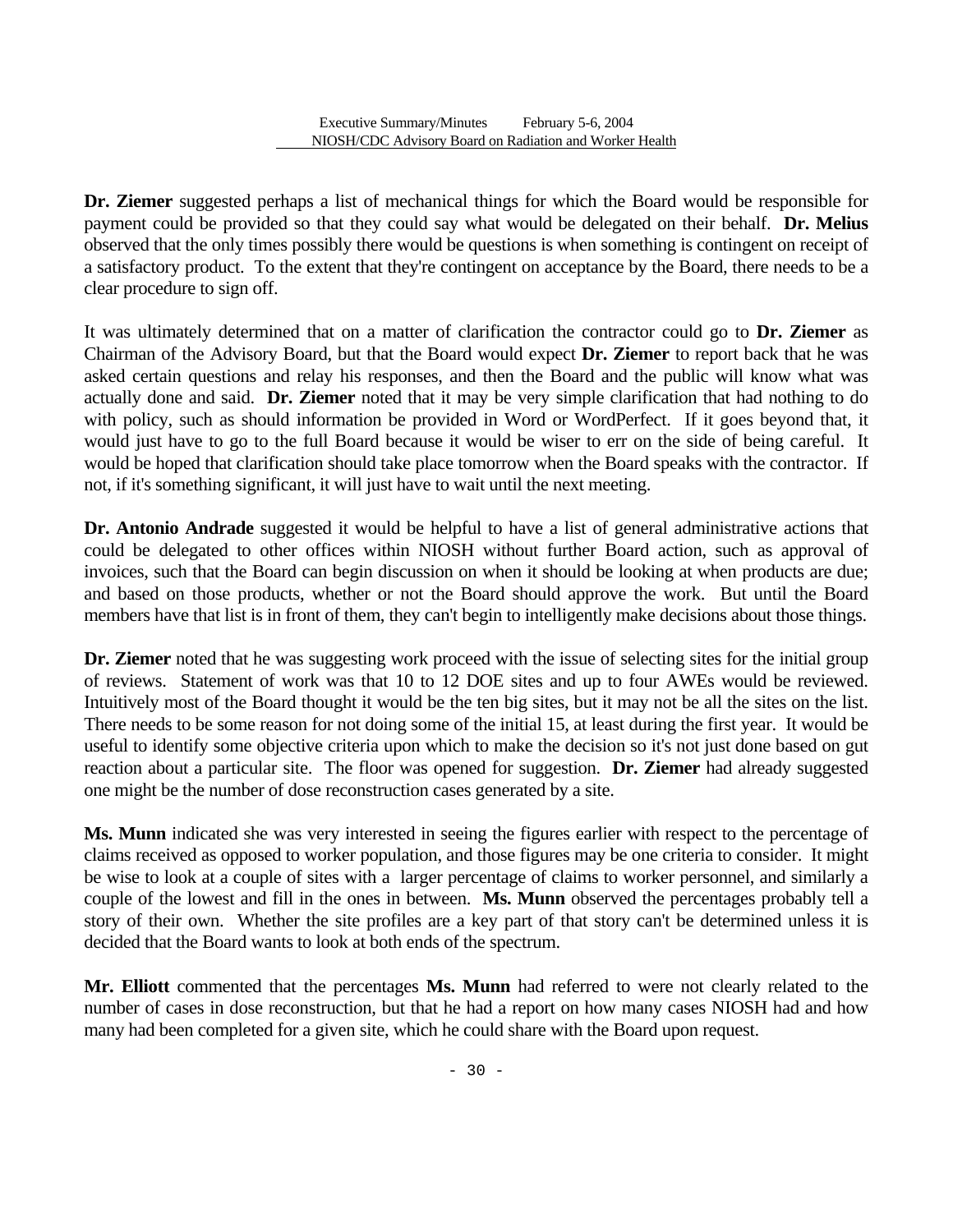**Dr. Melius** noted it would be helpful to have that information, along with input from **Dr. Neton** on how complete the site profiles are. He indicated he had not gone through what was on the web site, but there are reserved sections that the Board may want to think about in terms of scheduling issues; that they're partially done now, but you know that within three months major sections will be completed and it may be more appropriately done at that point in time. If that list were arrayed, the Board could also think about the diversity of processes at those sites. For example, should they look at both Portsmouth and Paducah. Perhaps completely objective criteria would be impossible, but it that type of information were arrayed, it would be easier to make a selection and possibly develop a tiered approach with the first three or five, and then defer choosing some others, and if the information were available it would be a pretty straightforward process. Probably could do the same with AWE sites.

**Mr. Michael Gibson** agreed, adding that it would be important to look at sites with a diverse operation and with a diverse amount of isotopes to determine the adequacy of the site profile.

**Mr. Leon Owens** indicated he believed it was important in regard to the SEC sites that those sites not currently SEC status be considered, along with the number of workers who have worked there versus the number of claims filed from those sites. If the Board reviews procedures based on that, it might aid the credibility of the program overall from the standpoint of under-represented numbers of workers who have filed in those areas.

**Dr. Andrade** had two suggestions. He noted he had been surprised at the number of claims denied from SEC sites and thought it would be interesting to look at one or more of those sites, especially with a high turn-down rate. The other idea would be to look at a site with heavy external dose and also another site with a fairly healthy amount of work in which one could potentially have received significant intakes.

Dr. DeHart suggested there were probably some sites with unique energy levels or sources not common among other sites. He indicated he would like to add that to the list to ensure the Board picked up on the unusual. **Dr. Ziemer** asked if he meant sites with unusual nuclides or sources or radiation. **Dr. DeHart**  replied sources of radiation, specific different kinds of isotopes unique to a facility, for example.

**Ms. Munn** stated she had been writing down what other people had been saying while thinking about how she might go about it herself, and wound up with five bullets which would perhaps be able to be put into a matrix to get a good cross-section. Her five bullets were number of claims or workers; type of activity, which would include internal or external dose and different types of sources; years of operation; geographic distribution; and SEC sites. If those were considered as basic items the Board wanted to ensure were included, then it could make some decisions about how many might fit into one or more of those categories.

**Dr. Melius** commented he would modify that slightly and suggest looking at both the number of workers potentially there, as well as the number of claims to come in so far.

**Dr. Ziemer** reiterated that the Board needed to determine which criteria would be considered important, the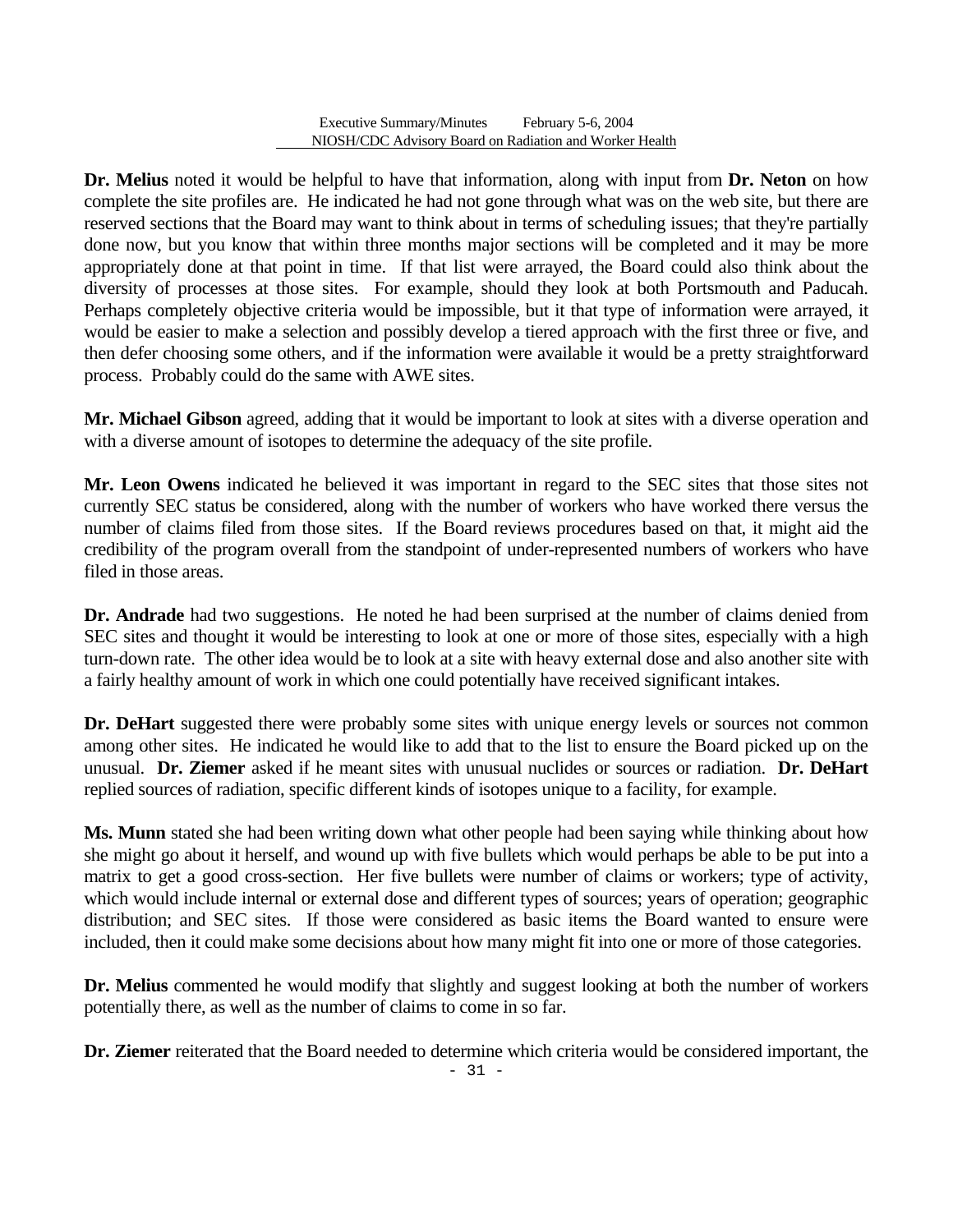whole point being that when the Board is ready to select sites they would couch the selection in terms of those criteria and with the selection they have a rationale that expresses why the site was selected, as opposed to whim.

**Dr. Roessler** wondered if perhaps another approach would be to look at it from the point of view of eliminating a site because it overlaps with another site. **Dr. Melius** suggested perhaps a little bit of both would be in order and asked if **Mr. Elliott** could have a staff member do a listing tomorrow that would list the sites with some of the numbers and maybe some of the other characteristics. **Dr. Ziemer** added that at least the ones that are readily available, with numbers of workers at the site and percentages of cases submitted, and certainly they would know which had mainly internal or external and which are broad sites as far as diversity of operation.

**Dr. Melius** added that also status of the site profile might be necessary since it's hard to review a site profile you don't have. **Dr. Ziemer** asked if it were feasible to get that for the 15 sites on **Dr. Neton**'s chart. **Mr. Elliott** commented that it was very feasible and that he could read it to the Board right now and they could write it down.

**Mr. Richard Espinosa** suggested that along with the percentage on sites, he'd also like to see it done by district in order to get a national spread. **Mr. Robert Presley** offered another fact of interest might be whether a facility is a national lab, production area or gaseous diffusion plant.

**Mr. Elliott** proceeded to read the list of the 15 DOE sites **Dr. Neton** had discussed earlier in the day. **Mr. Elliott** provided the estimated work force for each of those sites, the number of claimant cases filed from each site and the number of dose reconstructions which had been completed. He then provided the same information on the five AWE sites relative to the number of cases filed and the number of completed dose reconstructions.

**Dr. Ziemer** announced that the Board would return to this topic tomorrow as part of its work session, and asked **Dr. Melius** if he would provide wording tomorrow on his proposed motion concerning the letter to the Secretary, which would allow the Board to do some wordsmithing, if necessary.

**Dr. Melius** asked if he might just reiterate one more thing for tomorrow, that somebody provide the Board with what other scheduled tasks or products or deliverables might be at issue, should tasks one and three be awarded in the near future. **Dr. Ziemer** added perhaps items that they needed to take action on right away.

**Dr. Ziemer** declared the Board in recess until 7:00 p.m. at which time public comment would be received.

#### **\* \* \* \* \***

# **PUBLIC COMMENT PERIOD**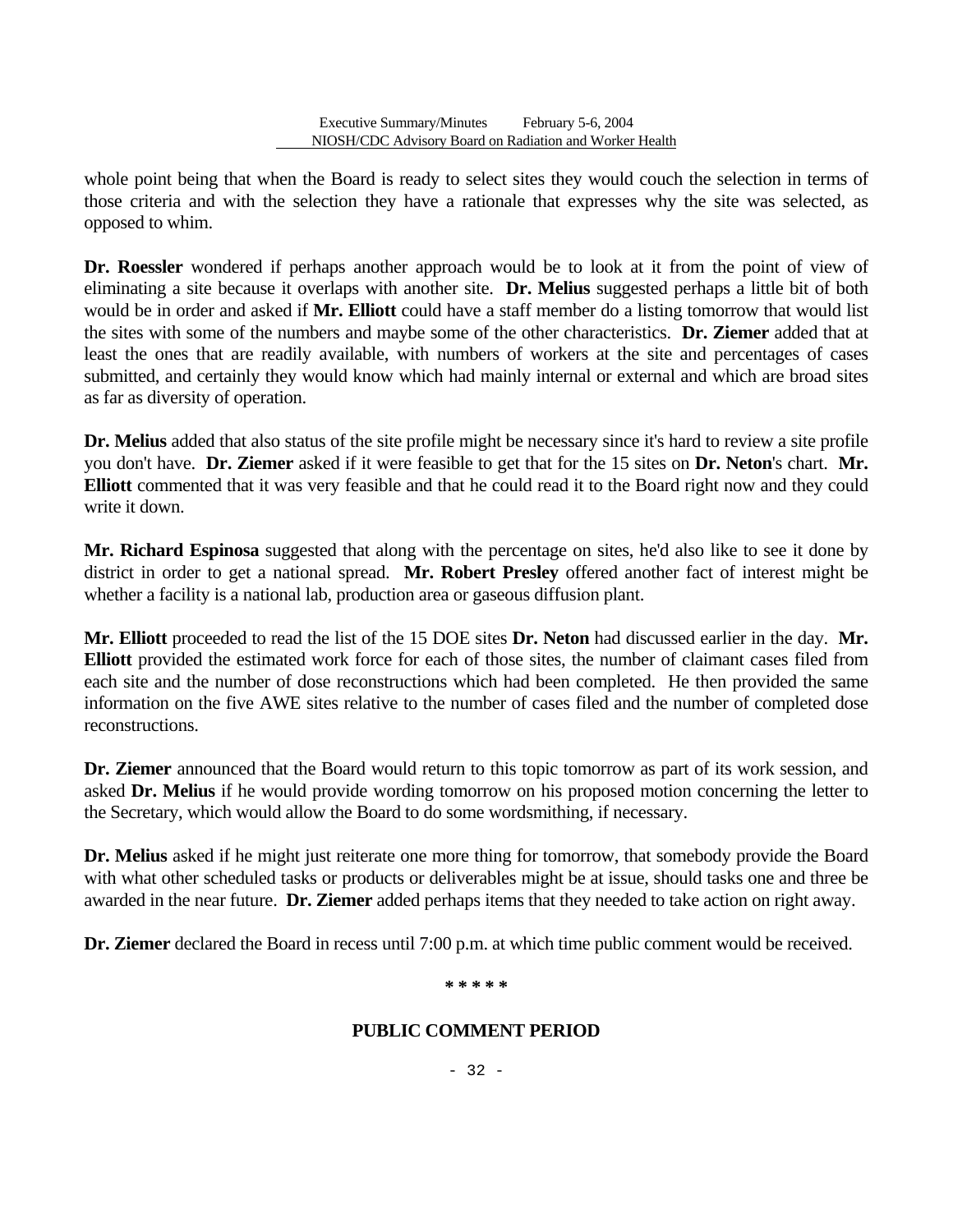**Dr. Paul Ziemer** welcomed visitors to the meeting and spent a few minutes familiarizing the group with the role of the Board with respect to the Energy Employees Occupational Illness Compensation Program. He asked that anyone wanting to make public comment who had not already done so please sign up on the sheet provided in the rear of the room.

**Dr. Ziemer** explained to the audience the various Federal agencies involved in the program, the appointment of the Board by the President, the number of members on the Board. He described the makeup of the Board relative to being representative of affected workers, the scientific and medical communities.

**Dr. Ziemer** then introduced **Mr. Elliott** and the individual Board members. He explained the role of the Board, pointing out what the Board does do, as well as what the Board does not do. He noted that the meeting was not a question/answer type of session; that the Board does not and cannot deal with individual cases, but they are glad to hear anything a member of the public may wish to share with them. The Board is not available to answer questions, but is simply there to listen. Concerns about the process or observations, experiences, will help the Board move forward. Those are the sorts of things they would like to hear.

**Dr. Ziemer** then asked that members of the audience introduce themselves to the Board, which they did, identifying themselves, where they were from and/or what group they represented.

# **Mr. Dennis Rocque Organizer, Local 1579, IBEW**

**Mr. Rocque** is also Secretary/Treasurer of the Augusta Building and Construction Trades Council, appearing on behalf of Mr. T. S. Yarborough, business manager of Local 1579, who was unable to attend. **Mr. Rocque** thanked the Board for holding meetings near DOE sites and having this particular session in the evening. He noted there had been 37,000 construction workers at SRS with potential radiation exposure.

Those workers wanted a program that is fair, consistent, and timely, which can only be achieved by making special consideration for construction workers. He asserted that the individual dose reconstruction program does not work for construction workers, noting that members of his union are employed intermittently, are on and off the site, work for subcontractors and when on the site work all over the place. No two construction workers are alike in what they do.

He stated that construction workers and their survivors need more assistance with claims. They feel construction workers should be included in the SEC and that the program is simply taking too long. **Mr. Rocque** noted that some of his union members have stopped filing claims because they don't believe in or trust the program and they need to know the program is for them and that the program is real.

**Mr. Richard Espinosa** asked how many construction workers worked on the site on a day-to-day basis. **Mr. Rocque** replied he didn't have the exact figures because they are laying off, but estimated 700 to 800. He commented they have had as many, in the early '80's, as 1,200 electricians alone, so it could have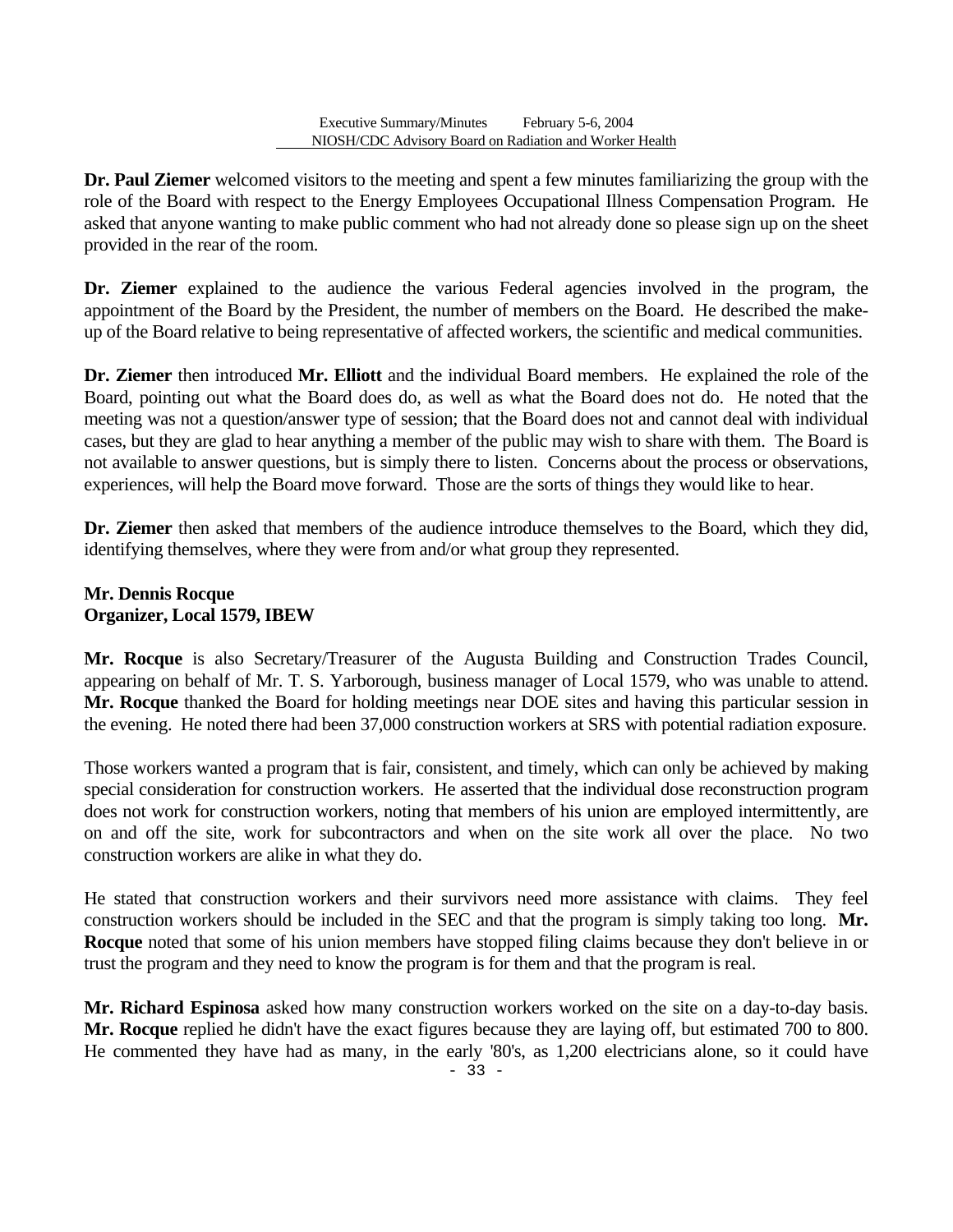numbered between 2,000 and 4,000. **Mr. Espinosa** asked about IBEW workers. **Mr. Rocque** responded that IBEW today would probably have somewhere in the vicinity of 200 employees on-site.

# **Mr. Isaiah Anfield E. I. DuPont**

**Mr. Anfield** announced he had been a DuPont employee in the '80's and now has a medical problem and wondered if the Board was just waiting for him to die or what, and that was all he had to say.

**Dr. Melius** asked **Mr. Rocque** if he were familiar with the screening program, which he was, and asked if that were the kind of history and information from that program that **Mr. Rocque** thought could be useful in providing NIOSH a better description of the work and activities at SRS. **Mr. Rocque** indicated that he thought it would be. **Dr. Melius** commented that he was aware of the fact that it's hard to figure out what construction workers did, where people worked, et cetera, and that NIOSH has to do one interview for everybody and wondered if the tools that had been developed and questionnaires the screening program had developed better reached the kind of work that was done and what the members were exposed to.

**Mr. Rocque** indicated that it could be helpful, but he had worked there for 12 years and couldn't list every place he had worked, noting that when you get to be 65 years old you sure don't remember. When workers have died, their families don't have a clue what they did. All they know is that a father worked at the bomb plant or a mother worked at the bomb plant, and nobody talks about it. And while the other information might be helpful, he doubted it.

# **Mr. Charles Jernigan Building and Construction Trades Council, Augusta**

**Mr. Jernigan** manages his group's screening program. He wanted to comment on the question of the screenings being helpful to NIOSH. He noted that his group had been doing screenings for about five years and they struggled through the interviews, trying to help people remember. Observing that a young person can come in and remember what he did two to five years ago, but these people are 75, 80 years old and to ask them what they did in 1951, it's just a mystery.

Interviews can be helpful because they are in-depth and there's an effort made to help them remember. They remember more than what they think they can once they get started talking. **Mr. Jernigan** noted that they're sometimes several years off from when they felt they worked at a location, but as a rule there is some good information from the interviews that probably would be helpful to NIOSH.

**Dr. Melius** asked if **Mr. Jernigan** had ever done any work looking at employment records or other exposure information records that would help more. **Mr. Jernigan** commented that they didn't have access to any records. They only got what the individual could remember. If there's anything an individual wants to bring in, they look at that, but as far as having access to records from DOE or from the plant, there is no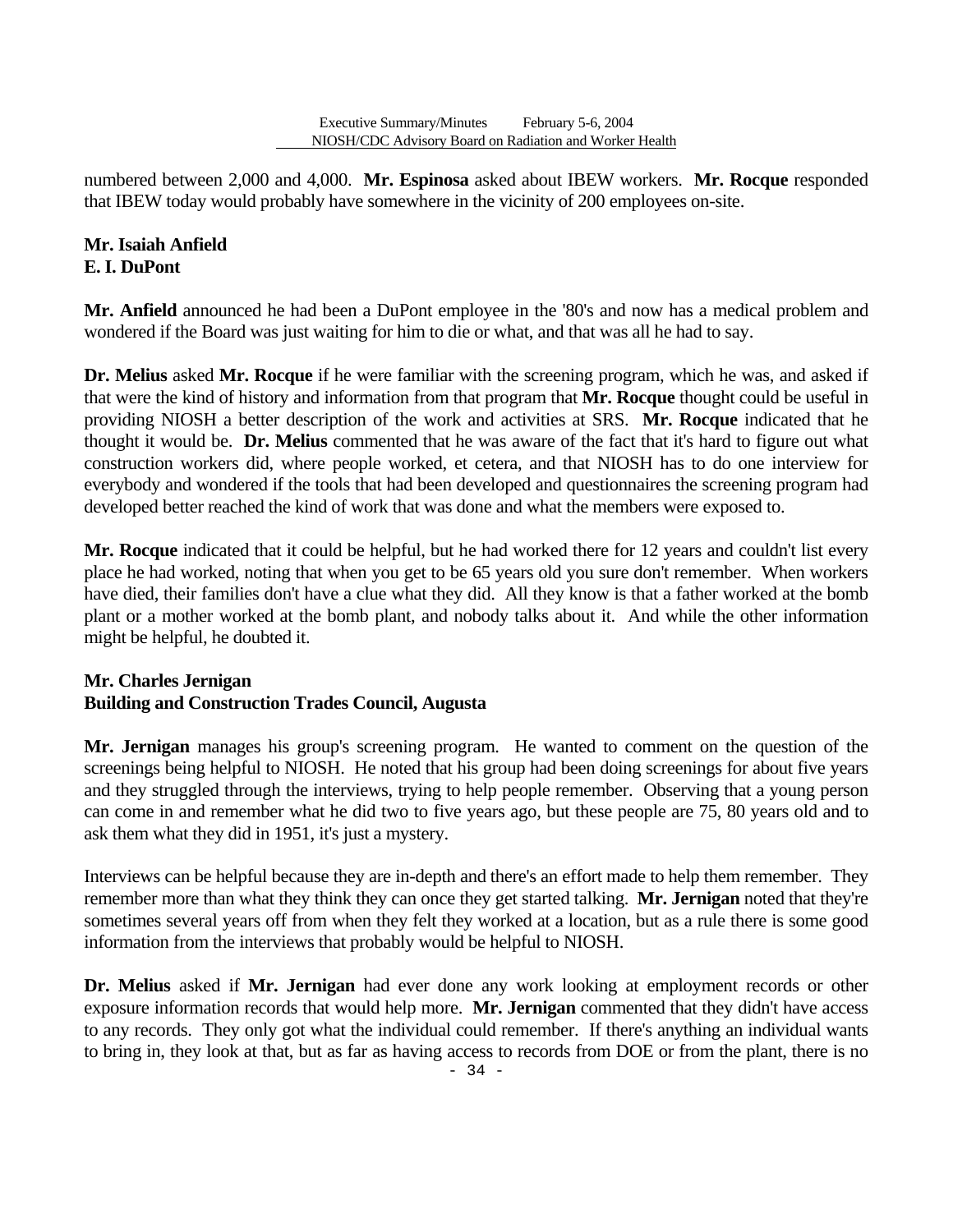access.

It is a big problem and when you get into survivors having to become involved in placing claims, you find that years ago employees were not allowed to talk to their families about what they did at the plant. Even today people going through the screening process want to know if they have permission for the screeners to talk to them. They never told anybody where they worked. Their families just knew they worked at SRS, so you'd almost have to have a crystal ball to figure out where those people worked. **Mr. Jernigan** noted that from his experience with DOE and SRS, you get very little help.

**Dr. Melius** commented that when he had helped set up the Fernald program they had used pictures of buildings from the past to help people remember where they might have worked, and wondered if they had tried to piece together what happened in a particular job from fellow workers or from what information people have in that area. **Mr. Jernigan** noted they do go through a process using overviews of every area with all the buildings on it, maps. People are walked through and asked questions like whether they remembered if the building was above or below ground; tall building; short building. Interviewers are trained to do an in-depth interrogation, starting with maps and pictures, and sometimes you just get very little.

### **Mr. Gordon Rowe, Construction Electrician, Augusta**

**Mr. Rowe** worked at SRS for 15 years. Construction workers were moved to various areas wherever help was needed. They were told to go into buildings. A lot of times the buildings had no markings. They would dress out, go into radiation exposure areas, but there were no markings as to what they were being exposed to. His point was that if SRS had indicated the exposures or the things harmful to construction workers, they would have been more cautious and would possibly have had better health conditions in the long run.

**Dr. Melius** asked if, when **Mr. Rowe** was working alongside production workers, there were situations where the production workers were being monitored and that the construction workers also had monitors. **Mr. Rowe** acknowledged that when they had to dress out and go into an area where there was radiation they were commonly given a radiation monitor, a pencil badge, which had to be turned in when they left the site. They found out that the monitors weren't always accurate. You didn't always get the same monitor. When you turned it in, there was room for a lot of mistakes. He described quarterly reports as to how many rems of radiation exposure employees received and noted that he had personally seen reports where a man who worked in a radiation area a good bit of the time during the month would have the same exposure record as a man who never went into a radiation area, who possibly worked in a tool room outside the building. Construction workers were doubtful about whether records were actually very accurate.

**Ms. Julie Gantz, Former Employee Savannah River Site**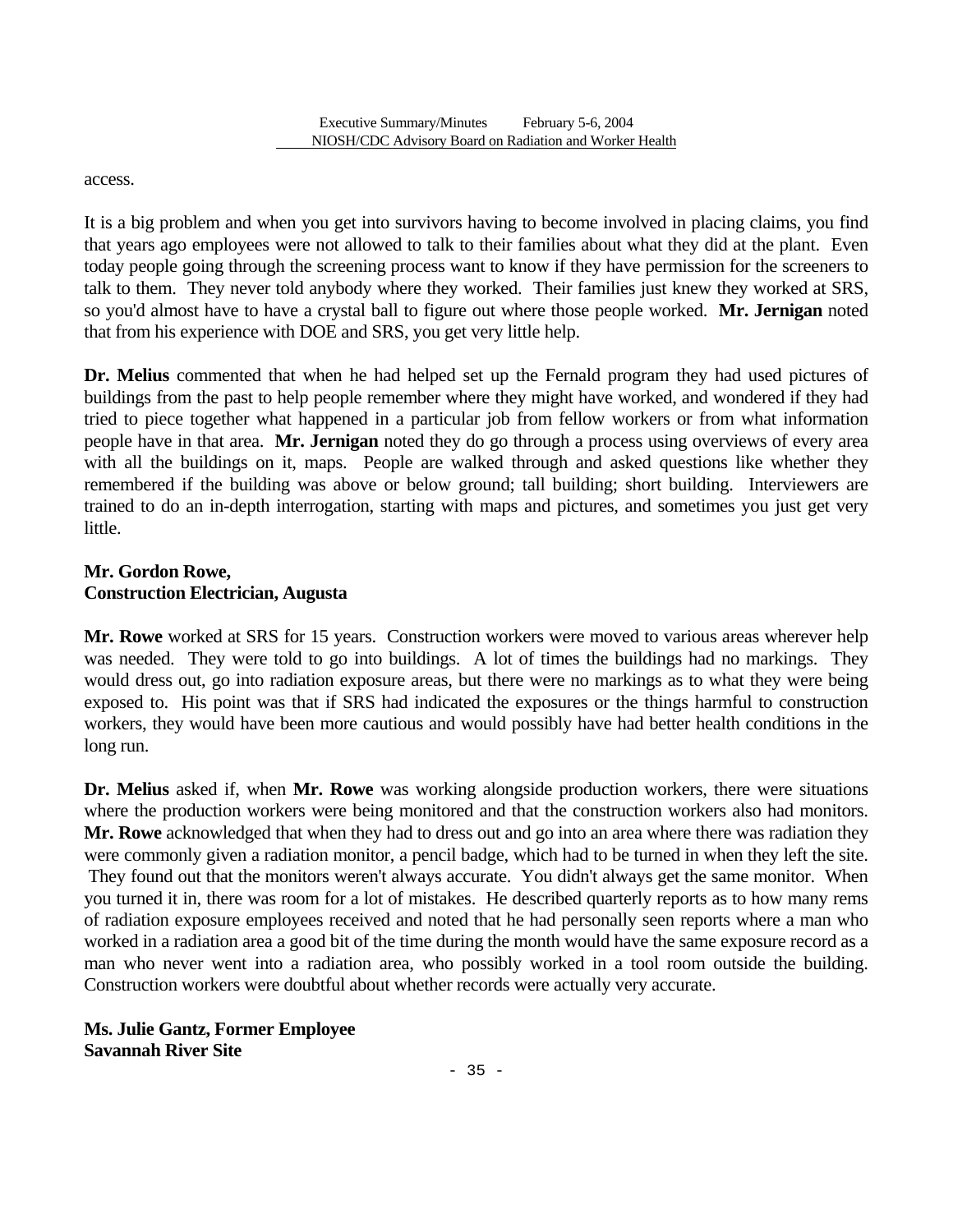**Ms. Gantz** worked at SRS four and a half years ago as a clerical worker. She described the office she worked in backed up to a fabrication lab where material was constantly being melted. There was no retaining wall between her office and the laboratory. She and two other women and her boss all came down with cancer. They were always told they were safe.

They had to monitor out when they left the building and often those monitors would go off, indicating exposure. They would be told that if the monitor went off they should just go back around and if it gave them the all-clear sign they were free to go. Or someone from health protection would stick his head out and say the monitors aren't working right today and to just go on, that they were fine. They never knew what was going on.

**Mr. Michael Gibson** asked if the company did any additional monitoring on clerical workers like they did the production workers. **Ms. Gantz** noted that they did not, and that in the area she worked in the hallway was U-shaped and she could stand and talk to a lab worker who was fully dressed out, with nothing more than a door with a glass window between them, and they could speak to each other as if they were standing side by side. **Mr. Gibson** asked if they were ever afforded the same opportunity for bioassay testing. **Ms.**  Gantz noted that she never had any kind of bioassay samples. The only testing she ever had was a drug test right before she left.

**Dr. Andrade** inquired as to the type of cancer the person had passed away from. **Ms. Gantz** replied that it had been cancer of the esophagus.

### **Mr. Warren Hills, Sr., President Georgia/South Carolina District Council**

**Mr. Hills** made comment for the benefit of the Board relative to the screening program in Augusta. He noted that after going through the screening and interviewing, employees were sent for a physical. When the physical came back most of the time employees were told they had a hearing loss or an enlarged heart. Nothing was mentioned if there was any type skin cancer. A number of people had lung cancer.

**Mr. Hills** indicated that he understood the uranium workers in the Paducah and Oak Ridge area had been paid, that over \$13 million had been paid out in those areas and nothing had been spent for compensation for any worker in the Savannah River area and they felt they should be under the SEC.

#### **Mr. Ray Beatty Fernald Atomic Trades and Labor Council**

**Mr. Beatty** commented that he wanted to address a couple of things that had been mentioned. Specifically one Board member had mentioned the Fernald site, and he noted there were some baseline summaries,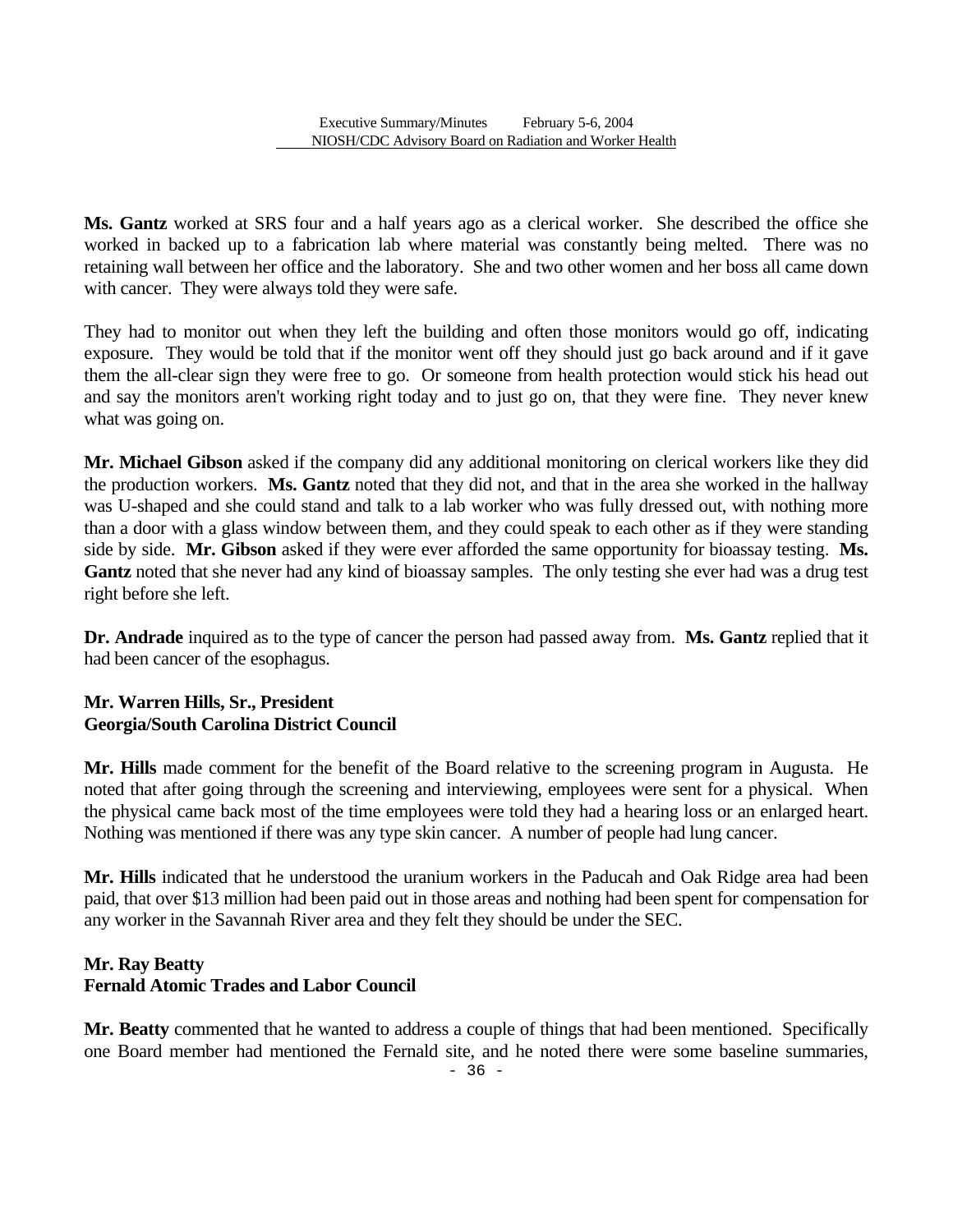books that show what went on in specific buildings, what people did, that were probably very helpful.

The other side of the story is an individual at his site who had been there for over 20 years who had applied through the Workers Compensation or Subtitle D section and the subcontractor who's there now came to his hearing and opposed his application for the award of benefits. The worker had been there 20 years. The subcontractor's been on the site for 12. The worker is affected with beryllium disease and everything has been documented by tests, et cetera.

**Mr. Beatty** observed that he was under the impression in talking with the worker that an adversarial process was not supposed to take place, although the subcontractor did this and sent their own industrial hygienist to the hearings to oppose his application.

### **Ms. Kay Miller, Former Employee Savannah River Site**

**Ms. Miller** spoke to reinforce Ms. Gantz's previous comments. Three clerical ladies worked in the same office and within about a year's time they all developed cancer. Their boss, who worked there prior to them, died about two years ago. There was no retaining wall between the office and the fabrication lab in the basement that was classified as an RCA. **Ms. Miller** was particularly concerned that both her claim and Ms. Gantz's had been denied and that that was based primarily on their Thermo Luminescent Dosimeter (TLD) readings. They believe they were exposed to something. The probability of four people working in the same office and all developing cancer was just a bit much to believe that it wasn't due to something they were exposed to.

# **Mr. Richard Miller Government Accountability Project**

**Mr. Miller** had a procedural question for the Board, NIOSH, ORAU, audit contractor, everybody being paid to work on the program. He commented that Ms. Miller raised an interesting and important question. Although the causes of her and her colleagues' cancer were not known, whether she was exposed to chemicals or radiation is not known, no details were known, what was known was that the SRS profile probably skirted over the issue.

The second thing from **Dr. Neton**'s presentation about the efficiency guidelines is they assume where you have unmonitored dose, it couldn't possibly exceed more than ten percent of the maximum permissible body burden.

The procedural question is what inquiry is anybody in the room going to make about the testimony today to figure out whether the site profile missed the specific circumstances in that case by a mile, what specific follow-up will take place, if anything?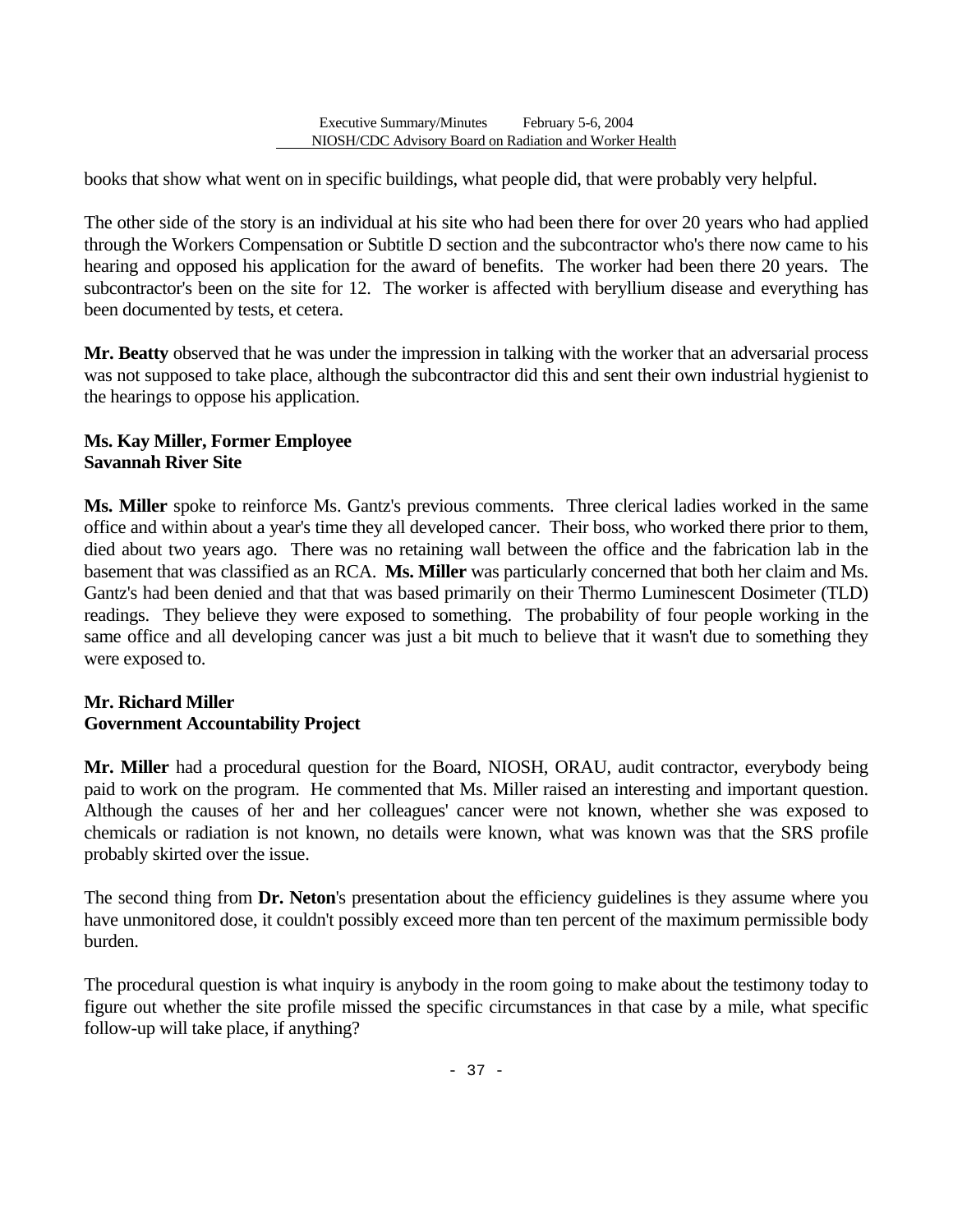**Dr. Ziemer** noted that **Mr. Miller** had posed a question which was thought-provoking by saying could in fact this kind of exposure not be captured. **Mr. Miller** commented he was making no assumption about the individual's story, but was saying an unshielded circumstance is a very interesting item un-captured and will be well disposed of through the efficiency method. He didn't know whether anybody would make a commitment to deal with that situation, but would like to hear somebody step up and say yes, we're going to take a look at it.

**Mr. Gibson** commented that it was his understanding that the DOE had been instructed not to oppose Worker Comp claims under Subtitle D and was wondering if there were any DOE officials who could address the issue, which seems to be in violation of what then-Secretary Richardson ordered when the law was enacted. **Mr. Elliott** replied that he didn't believe there were any DOE people in the audience tonight.

**Ms. Kay Miller** offered that they had received a letter stating that their State Workers Comp had been notified that their claim under the program had been denied, and it was their understanding that if the claim was denied, you could not receive benefits from State Workers Comp.

**Dr. Ziemer** noted that the other question had to do with the opposition to the testimony, and that it appeared there was no one from DOE available to respond to that.

# **Mr. Isaiah Anfield, Former Employee E. I. DuPont, Local 1137**

**Mr. Anfield** spoke again and noted that he had been treated the same way.

**\* \* \* \* \*** 

**Dr. Ziemer** thanked those who had made comment and participated. He reminded the audience that the Board would reconvene in the morning at 8:00 a.m. with business commencing at 8:30 a.m. The Board will be discussing a number of matters and then have another public comment session at approximately 11:30. The afternoon session is a closed session which will involve discussion and review of a task order proposal and independent government cost estimate.

**Dr. Ziemer** expressed appreciation for the input provided and the comments, and hoped that it was recognized that, on an individual basis, the Board could not deal with their specific cases. But their experiences would help the Board as it moved forward in doing its task.

# **With no further comments, the Board officially recessed until the following morning.**

**\* \* \* \* \*** 

- 38 -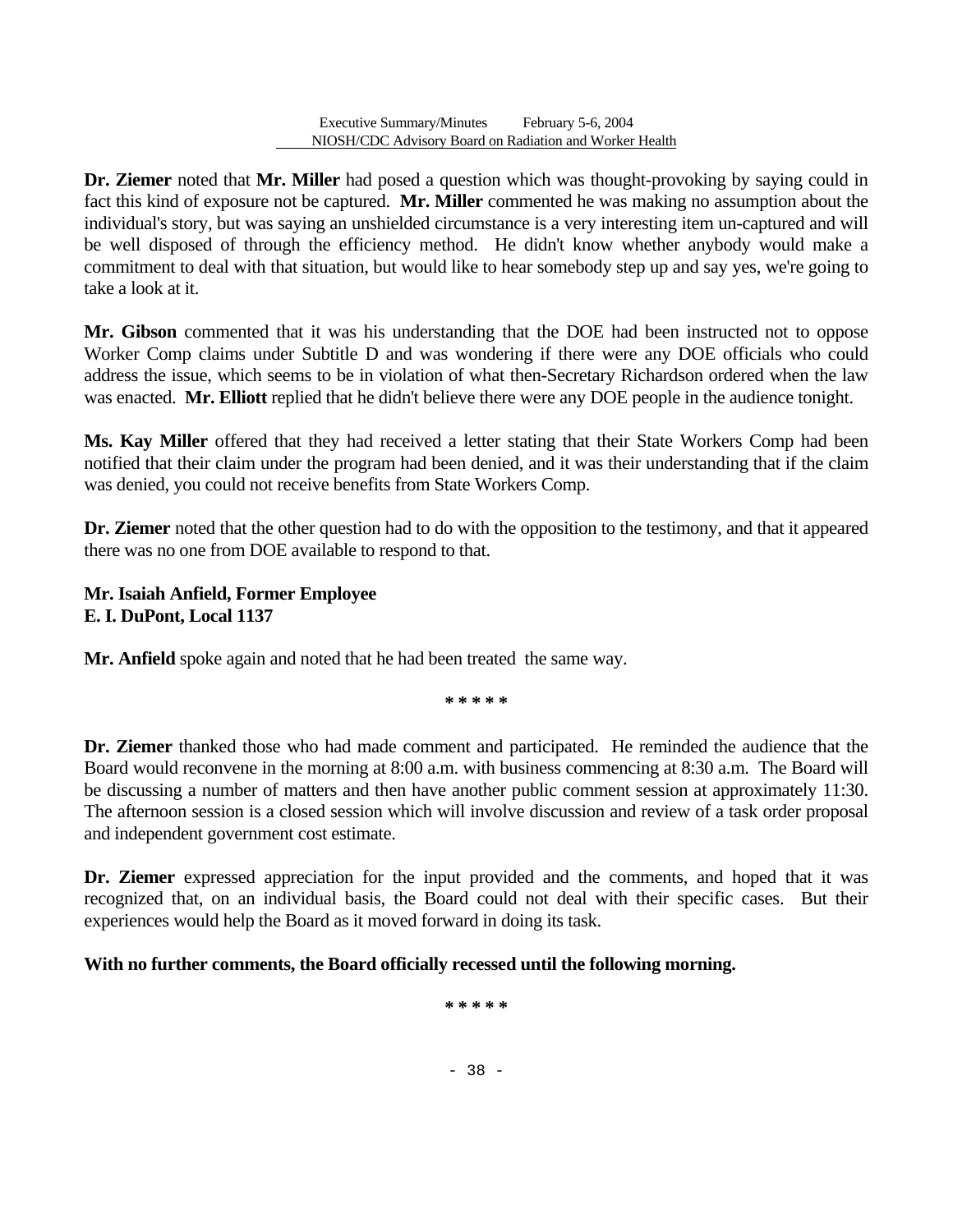# **Friday, February 6, 2004**

**Dr. Paul Ziemer** called the second day to order, indicating that the day's session would commence with administrating and housekeeping items.

**Mr. Larry Elliott** wanted to inform the Board of efforts his staff had made in putting together the evening comment session, which was a result of a discussion during the December meeting. Staff had worked through the contacts they had developed from the November meeting. They advertised in the local paper. They contacted the site and went through the public affairs people at the site, who sent out an announcement. **Mr. Elliott** wasn't sure of their methods, but notice was made around the site the meeting was going to be held. The NIOSH standard e-mail notification was revised and updated and an attempt was made to get the word out that way. Other ways are still being investigated for dissemination of information, and **Mr. Elliott** invited thoughts or comments about a revised approach.

**Dr. Ziemer** asked if the exact dates for the Hanford meeting the week of April 19th had been finalized. The meeting will be the 20th and 21st, with the tour of Hanford on the 22nd. **Dr. Ziemer** suggested anticipating an evening session, as last night's seemed to be successful, and possibly something similar could be done. **Mr. Elliott** responded he and his staff would equal or exceed the efforts made in Augusta.

**Dr. Ziemer** inquired of **Ms. Wanda Munn** if there were anything she needed to tell the Board about in terms of preparation for the meeting. **Ms. Munn** indicated she didn't believe there was anything official, but she anticipated having a reception at the Crest Museum on the evening of the 19th for those who arrived early enough to attend. She indicated the reception would be at 6:00 p.m.

**Ms. Cori Homer** addressed some housekeeping matters relative to voucher information, updated addresses and phone numbers, et cetera.

**Dr. James Melius** asked if there was a plan to set another meeting beyond April. **Dr. Ziemer** suggested that by the April meeting enough details would have been taken care of with the contractor, who would be underway with all the tasks, and it then becomes how soon there should be another meeting.

**Ms. Martha DiMuzio** noted that on one of the still outstanding tasks there is a two-month reporting requirement for a deliverable, if the Board wished to consider that in determining a meeting schedule. This was under task three.

**Dr. Ziemer** noted that since task three had not been awarded, if it were awarded soon and had a two-month deliverable, the April meeting might take care of that. He suggested possibly early June would be about a six-week interval from then, indicating that he has a conflict from May 20th through the end of the month.

**Dr. Genevieve Roessler** indicated she would be gone June 6th through 13th. **Mr. Elliott** indicated the staff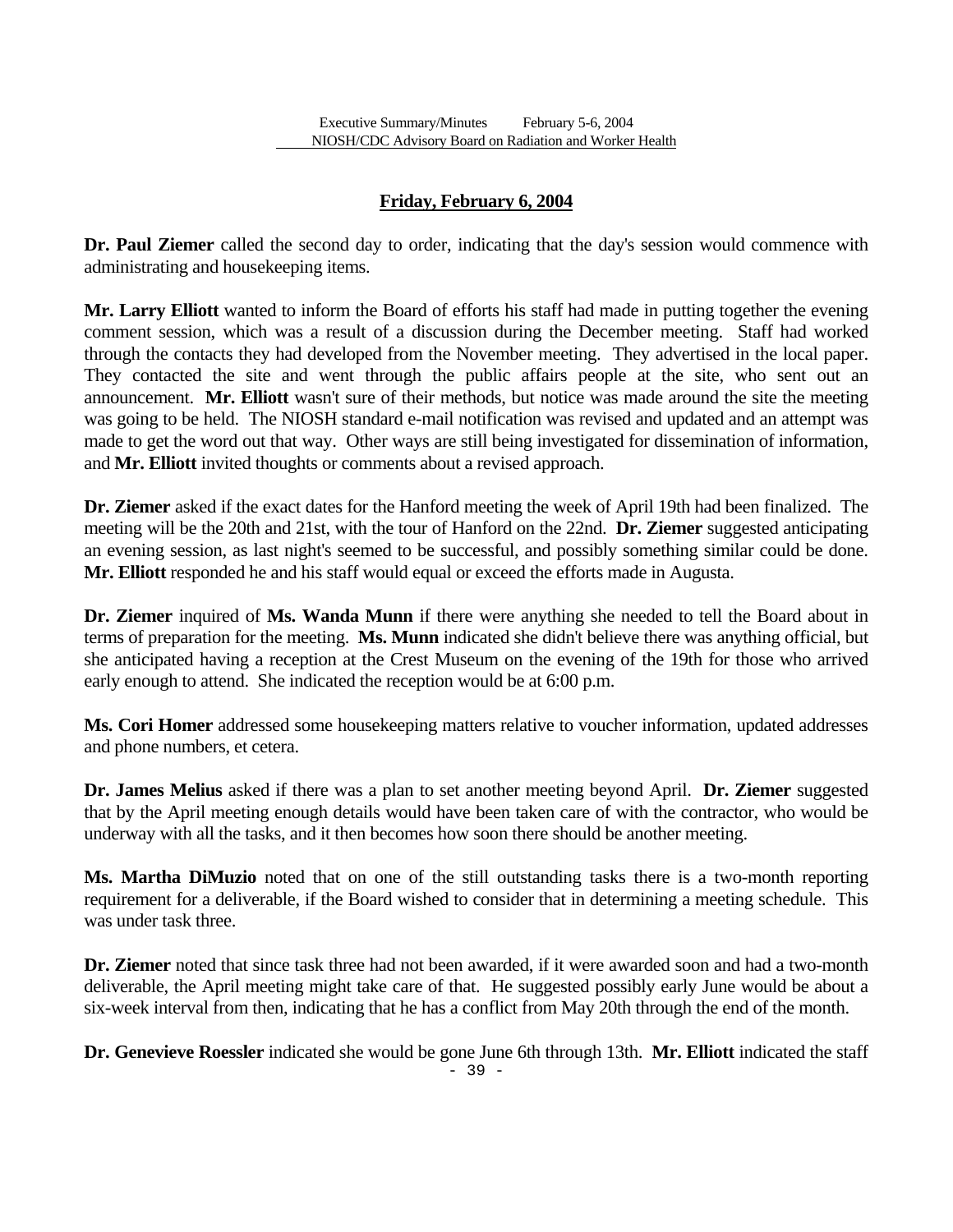looked okay for June. After discussion it was determined that the meeting would be scheduled for June 2nd and 3rd. First choice of venue would be Buffalo, New York, with Idaho Falls, Idaho as the alternate site. **Dr. Ziemer** indicated he was reluctant to go beyond June in scheduling until they could see where they were with the contract.

As a final housekeeping matter, **Mr. Griffon** asked if possibly **Mr. Elliott** could update the Board on the Integrated Modules for Bioassay Analysis (IMBA) software and availability for the Board members. **Mr. Elliott** responded that they were still working on the end-user license agreement for the IMBA-NIOSH Expert software. There was one remaining piece of software yet to be received and the end-user's license agreement had to cover the Board, SC&A, and ORAU. The current agreement only covers ORAU and the legal aspects of that are being worked through. As soon as the end-user's license agreement has been finalized and is in place, the software will be available to the Board.

**Dr. Melius** suggested that as an agenda item for the Hanford meeting he would like to talk about the Blockson Chemical issue and asked that it be put on the agenda for that meeting. **Dr. Ziemer** inquired of **Mr. Elliott** if that would be possible. **Mr. Elliott** responded that he would have to see where NIOSH was in the evaluation of how that issue was going to be handled.

**Dr. Melius** countered that he didn't think it mattered where NIOSH was, that NIOSH was supposed to receive advice from the Board; they were supposed to advise NIOSH on guidance on dose reconstruction. It's an issue the Board should provide guidance on and **Dr. Melius** saw no need for delay while NIOSH made up its mind.

**Mr. Elliott** noted that the Board advised the Secretary, and the Secretary sets the Board's agenda. If the Secretary decided it would be appropriate to present the issue for consultation, **Mr. Elliott** would do so, but he couldn't predict whether that would happen or not.

**Dr. Melius** argued that the Secretary does not set the Board's agenda and suggested that if **Mr. Elliott** read the original statute, the Board is charged with providing guidance on specific issues and guidance is provided to the Secretary and through the Secretary, but the Secretary does not set the agenda for what those issues are. He indicated there are a number of other areas where NIOSH may ask for advice from the Board through the Secretary, which is at NIOSH's discretion, but things related to the original guidance and guidelines for dose reconstruction are written in the statute and those are what the Board is supposed to provide NIOSH with advice on.

**Dr. Ziemer** commented that aside from issues on where the Agency is, there is a general interest in the underlying issue that the Blockson plant represents, so that perhaps a briefing on how one goes about addressing those issues would be of value. He indicated he didn't think there was any implication that the Board was necessarily smarter than the staff. The idea was to make sure that as they struggled through those issues, if the Board could be of help, that would be a good thing. The suggestion was in the spirit of helping on addressing that issue.

- 40 -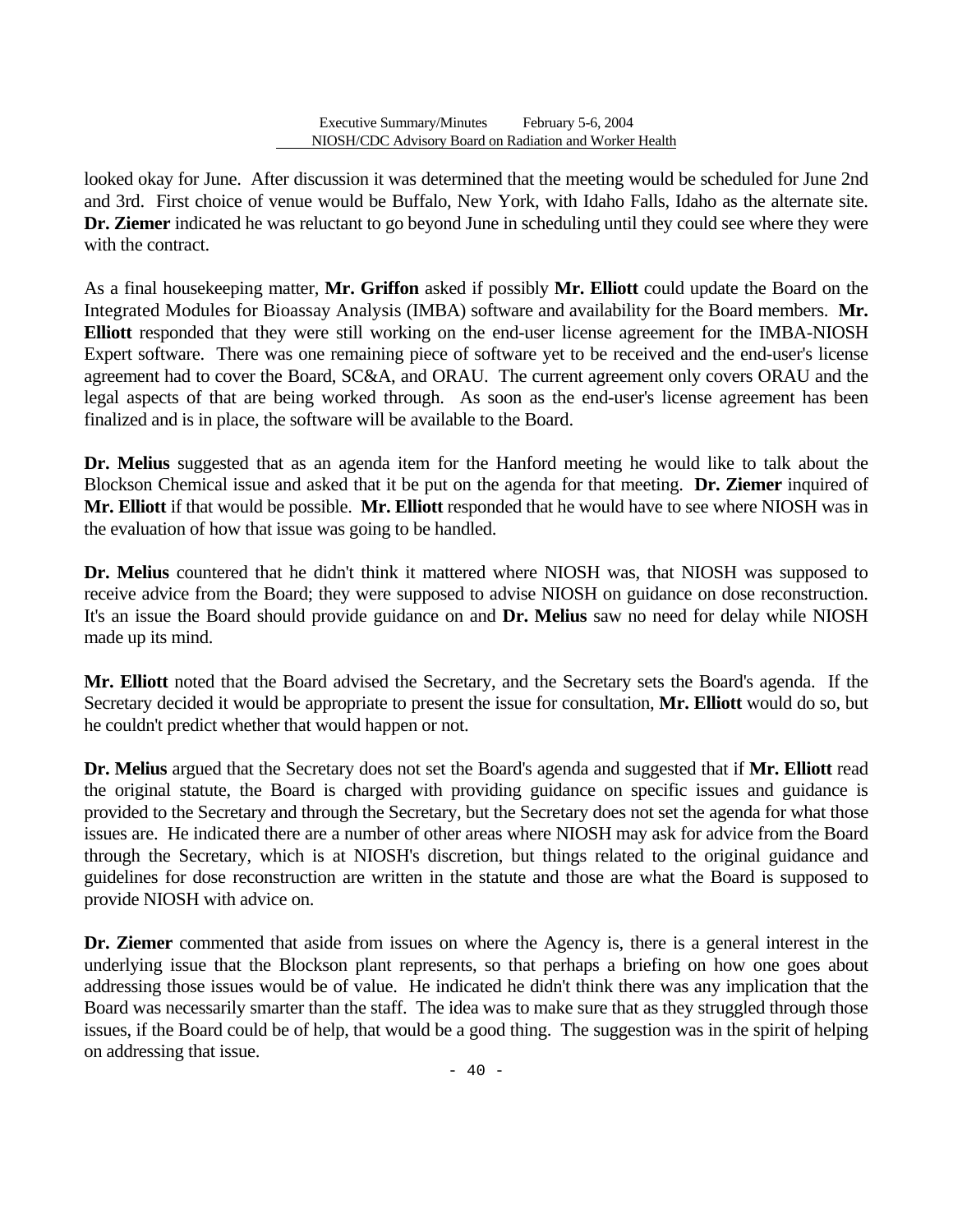**Mr. Elliott** expressed his appreciation and agreed that the expressed interest is in the spirit of helping, but pointed out that the Secretary does set the agenda and offered to indicate that language, if desired.

**Dr. Melius** also brought up from the last meeting a letter which had come in from three Congressmen regarding Bethlehem Steel. **Dr. Ziemer** indicated that he would put that under general discussion and did not consider that a housekeeping issue. He noted he had asked **Ms. Homer** to distribute copies of his response to the Congressmen and to Secretary Thompson, and if there was no objection from the Board, he suggested that be discussed in the 10:00 o'clock session. **Mr. Griffon** asked that copies of the original letter from the Congressmen also be provided.

**\* \* \* \* \*** 

### **BOARD DISCUSSION/WORKING SESSION**  SANFORD COHEN & ASSOCIATES

### **Dr. John Mauro Mr. Joe Fitzgerald Sanford Cohen & Associates**

**Dr. John Mauro** noted that he had sat through yesterday's meeting and that the day before yesterday SC&A received official authorization to begin task two, site profile review, and task four, tracking system relational database.

Turning to the first deliverable, which is two reports due to the Board one month from February 4th, the first will be the proposed plan or procedure for performing review of site profiles. The other is a description of the relational database for tracking information and querying to support the Board in evaluating the degree to which the stratified sampling is meeting the Board's needs.

The original proposal had laid out the SC&A approach for performing site profile reviews. They identified the plan for doing that work, which was a generic plan that identifies four areas they intend to explore. **Dr. Mauro** had selected the site profile for Savannah River, which appeared to be very complete and one of the documents very mature, and had gone through it. He indicated he was struck by the fact that it was different from what he thought it would be. He'd then realized that SC&A is going to have to write plans for performing site profiles which will need to be site-specific. Each site is very complex. The amount of technical information, potentially both important and not important, is not immediately apparent until one goes through the process of evaluating how important information is.

**Dr. Mauro** noted SC&A is going to have to be efficient in delving into aspects for each of the site profiles in a way that is very focused. His first thought was that the plans should be of a generic nature, but have an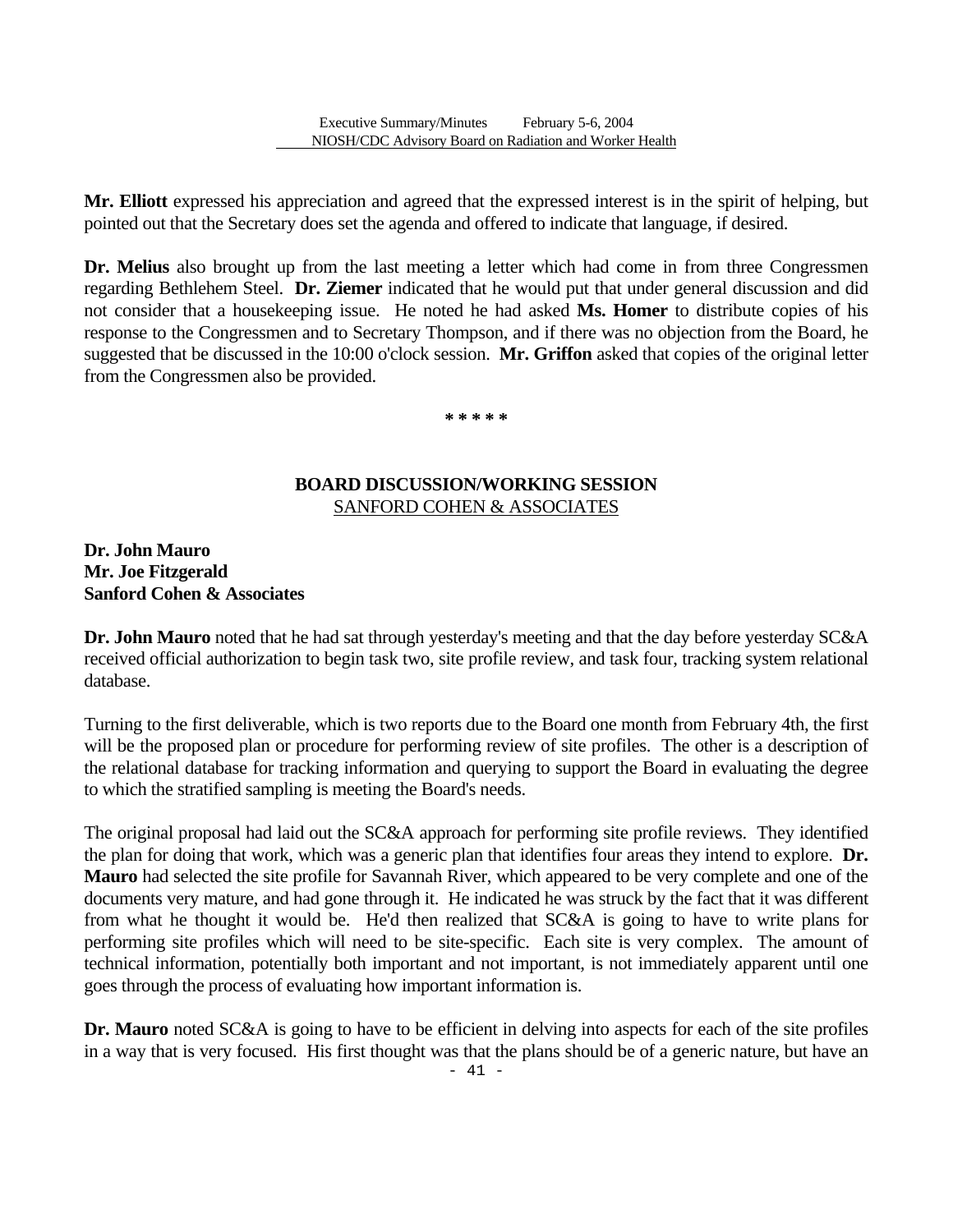attachment that would specifically identify the strategies considered best for approaching a specific site. He recognized a need for SC&A to be judicious in where they invest their resources so that they go after those things they believe are prioritized.

Noting that in his experience work like this is a very iterative process rather than linear because you grow as you proceed and realize where your resources need to be focused, **Dr. Mauro** commented that flexibility is necessary to make those judgments as they mature and move through the process. While SC&A will write a plan to be delivered to the Board at the end of the month which will lay out how they plan to do that, **Dr. Mauro** wanted to propose that SC&A plan to make it tailored to the site profiles the Board identifies as what it would be prefer be taken on initially.

At the same time **Dr. Mauro** asked the Board's indulgence that as SC&A learned more that they would keep the Board appraised of the direction the information was taking them, noting that it was going to be a living process. He reiterated the importance of SC&A to have freedom and flexibility to move down the paths they consider important while keeping the Board apprised of their effort, noting that if the Board feels they're taking a path the Board is uncomfortable with, perhaps not the best path to take or ignoring what the Board feels might be important, that's where the relationship is important.

**Dr. Mauro** indicated he realized there was a formal process and that approvals needed to go through a process, but he was a bit off-balance because while he liked the idea of being interactive, he didn't want to have unnecessary hold points. He commented that an important point to be made is that SC&A and the Board have to learn together where hold points will be important, where SC&A has to stop while the Board has a chance to deliberate, and where SC&A is allowed to continue based on their own judgment, always keeping the Board informed of any direction being taken that might be substantively different than what had been originally laid out in the plan the Board will receive a month from now.

**Dr. Ziemer** asked if **Dr. Mauro** cared to have the Board members comment or react as he proceeded. **Dr. Mauro** replied he welcomed questions as they arose.

**Dr. Andrade** commented that based on what **Dr. Mauro** had just said and his own thinking, he agreed with general direction but noted that he didn't think criteria such as numbers of employees that have filed, et cetera, are necessarily good at this point in time. He suggested that SC&A would perhaps feel better getting on board the learning curve while addressing a site with a limited number of functions rather than jumping into something like Los Alamos, which had everything from theoretical physics to plutonium work. It was **Dr. Andrade**'s belief that the Board should consider something like that for a site they believe is important.

**Dr. Ziemer** cautioned that as they proceeded what **Dr. Mauro** would be hearing were simply comments, which do not constitute official direction from the Board. SC&A is to come to the Board in one month with a proposal and at the moment both **Dr. Mauro** and the Board are simply reflecting some thoughts about that process.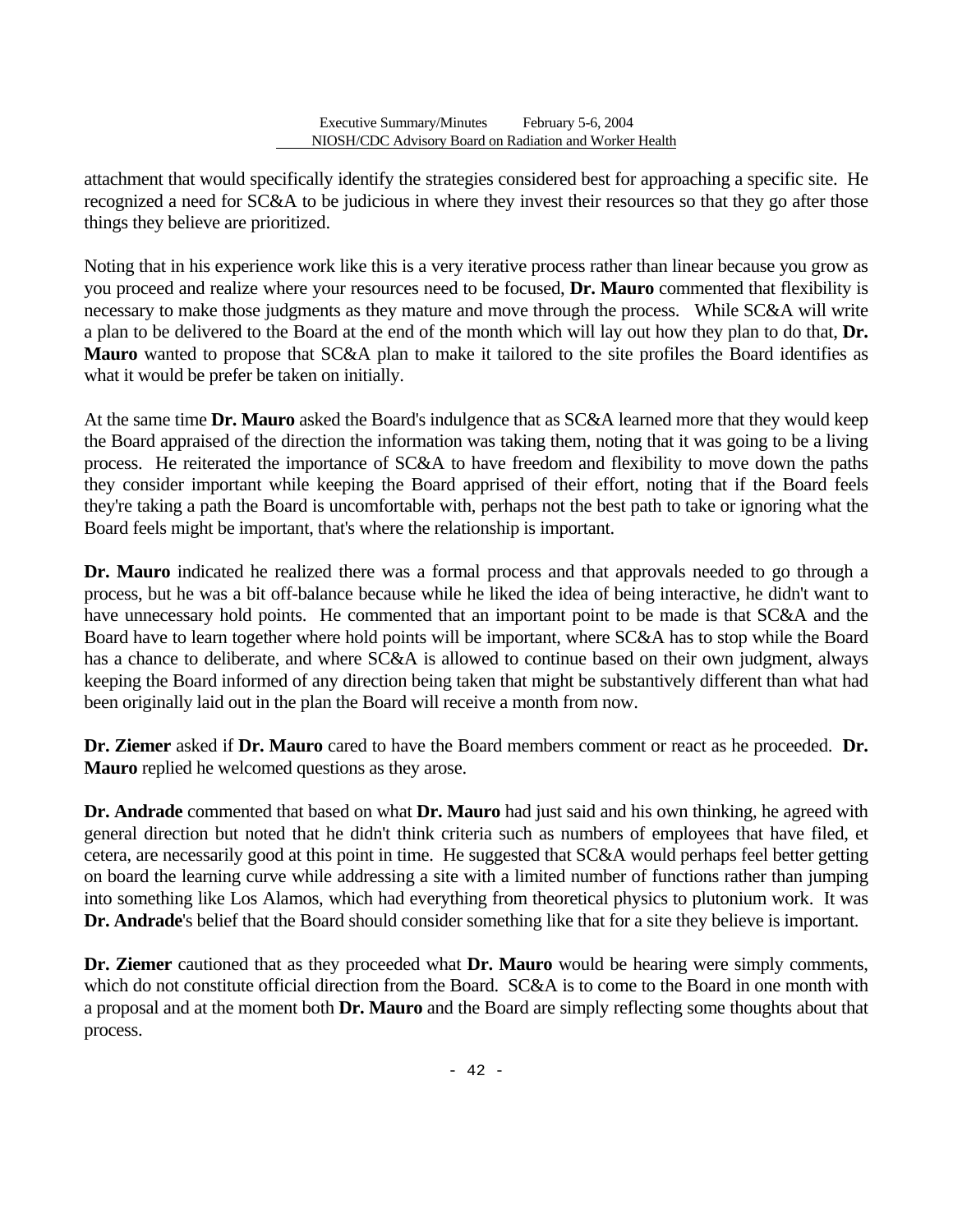**Dr. Ziemer** observed that if the plan were to be a plan that covers a whole gamut of site profiles, it had to be a generic document and the Board understood there may be specifics which would apply to one facility but might not apply to others, and presumed the plan would spell out how SC&A would get at what those would be for one site versus another.

**Dr. Mauro** replied that in order to take the approach he wanted to take, it would mean that the Board would very shortly need to provide SC&A with direction on which site profiles they would like to begin with. The sooner there's an initial list, it will allow SC&A to address those specific ones and that would be very helpful. Otherwise, what will be delivered will give a general idea of how they're going to approach the situation, but they simply need specific ideas on how they're going to approach the task because they want to be highly efficient. How they see efficiency and apply their resources will be unique to each facility.

**Dr. Ziemer** commented that the Board hoped to identify some of those site profiles during this meeting.

The next point **Dr. Mauro** wanted to address was budget, noting that he was not sure of the extent to which that should be discussed, but that by budget he meant work hour allocation and the way SC&A does its work. He explained that while the four tasks had been proposed as separate items, they were actually fully integrated activities. He described how he envisioned each task interacting with the next and how that worked into the efficiency goals.

**Dr. Mauro** had realized site profiles were becoming very important documents and that it would certainly be more efficient for someone doing a review of an individual dose reconstruction drawn from information in a site profile if that site profile is one also being reviewed. Otherwise, the individual dose reconstruction reviewer will have to stop and perform a mini-review of the site profile. This may be value added at a later time, but would be inefficient at this point. He was envisioning a synergy, with several minds simultaneously working different aspects of a problem. If they're moving together with continuous communication, efficiency is at a very high level. If not, a lot of efficiency is lost and will have cost and schedule implications.

**Dr. Ziemer** noted that it was the Board's view that the four tasks are integrated, but at the same time he felt **Dr. Mauro** should recognize that in the sampling process it would be impossible to guarantee a given dose reconstruction being reviewed would be from a site which had been selected for a site profile review. **Dr. Mauro** indicated he understood that, but these were simply thoughts.

**Dr. Melius** commented that as he understood the way NIOSH was doing individual dose reconstructions, they were completing a site profile, then doing a number of individual dose reconstructions. So, on a random basis it was very likely they would overlap and that as the Board charges SC&A with doing dose reconstruction reviews and develops a way of making the selections, they may want to focus some of the individual dose reconstruction reviews away from facilities that had site profiles. In that case SC&A should be informed ahead of time as they respond to how those cases would be drawn.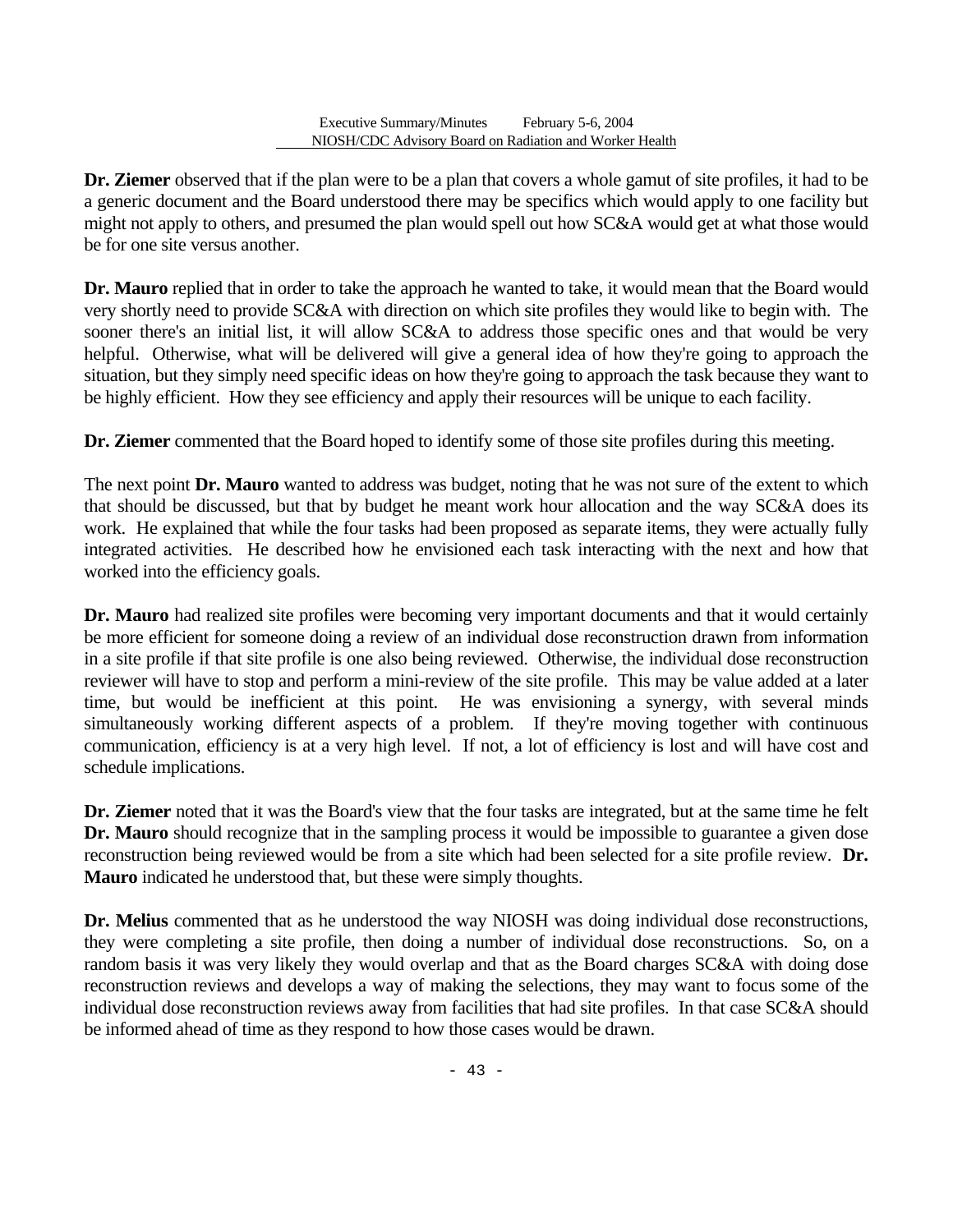**Dr. Mauro** noted that the work hour allocation per case presumed that they would be working coupled. If they were decoupled, there was the risk of inefficiency.

When he reviewed the site profile for Savannah River it had been **Dr. Mauro**'s presumption that all the site profiles would have the same fundamental organization. Medical exposure records would be carefully reviewed, but that is fairly straightforward. The next section, environmental occupational exposure, he noticed what had been done was to draw from the work done by Risk Assessment Corporation. **Dr. Mauro**  noted that he had expected the site profile documents would go to original source documents, indicating that was an area where he'd like to see the Board's reaction to SC&A using their own judgment of when to get into the guts of a problem. Their plan is that when they think it's important, they're going to do that and keep the Board informed. How much of that will have to be done, they aren't sure. It is another cost and schedule issue because it's a living process.

**Dr. Ziemer** commented that what had been described is an audit procedure. It's not something that has to be approved today. The plan will include something along the lines of what **Dr. Mauro** had described, and in an audit procedure strings are pulled and things were either fine or didn't make sense or you had to report what you found. Based on that, the Board can say there is or isn't an issue here. That kind of audit procedure doesn't have to be 100 percent audit. You selectively start pulling strings where you feel it's appropriate. **Dr. Ziemer** indicated he would presume the SC&A plan would describe that to the Board.

**Dr. Mauro** agreed, noting that he was simply wanting the Board to understand this was an open-ended process and that the Board will be kept apprised. And when SC&A feels there will be a cost and schedule issue because of it, those reasons would be given to the Board and they would be kept informed. Certainly if there were problems, the Board could intervene and say no, don't do that. But the SC&A plan is to maintain communication and keep on track.

Another observation about the Savannah River document was that in the chapters on occupational exposure, external and internal, **Dr. Mauro** had expected to see databases of records which represented location and time when material was collected. What was there was different, a guide to the dose reconstructor to assist in filling in the gaps. It was as if it were a helper as opposed to a database. As an auditor trying to independently evaluate, he noted that he would prefer a database and inquired if there were anything going on to compile that kind of data.

**Dr. Ziemer** replied that if that would be answered specifically today, but that as SC&A got underway they would have an opportunity to see a lot of underlying data, beyond what's in the immediate report, noting that that's one of the things the Board will want SC&A to be familiar with is the supporting databases for these site profiles, what's in there and what isn't there. **Dr. Ziemer** commented that if SC&A had some judgments on adequacy or lack thereof at some site, that could be part of a report to the Board.

**Dr. Melius** observed that **Dr. Neton** had answered that question in his presentation yesterday when he had referred to the fact that NIOSH does have a compilation of information. **Dr. Ziemer** agreed that that's why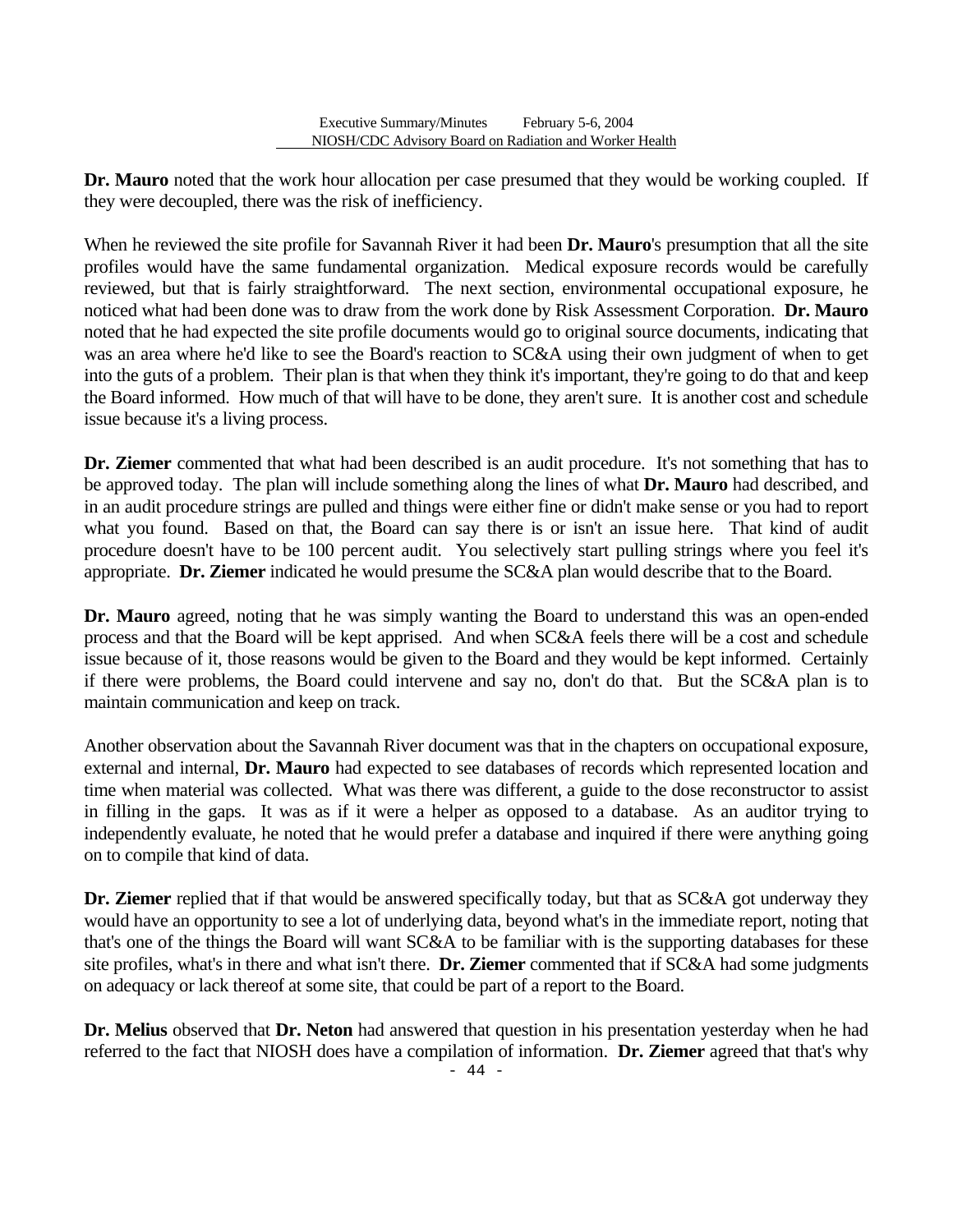he had suggested once SC&A went beyond what was on the web site, they could perhaps make a better judgment on what things they felt were needed, or maybe they would feel it was adequate.

**Dr. Melius** commented that a common question directed to NIOSH in producing the site profiles is a concern from people about why certain information isn't referenced. It may very well have been looked at and utilized, but it's not printed there as a reference. Perhaps that's something SC&A should consider adding to the documents as a way of showing what kind of guidance it is and what other information is available.

**Dr. Mauro** moved to a discussion of the tracking system program, the other deliverable a month from now. He indicated he had spoken to Don Loomis, who is SC&A's database manager task leader on this project. Mr. Loomis had indicated that there were no boundaries on how many fields could be handled, any kind of query the Board wanted. He did note that what would be helpful is that when the relational database is being built and fields are being put in, the types of reports built into the system, it would be easier to build in Board requests now rather than after its completion. SC&A understands from the bid request certain things that are desired, but there were other things they'd like to include beyond those.

**Dr. Mauro** turned the floor over to **Mr. Joe Fitzgerald**, who indicated he was comfortable with the task site profile review, but wanted to emphasize he viewed this task as doing a vertical sampling. He noted that when that is done, you get into situations where data will be requested and you might want to interview people who haven't been touched by the process to date. This kind of review is probably going to engender more of those challenges in terms of digging into areas that haven't been dug into. **Mr. Fitzgerald**  explained that as they progress it will become clearer where the Board's role might be needed in some cases with the DOE, where SC&A might need clarification as to how deep the vertical goes in some cases.

**Mr. Fitzgerald** commented that he understood the challenges NIOSH and ORAU had dealt with in terms of doing what he referred to as the necessary part, noting that SC&A's would be a somewhat different process. He observed that the question of access to information, people, workers, et cetera will be decidedly answered by their first forays into the project.

**Dr. Melius** observed that in terms of making the site profile assignments, the Board should try to narrow down where to get started. And in SC&A's planning to do the task efficiently, **Dr. Melius** wondered how many it would make sense to assign initially, in an effort to get some sense of what SC&A's expectations were.

**Mr. Fitzgerald** replied that they really hadn't chatted about the specifics, but SC&A would like to know what the menu would look like for the year. There's some merit in beginning with less complex sites because they're establishing on the ground the procedures that are also being established on paper and it would help facilitate things. He did note that the people who were intended to be put into the review process were not coming into it as neophytes. They have operational experience and hopefully in fact have knowledge of specific sites, so they will get off to a running start. The most important thing probably is to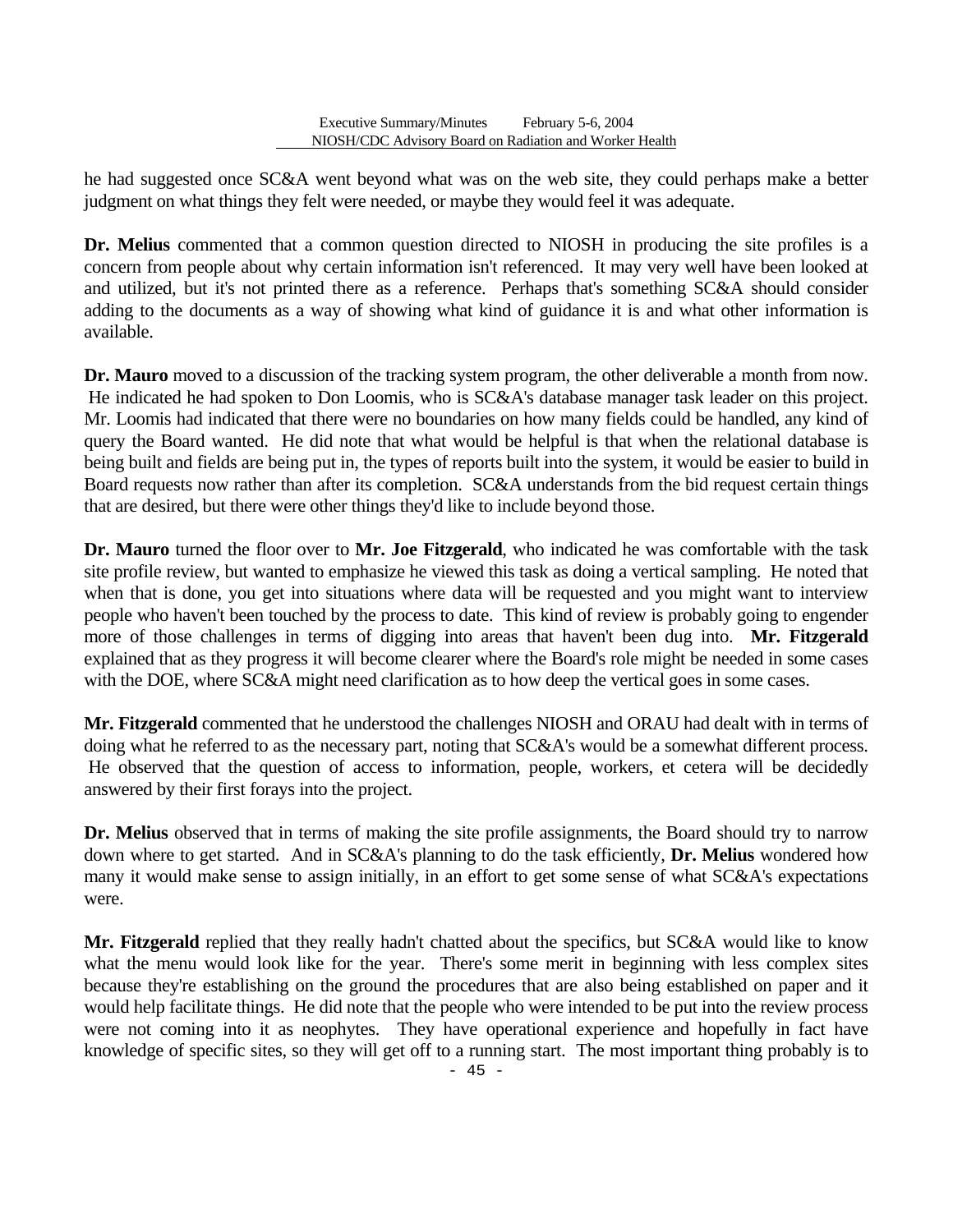get beyond the paper. **Mr. Fitzgerald** noted that from his perspective, the further back you went into DOE operational history, the less practice resembles the paper you're looking at.

**Dr. Melius** agreed it would be nice to start with something less complex, but returning to the efficiency issue, he noted that Savannah River is fairly complex but for individual dose reconstructions there will be a number selected from Savannah River, so having that site profile review underway is going to be necessary. **Mr. Fitzgerald** observed that Savannah River wouldn't be one he would consider a killer in the early phases. On other sites information isn't as organized and available and will be cause for a lot more digging. He believed that with Savannah River the challenge would be in a couple of areas where they might have to go back and reconstruct some of the history of the dosimetry and how that was recorded.

**Ms. Wanda Munn** commented that she was reassured in that it sounded as though the SC&A plan was close to what she'd had in mind when the Board was putting together the proposals. She thought she had heard a challenge to the Board in the last of the data being given insofar as identifying the fields the Board would want to see in the database. **Ms. Munn** noted that the Board may have only scratched the surface when it started talking about how to opt for sites to look at and pull together information to review. Considering the data fields it might want to see in the SC&A product seems to be a potentially significant activity.

**Mr. Fitzgerald** replied that if it turns out some of the data fields will have to be obtained and reviewed and it's going to take time to get access and interpret -- the site profile being a living process, to some extent - certainly they won't stop everything and go back to it. But they would try to improve the analysis by virtue of being able to get additional information. Those are just some of the vagaries of trying to dig deep and finding sources of data or data fields that may not have been accessed in the original profile. This will be the first pass at the site profiles. They are living documents and will improve over time. What SC&A can contribute is perhaps an indication of data fields or information sources that might be reflected in future upgrades or iterations.

**Dr. Ziemer** commented he wanted to clarify a point for SC&A that he had to keep reminding the Board of, which was the difference between an audit and what the Agency does. If SC&A identified an area and said here's something we need to dig into and get this information, that information should be passed along to NIOSH. The Board doesn't want the auditors to do the work of the Agency. So they should always be careful to differentiate between an audit and work. SC&A will probably need to keep that in mind, because there will be a tendency to say here's an area where there needs to be more. **Dr. Ziemer** noted that he had to continually remind the Board, and would remind SC&A, what part of the job they were doing; otherwise they would all get overly ambitious and NIOSH would have nothing left to do.

**Mr. Fitzgerald** acknowledged that he understood that, and that if one looked at it in terms of feedback, SC&A would be feeding back issues that need to be reviewed. They should be something significant enough that would influence the dose reconstruction process. That level of analysis, how important this is and how significant it is, is the level that SC&A would contribute. If that's the case, they would certainly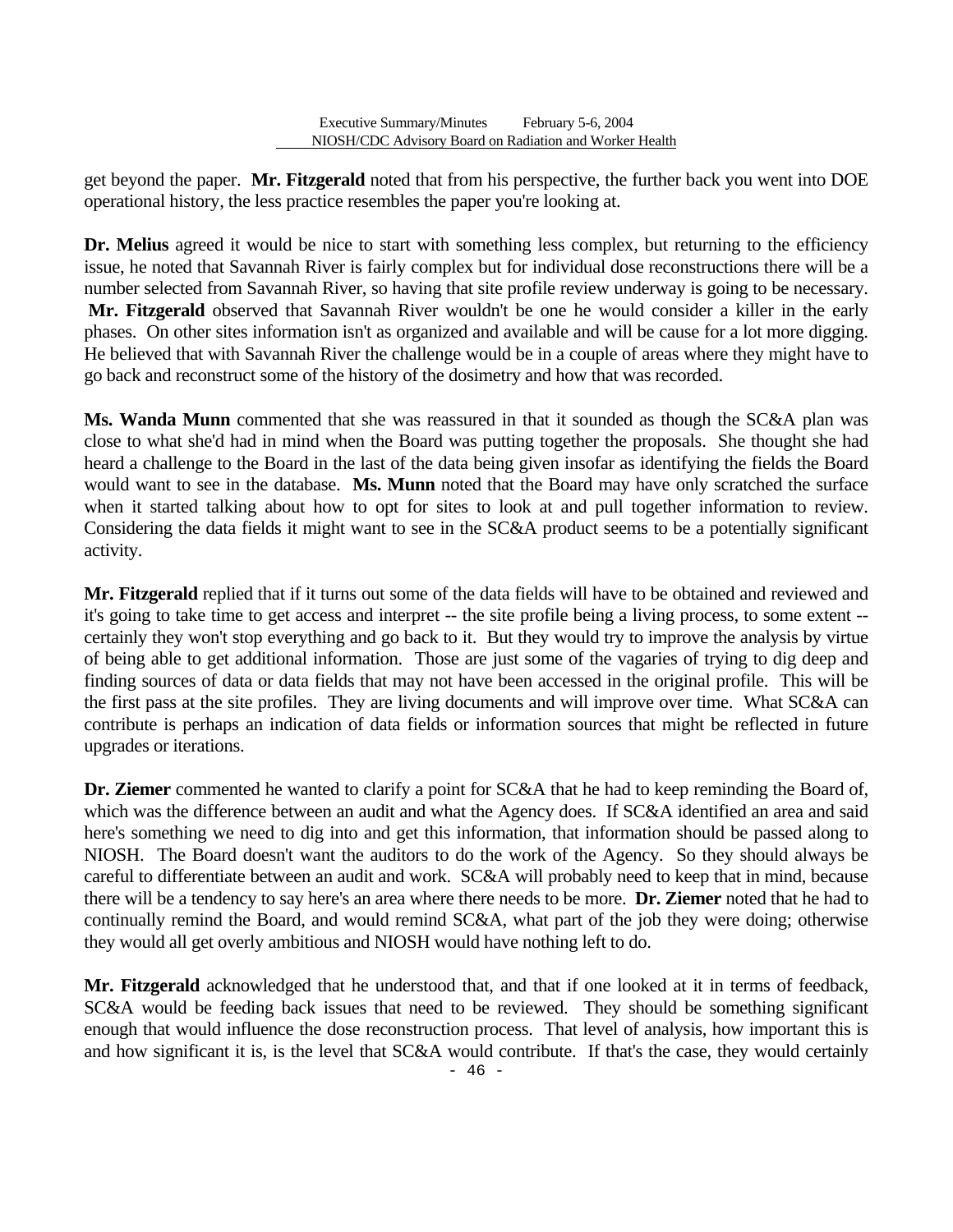pass it on.

**Mr. Fitzgerald** commented that a problem he sometimes had in requesting data from DOE is that you have to know what you want, even if you don't know what you don't want. How do you ask for it if you don't know what it is. You have to at least look at the information to determine what's there and whether it's relevant or not, and that's the part where there will be challenges. Persistence and knowing the right kind of questions and being able to work with the Board certainly will get the job accomplished.

#### **\* \* \* \* \***

### **BOARD DISCUSSION/WORKING SESSION DOSE RECONSTRUCTION REVIEW PROCESS**

**Dr. Ziemer** indicated to the Board that it was his understanding that they had before them the issue of selection of an initial group of site profiles; they had agreed to take from the table a motion to send a letter to Secretary Thompson relating to the SEC rulemaking; and it had been requested that the Board review the letter **Dr. Ziemer** had written to the Congressmen. He inquired if there were other items the Board needed to address.

**Dr. Melius** wanted to add to the list a specific contract issue, noting the Board had been asked if there were suggestions for additional elements to the database that they be relayed to the contractor. **Dr. Melius** felt the Board should figure out how to do that efficiently and not get in trouble since the deliverable is due in a month and it's easier for SC&A to add things in the initial stages. **Dr. Ziemer** observed that his guess was that, based on what had been provided SC&A and what they planned to do, they probably had most of it covered, but if the Board can identify something, that would be fine. **Mr. Elliott** added that could be done in open session discussion, tell them what the Board wants, or the Board can send them a letter, written direction.

**Dr. Melius** returned to the concept of discussing a plan for how to deal with the issue of a subcommittee and further interaction with the contract, noting there are a bunch of issues there. He suggested the Board needed to plan on how to do that and probably complete it at the next meeting. **Dr. Ziemer** commented that this included everything from invoice approvals to working with subgroups to work on the dose reconstruction, which will be an ongoing thing.

**Dr. Ziemer** directed the Board's attention to the site profile issue, noting the members had been provided with a handout showing the 15 facilities for which site profiles were either completed or in process, plus a number of AWEs. Also available was the information on site statistics provided yesterday. **Mr. Larry Elliott** commented that **Dr. Neton** had included a column designated as estimated work force, and indicated those numbers had come from DOL's presentation and he didn't believe those numbers in all cases represented all the workers at a site over the course of the history of that site.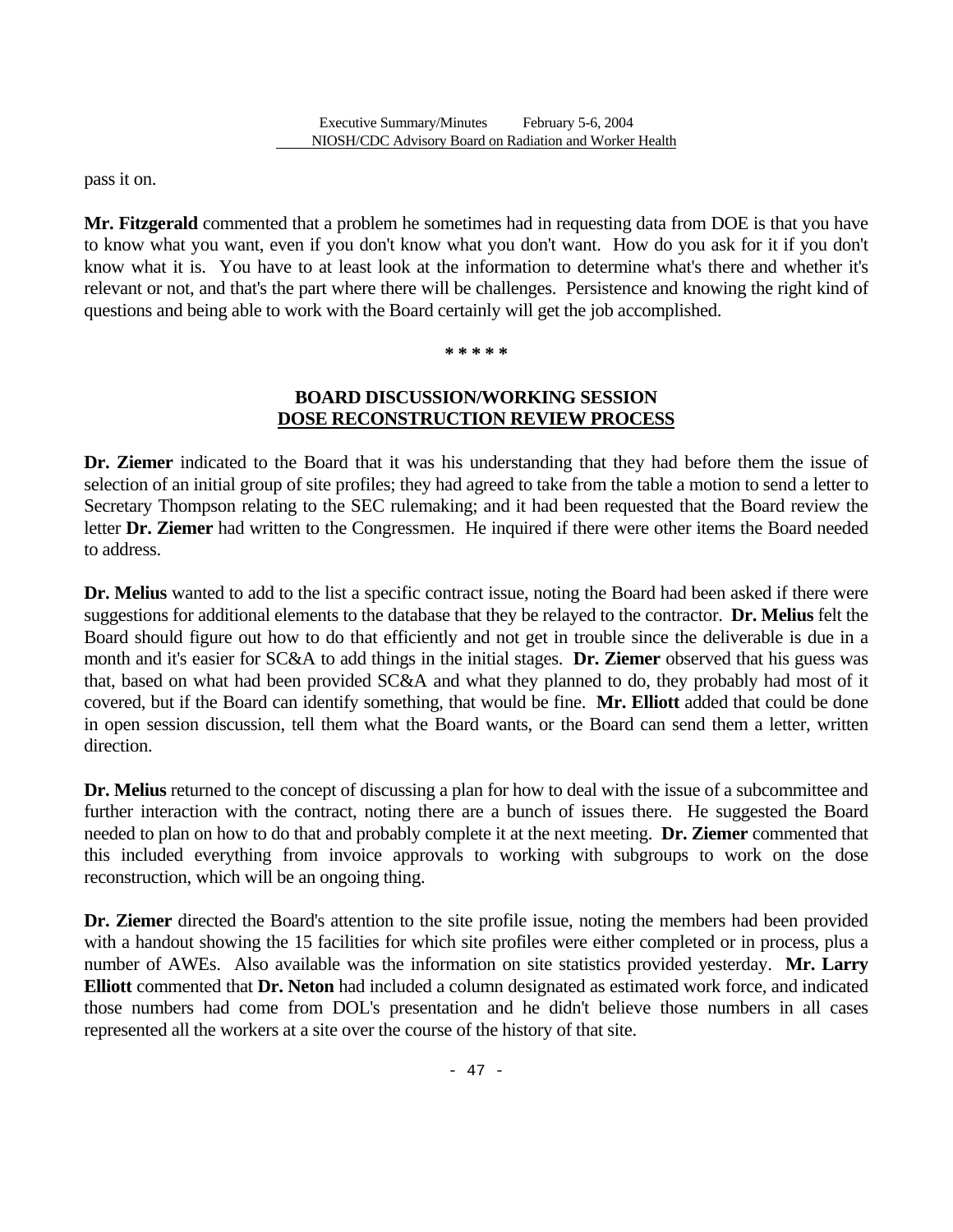**Dr. Melius** added that, if he recalled correctly, it excluded the construction work force. **Mr. Elliott**  confirmed with **Mr. Peter Turcic** from DOL that it was a correct understanding of the numbers presented.

**Dr. Ziemer** suggested some internal ground rules, such as if one is proposing to include a site, people should recuse themselves from proposing or voting for a site with which they are or have been affiliated. **Dr. DeHart** commented that when he looked over the diagram he wasn't sure which facilities have a full complete site profile status that would be able to be audited in the next several weeks or months. **Dr. Ziemer** offered that as he looked at it, it appeared Hanford and Savannah River were complete. **Dr. James Neton** agreed, and said they are the only two with all Technical Basis Documents finished. Y-12 is very close, with one section undergoing comment resolution with NIOSH at this time.

**Dr. DeHart** inquired if there were an estimate over the next two or three months. **Dr. Neton** responded that it was difficult to project because some comment resolutions go quickly, minor technical issues. Sometimes they end up with serious discussion about how to resolve an issue with missed dose or something of that nature.

**Dr. Melius** asked if perhaps there were some that should not be selected now because there won't be enough there in the next few months. **Dr. Neton** deferred to **Dr. Richard Toohey** for that answer. **Mr. Elliott**  noted that obviously the Iowa Ordnance Plant was not close.

**Mr. Mark Griffon** requested clarification of whether "approved" means the documents may theoretically be audited now. **Dr. Neton** confirmed that that was an indication they had been signed by OCAS and were on the web site or would be as quickly as they could get it out there.

**Dr. Toohey** informed the Board that the sites most distant from completion would be Los Alamos, Mound, Pantex, and X-10.

**Dr. Antonio Andrade** proposed that they start with Rocky Flats because of the plutonium finishing activities, Y-12 for the uranium work which had gone on there and continues to go on, and to get into a more complex set of operations, Hanford for the variety of types of work that went on there from different reactor type enrichment activities to other types of activities. **Dr. Ziemer** commented that for the time being he would treat that as a suggestion.

**Mr. Michael Gibson** inquired as to which was last in the review process, OCAS review or ORAU review. **Mr. Elliott** responded that the OCAS review was last.

**Dr. Melius** proposed adding SRS to **Dr. Andrade**'s list because of the fact that it's first, it's complete and there are a lot of individual dose reconstructions that have been done for it. **Mr. Griffon** observed he didn't have a problem with **Dr. Andrade**'s list or **Dr. Melius**'s addition, but was thinking of five sites and his other one was Idaho. He did want to mention, though, that from the contractor's point of view, Y-12 might be tricky because clearances will have to reactivated and they would have to discuss how to go about that with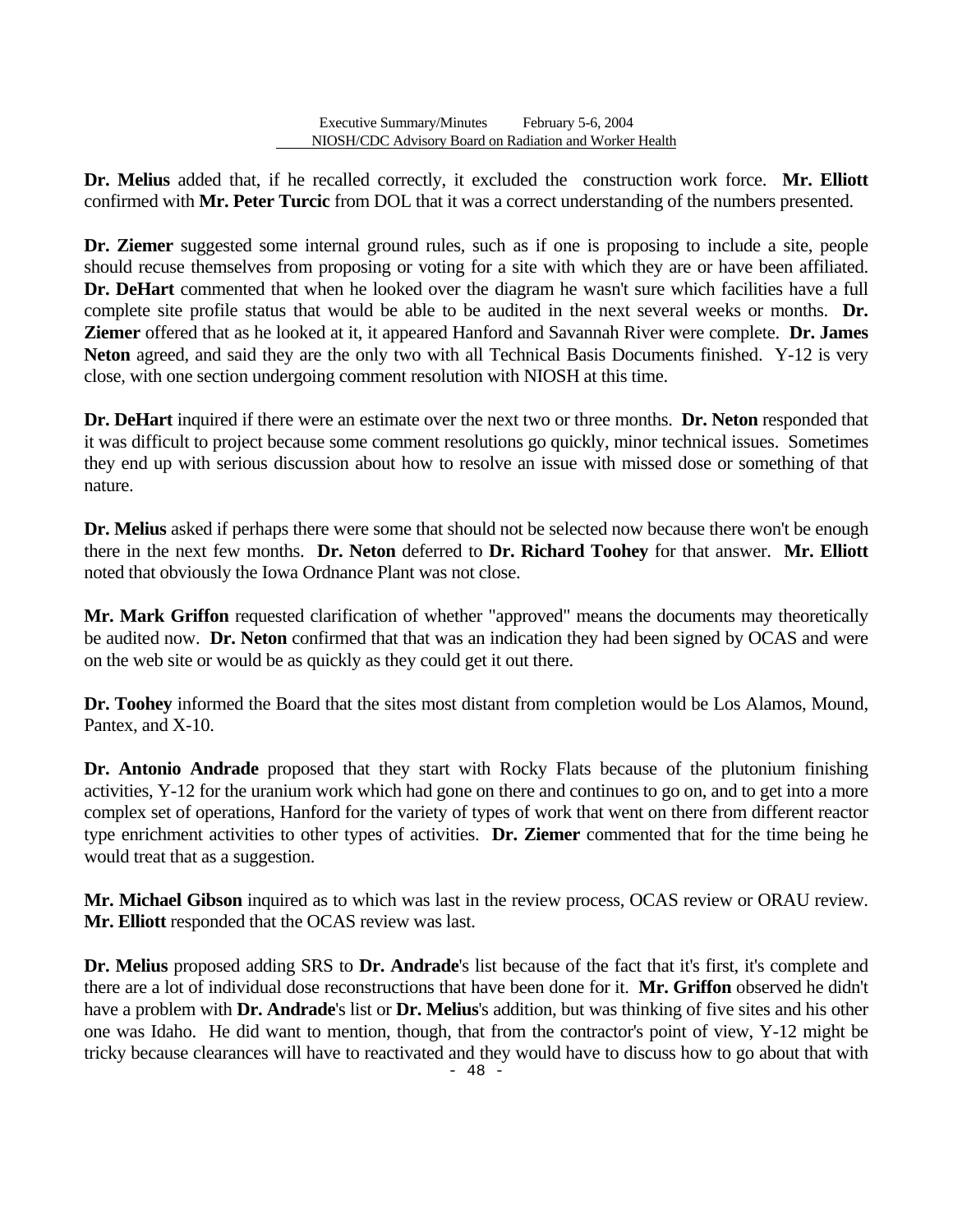NIOSH. He didn't know how timely that could be achieved.

# **review. A motion was made and seconded that Nevada Test Site, INEEL, Hanford, Savannah River and Rocky Flats be designated as the initial group of five submitted for site profile**

The motion was open for further discussion.

### **A motion was made to amend the motion for the five sites for initial site profile review so as to add one of the three gaseous diffusion plants to the list, bringing the total to six.**

**Mr. Leon Owens** suggested that the gaseous diffusion plants are included in the SEC and that workers at those sites are being compensated. While there is a need to review those site profiles, that can wait and he would like to see the initial five be included.

**Dr. Ziemer** noted that **Mr. Owens** had spoken to a motion not yet seconded and called for a second.

### **The motion to amend the previous motion received no second and died for lack thereof.**

**Mr. Richard Espinosa** asked if the five suggested sites were in priority order. **Dr. Ziemer** replied it had been his interpretation that they were not, that the contractor would have flexibility in scheduling and reviewing. The mover of the motion replied that was his intent.

**Dr. Melius** commented that at Y-12 and other sites where clearance may be an issue, he would presume that would be in process anyway. **Mr. Elliott** replied that NIOSH needed to get with SC&A. If there were clearances which needed to be reinstated, that should be started right away. There's no need to wait for award of the other two tasks. **Dr. Ziemer** observed that would not preclude them from beginning the process on some sites.

**Mr. Robert Presley** commented that he would like to see one of the production plants included, noting that there were no plants on the list with a lot of production on a lot of different types of metals.

### **A motion was made and seconded to amend the motion for the five sites for initial site profile review to add Y-12 Plant to the list, bringing the total to six.**

The motion was open for further discussion.

The mover of the original motion spoke in favor of the amendment, noting that it was an oversight that Y-12 had not been included in the original list.

**Dr. Ziemer** noted that the mover had told the Board this was a friendly amendment and asked if the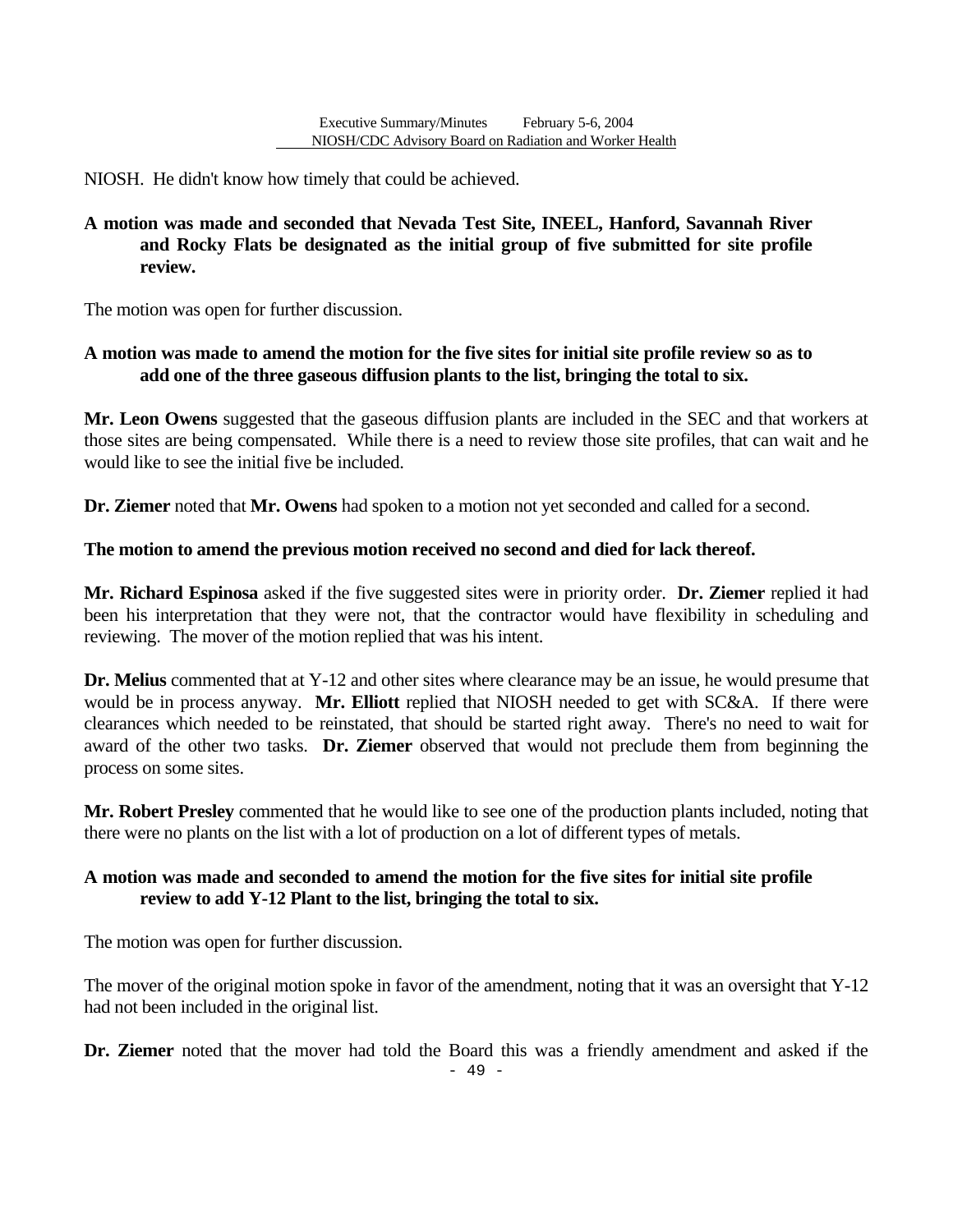seconder agreed. The seconder agreed. **Dr. Ziemer** declared that, as part of the original motion, the amendment didn't have to be voted on.

**Mr. Espinosa** asked that the list be repeated. **Dr. Ziemer** replied the list was now comprised of Hanford, INEEL, Nevada Test Site, Rocky Flats, SRS and Y-12, and called for a vote.

**Mr. Presley** inquired whether he could vote or if he needed to recuse himself. **Dr. Ziemer** announced that the Chair would divide the vote into six parts so that members of the Board could vote on the parts for which they had no conflict of interest. In the event of a conflict, the Chair requested members abstain.

- **The Chair called for a vote on the motion to include Hanford on the list of six sites for site profile review. The motion carried, with Ms. Wanda Munn abstaining.**
- **The Chair called for a vote on the motion to include the Idaho National Engineering and Environmental Laboratory on the list of six sites for site profile review. The motion carried unanimously.**
- **The Chair called for a vote on the motion to include the Nevada Test Site on the list of six sites for site profile review. The motion carried, with Mr. Mark Griffon and Mr. Robert Presley abstaining.**
- **The Chair called for a vote on the motion to include Rocky Flats on the list of six sites for site profile review. The motion carried unanimously.**
- **The Chair called for a vote on the motion to include Savannah River Site on the list of six sites for site profile review. The motion carried unanimously.**
- **The Chair called for a vote on the motion to include Y-12 Plant at Oak Ridge on the list of six sites for site profile review. The motion carried, with Dr. Roy DeHart, Mr. Robert Presley and Dr. Paul Ziemer abstaining.**

**Dr. Ziemer** declared the sub-motions had all carried, noting that they would be identified to the contractor as the first group to be audited. He inquired if the Board wished to identify the initial AWE facilities.

### **A motion was made and seconded to declare Bethlehem Steel and Mallinckrodt Chemical Works the first Atomic Weapons Employer sites for site profile review.**

The motion was open for discussion.

**Mr. Presley** asked if Weldon Spring were a part of the Mallinckrodt site profile. **Dr. Ziemer** expressed his belief that it was not. **Mr. Elliott** confirmed it was a separate profile.

 $-50 -$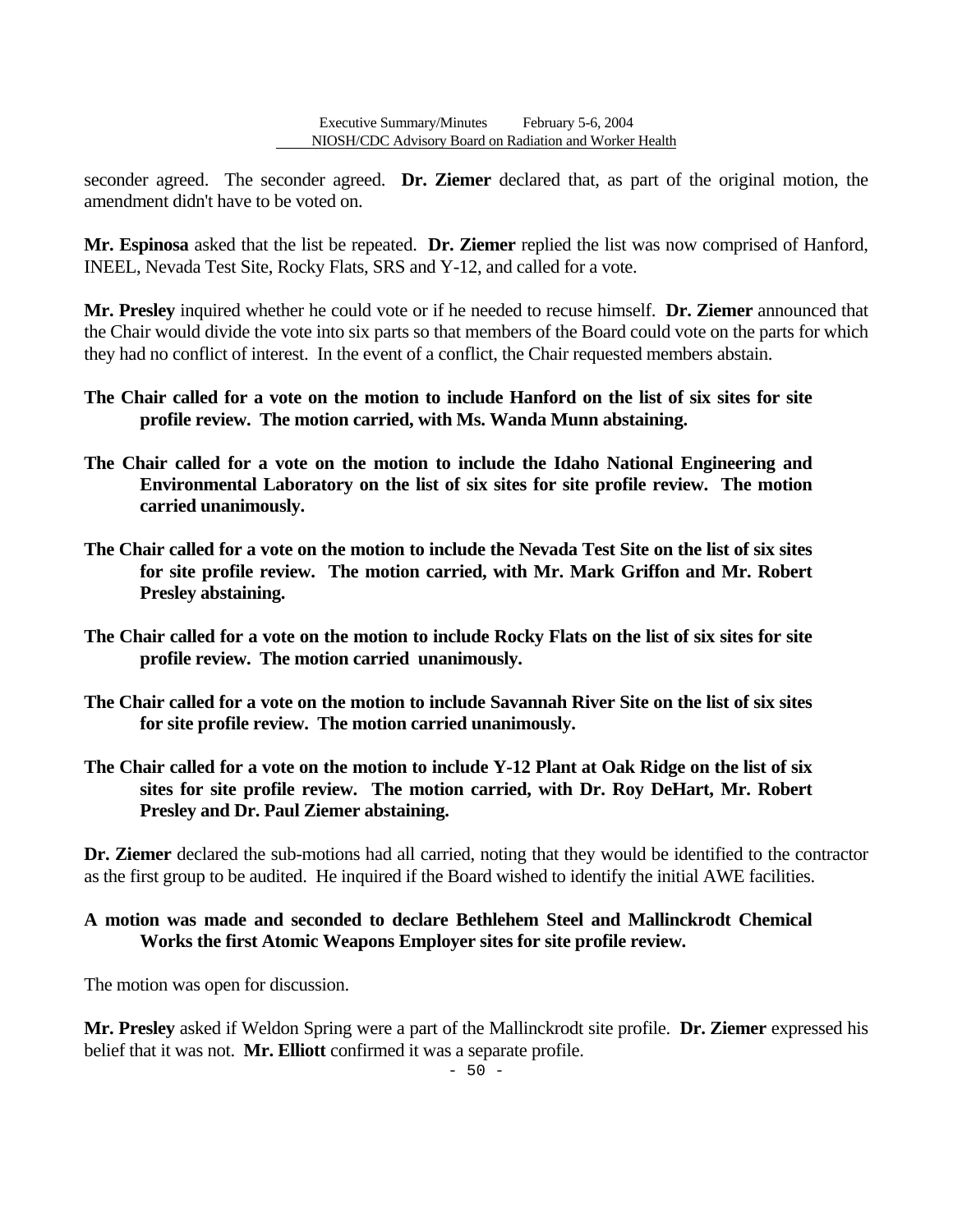# **The Chair called for a vote on the motion to declare Bethlehem Steel and Mallinckrodt Chemical Works the Atomic Weapons Employer sites for site profile review. The motion carried unanimously.**

While on the subject of the audit contract, **Dr. Ziemer** inquired if there were any information available as to issues the Board needed to approve dealing with procedural matters such as invoice approvals, if there were items which could be acted on.

**Ms. Martha DiMuzio** indicated she had spoken with the contracting specialist and the recommendation is that invoices would go to the contract office first for review, then come to the project officer, Dr. Neton, who would sign it. Then it goes to the finance office, which holds it for 30 days, during which time it could be sent to Dr. Ziemer to ask if he were okay with it. If he can approve it within that 30 days, there's no delay in the contractor being paid. If Dr. Ziemer has a problem, it could be pulled back and there would be no payment to the contractor.

**Mr. Elliott** noted that if there were a problem with an invoice in Dr. Ziemer's opinion, it would require a full session of the Board to discuss it. **Ms. DiMuzio** agreed. **Dr. Ziemer** asked if the invoices were the only item they could address on that issue today or if there were other mechanical things that would require action. There were none.

**Dr. Melius** asked, should a dispute arise over paying an invoice -- perhaps whether something had been completed satisfactorily -- if there were implications from the fact that Dr. Neton had signed off on the invoice. **Ms. DiMuzio** indicated that that was what she had clarified earlier, that since the finance office hadn't scheduled it for payment, it could be pulled back. There would be language developed with the contract office that would be sent with a copy of the invoice in a cover letter to Dr. Ziemer explaining the process, and the finance office would be aware of the process and could pull back.

**Ms. DiMuzio** pointed out that the contract is a cost reimbursement contract, so the invoice would be for cost of travel, labor hours, that type of thing. Acceptance of a technical document would be separate from the actual invoice. **Dr. Melius** acknowledged his understanding of that, but what if it were a review of a site profile and a report back to the Board that they billed 100 hours for and the Board had gotten a paragraph and it wasn't satisfactory. That was more than an issue of whether the hours meet the product, but is the product satisfactory based on what they were supposed to deliver.

**Dr. Ziemer** offered a related question might be whether Dr. Neton were being put in a precarious position since the Board is auditing the work he's in charge of. The Board wouldn't want to have somebody in the Agency who's the point person, but at the same time was concerned about how that looked.

**Dr. Neton** expressed his appreciation for that consideration, and noted that what would be received would be a monthly invoice for hours expended on the tasks. The quality of work was not being approved, but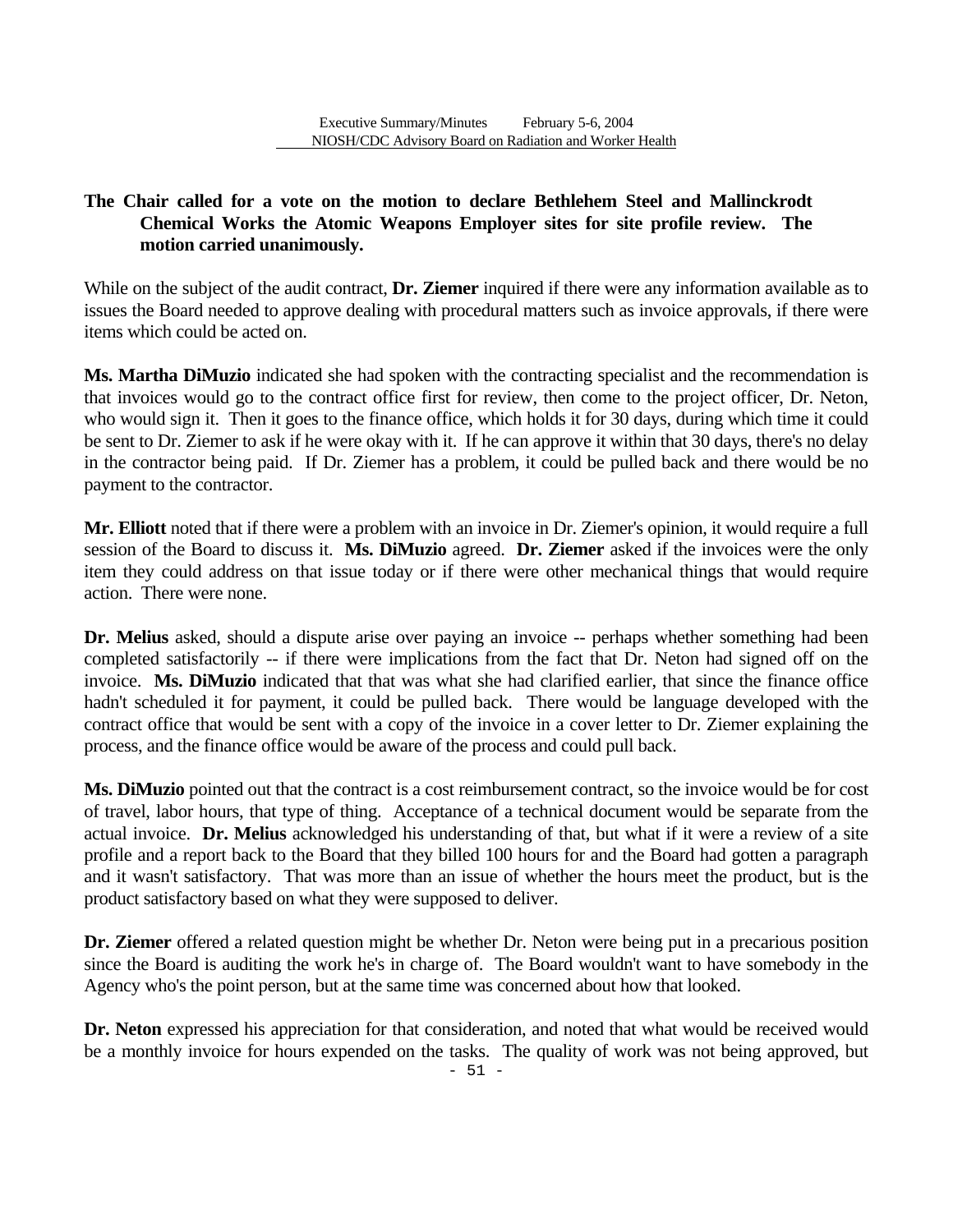allocated properly within the task itself. **Dr. Neton** noted that SC&A will be providing progress reports to rather there was agreement that the number of hours expended was within the scope of the contract and the Board, and that is the point at which the Board can review those reports, and if there's something going awry that's the opportunity to provide feedback and say we have a problem.

**Mr. Elliott** offered that at the moment Dr. Neton is assigned as the technical monitor, but a change may be made in that and in fact somebody else may be assigned. **Mr. Elliott** noted it would be appropriate to do so given Dr. Neton's workload and Dr. Ziemer's comment. NIOSH didn't want any perception that Dr. Neton was sitting in a position of control of the Board's audit. The technical monitor is going to be the first set of eyes, beyond Ms. DiMuzio's, to look at the invoices. That person is being asked to see if there's anything untoward there and if there's anything that should be brought to the attention of the person to whom the Board delegates the next authority. If that's the Chair, a vote is needed to make that happen. So the technical monitor needs to know who to turn to and say you need to examine this.

**Dr. Melius** commented that he had a concern that whoever the technical person is, if they have a question about the voucher, rather than signing it and sending it on to the Board, it shouldn't be signed. It should be brought to Dr. Ziemer's attention, the Board's attention, and have the Board be the entity to review that. **Mr. Elliott** agreed, noting it should not be signed off on and sent back.

**Dr. Ziemer** suggested it would be appropriate to have a motion to authorize the Chair to act on behalf of the Board in the matter of invoices. **Mr. Elliott** requested the Board attend to both deliverables and the invoicing process -- the Board may want it to be different people -- but a vote was needed on both those. **Dr. Ziemer** indicated that before taking the action he wanted to point out that on a deliverable the only thing the Chair would do would be to confirm timely receipt and therefore an invoice might be paid. Acceptability of any deliverable reports is a Board action and he noted he would not speak for the Board on the adequacy or quality of a deliverable beyond confirming that it has arrived on time.

**Dr. Melius** agreed, suggesting that the Board may want to specify actions for specific types of deliverables, some of which may be very appropriate that the Chair sign off on, others may be a subcommittee, the Board, however it's designated. If it were done specifically it would be more help for everybody, but that may take a while into the next meeting before it can be done, and certainly the vouchers could be dealt with today. If there are other deliverables that are going to need to be signed off on before the conference call, those should be covered also.

**Dr. Neton** wanted to comment, before the motion is raised, that the contract calls for simultaneous delivery of deliverables to both the Board and NIOSH. His question was whether NIOSH makes copies and distributes them to the Board. He wasn't sure Dr. Ziemer wanted to be in the business of reproducing deliverables and disseminating them to the Board. **Dr. Ziemer** noted he was glad to comment on that because NIOSH was tasked with providing Board support, and the Board would rely on them to do the distribution.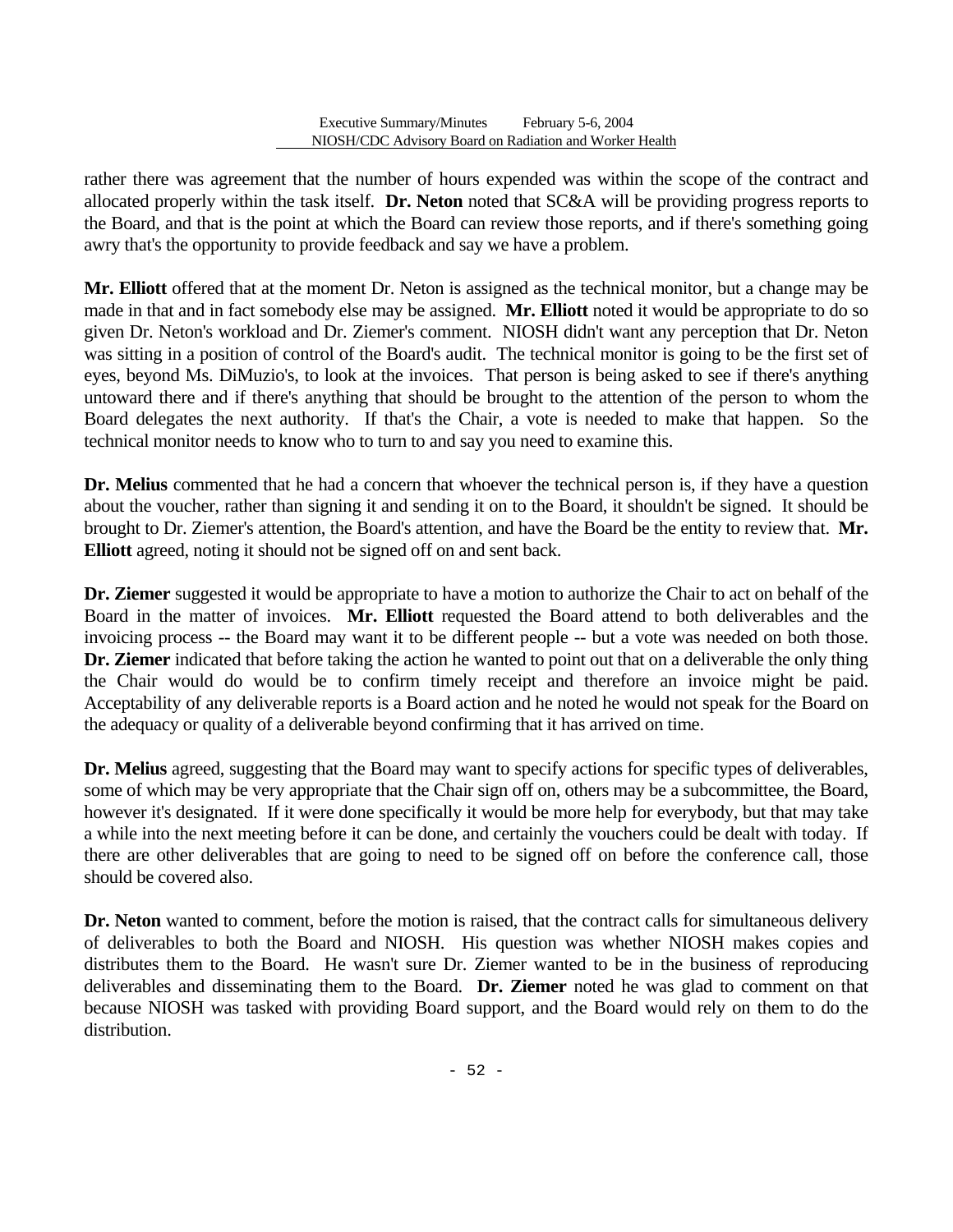# **A motion was made and seconded that the Chairman of the Advisory Board on Radiation and Worker Health be authorized to act on behalf of said Board in notifying timely deliverables receipt and authorizing payment of contractor vouchers as submitted to him, and was passed unanimously.**

**Dr. Ziemer** asked that the Board take from the table the motion regarding the letter to Secretary Thompson on the SEC. Dr. Melius had been asked to draft a letter he was proposing so there was something to work from. **Dr. Ziemer** indicated he would interpret the draft, which had been distributed to the Board, as the motion, which had been seconded, so what was before the Board was the proposed letter. The floor was open for discussion, proposed changes, or comment.

**Dr. Andrade** suggested two changes, the first of which was to substitute the word "timeliness" in the first paragraph for the word "delay," which he felt may be interpreted as accusatory. Mover and seconder of the motion accepted the change as a friendly amendment and the change was considered made.

More controversial was **Dr. Andrade**'s proposal to strike in its entirety the paragraph beginning with the words "The Advisory Board" at the bottom of the first page and ending with the words "Final Rule" on the second page. **Dr. Andrade**'s reasoning was that the paragraph implied the SEC legislation would give definitive criteria for performing dose reconstructions, which are currently ongoing. Those methods were being developed and he didn't believe there were going to be new criteria. The Chair declared the proposed change a motion to amend, which was seconded. The motion was open for discussion.

# **Discussion Points:**

- **Dr. Melius** opposed the amendment, noting it struck to the heart of the letter and rationale for their concern. He felt it was an important point and striking the entire paragraph would not be appropriate.
- **Dr. Henry Anderson** suggested the issue is that the Board needs to know the definitions to be used so that when a review is done criticism is not made of a dose reconstruction that might well have fallen into the SEC. It may not help in definitional review, but would help if the Board knew what the criteria were. It may be appropriate that the person would fall into the SEC if they know what the definition is. If they don't, all the Board is saying is there's a problem with the definition. The contractor needs to know that so they don't spend a lot of time on it, and NIOSH needs to know, as well.
- **Mr. Mark Griffon** spoke against the amendment, suggesting compromise language, possibly conceding the last part of the sentence could be rephrased to add, in the last sentence, the words "in many cases" so that it reads, in part, "the Board will, in many cases, need to rely upon the criteria defined in this Final Rule". Some of the dose reconstructions are not as dependent on that line. Work has gone forward without that in place, which **Mr. Griffon** believed was part of **Dr. Andrade**'s point.
- **Dr. Andrade** stated he liked **Mr. Griffon**'s idea and thought it was a good compromise. He felt the real criteria to be set forth are the guidelines by which SEC will be defined. **Dr. Andrade**'s last proposal was to add the words "Potentially eligible" before the words "Classes of workers" in the succeeding paragraph, so that when amended the paragraph begins "Potentially eligible classes of workers,"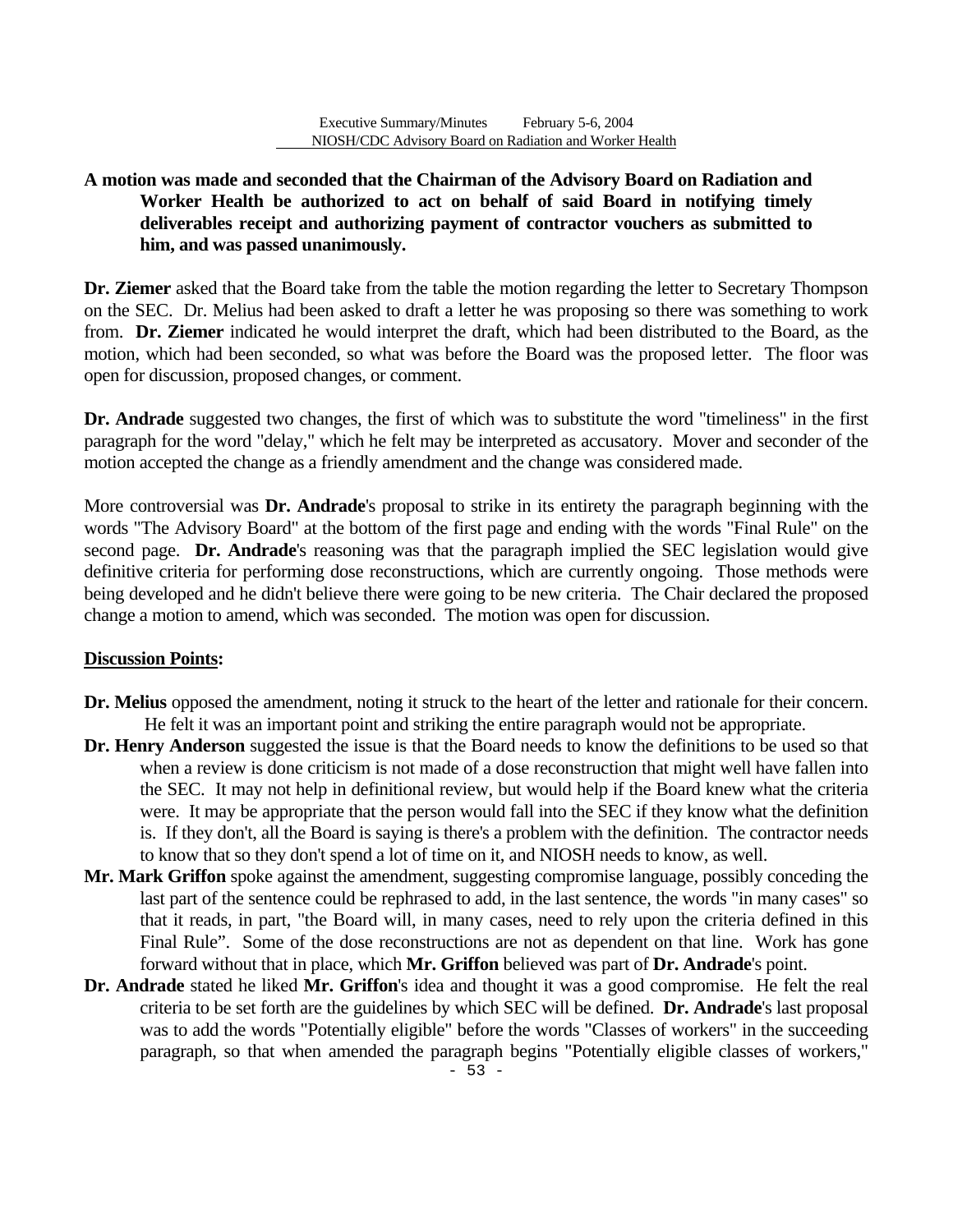noting that was totally appropriate and really went to the heart of the matter **Dr. Melius** brought up. **Dr. Melius** commented that once the amendment on the floor had been dealt with, he would be happy to accept both Mr. Griffon's and Dr. Andrade's recent suggestions as friendly amendments.

With no further discussion, **Dr. Ziemer** called for a vote on the amendment, noting that a vote for the amendment was a vote to strike the paragraph. The motion to amend the letter failed.

The floor was open for friendly amendments.

Mr. Griffon restated his proposal to add the words "in many cases," as previously described.

Following discussion and agreement on issues of grammatical changes, uniformity of information and use of exact quotations, **Dr. Andrade** made one final proposal to the last page. He suggested combining the last two paragraphs by adding the word "Hence," after the words "have not been issued." and striking the words "Further delay is impairing the effective implementation of this program, and" so that when combined the last sentence would read "Hence, we urge you to finalize the Special Exposure Cohort Rule and publish it in the Federal Register as soon as possible."

**Dr. Ziemer** asked if this were addressing the "delay" issue again. **Dr. Andrade** indicated it was. **Dr. Ziemer** observed that if it had been friendly before it was probably still friendly, and **Dr. Melius** agreed.

# **The Chair called for a vote on the motion to communicate to Secretary Thompson the Board's concern regarding finalization of the Special Exposure Cohort rule. The motion carried unanimously.**

**Dr. Ziemer** indicated the final letter would be prepared and copies would be distributed to the Board.

Copies of the letter from the three Congress-people and Dr. Ziemer's response were distributed to the members the Board. **Mr. Elliott** commented that the response had gone to all three Congress-people individually, although only the letter addressed to Congresswoman Slaughter was distributed. **Dr. Ziemer**  noted they were all identical, and that he also sent a copy of the original letter to Secretary Thompson. He asked if there were any questions or comments.

**Dr. Melius** wanted to work out some procedure to understand how letters would be handled. He had understood the Chair was going to consult with NIOSH about the issues and then share with the Board what was going to happen, although "share" was vague. **Dr. Melius** had expected to get a copy of what was being sent, and that if there were policy or other issues related to the Board, then the Board would be consulted in some way on addressing them. He added that he really didn't completely understand

**Dr. Ziemer**'s response and asked that in the future the Board spend some time being more specific about what the follow-up is.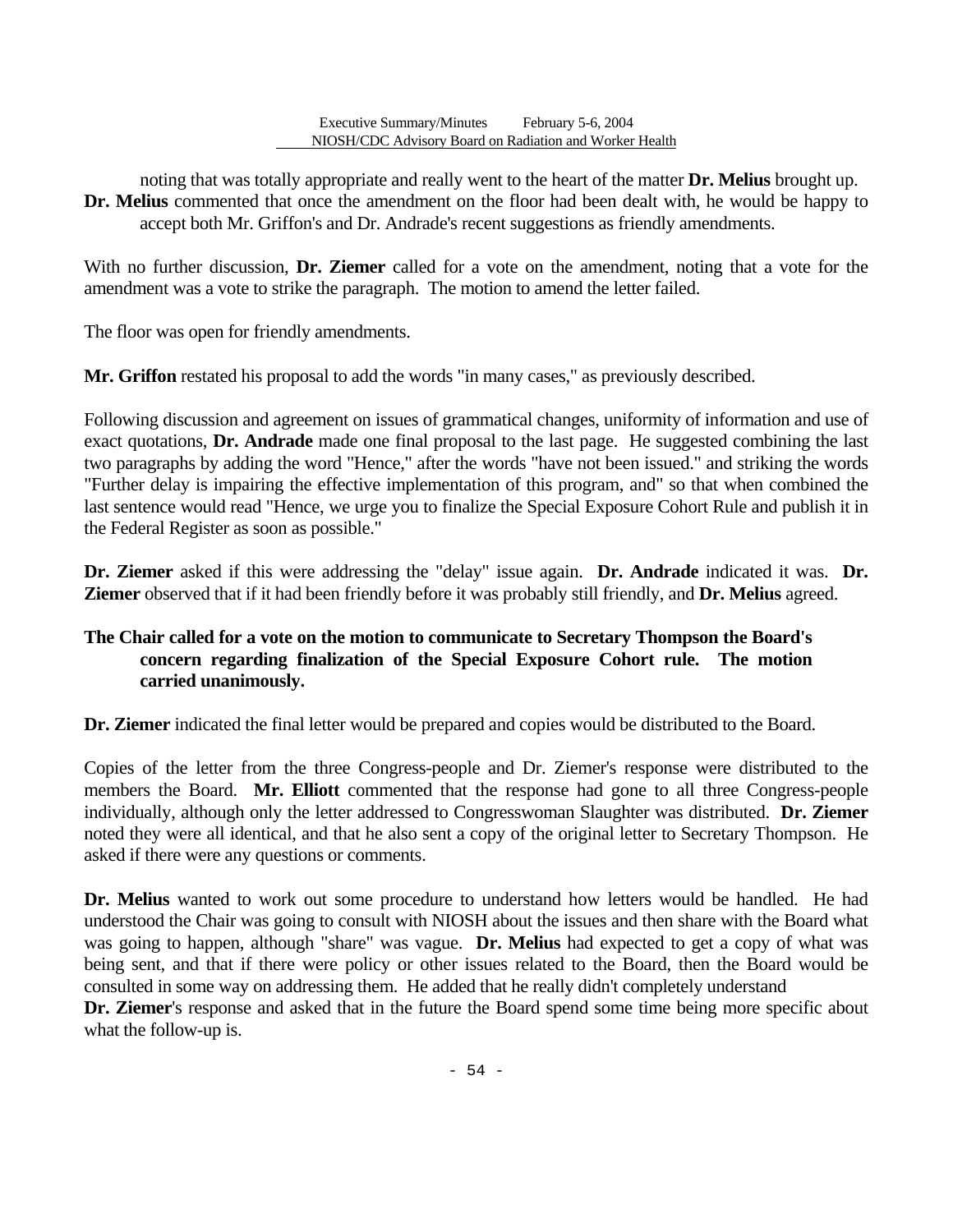**Dr. Ziemer** reminded **Dr. Melius** that at the last meeting he had only just received the letter, so he was vague because he wanted to have a chance to match it against the Board's stated responsibilities. The Board was being asked to do some things that were what he would classify as being mandated by a Congressional group. **Dr. Ziemer** noted that the Board's charge comes from both the President and its charter. . The Board was being specifically asked to do an audit where there weren't even procedures in place. The Board selection of what will be audited has to be based on principles the Board develops and not necessarily audit when Congress asks it, unless Congress wants to change the legislation. **Dr. Ziemer** went on to declare that he didn't feel he had set any policy by responding. He had simply told the Congress-people what was being done and that as audit procedures were developed the Agency would be asked to share them. That was the response.

**Dr. Ziemer** indicated that he gets a number of letters on a variety of things. If they're addressed to him personally, he responds to them. He does not try to act on behalf of the Board in terms of changing anything or setting policy. He had simply stated what was being done. If the Board wishes to see a response in advance, he'd be happy to do that, too.

**Dr. Melius** acknowledged that the Board had discussed before letters coming in from claimants and they may come to members or come to the entire Board, and the pitfalls of those and the need for discretion in how they're handled in terms of response. But when there is a letter from someone in Congress to the Advisory Board, clearly asking the Advisory Board to do something, that should be discussed or the Board at least be informed about a response. He noted that if you're someone in Congress, you read the law and the law clearly says the Board will be reviewing dose reconstructions. It would be appropriate for them to turn to the Board and ask the Board to do that. The request was on behalf of their constituency, not a whim. It wasn't an issue of what the Executive was or was not doing. There were two Republicans and a Democrat who wrote the letter. **Dr. Melius** indicated he would have preferred that Dr. Ziemer give more of an update on where the Board was in the process. At that time they were in the process of awarding the contract to review site profiles as well as individual dose reconstructions.

**Dr. Melius** stated he worried that if the Board deferred too much to NIOSH it could imply NIOSH or HHS were entirely in control of the process, which would have implications in terms of the independence of the Board's review. It was his feeling that when Congress set this up it was for an independent review related to certain parameters of the dose reconstruction and the Board should be careful that when it communicates it conveys it is doing an independent review. He indicated he believed NIOSH was aware and supportive of the need for the credibility of the process.

**Dr. Ziemer** commented that he had thought his second paragraph said just that, while not in those words. And at the point at which the response was made, he wasn't prepared to give a timetable. He simply said the Board was in the process.

**Dr. Andrade** suggested the Board set a bar. Congressional communications to the Chair or others on the Board be shared, discussed and perhaps the Board collectively put an appropriate response together.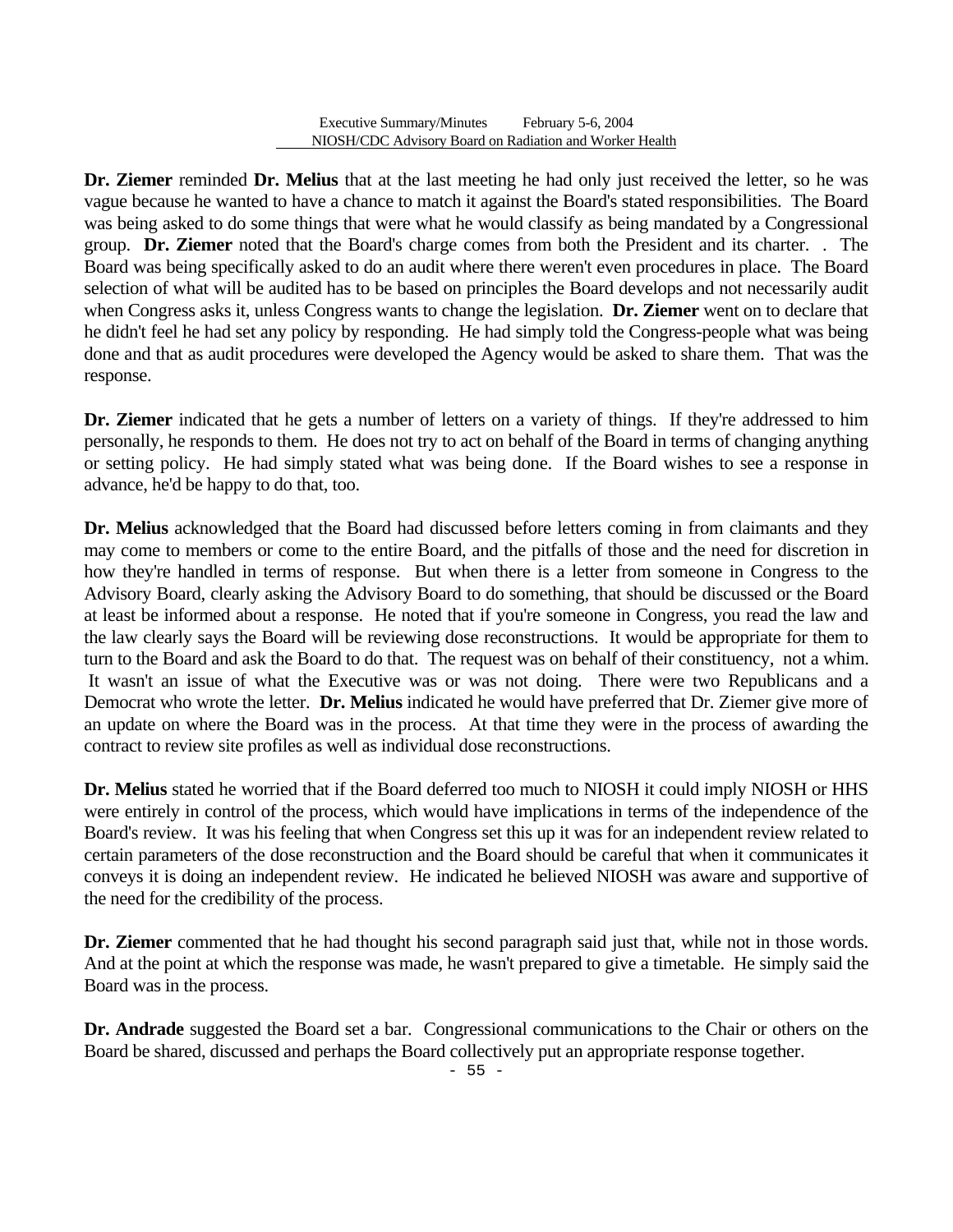**Dr. Ziemer** indicated his agreement, and asked for other comments.

**Dr. Henry Anderson** offered that he thought it was a fine letter, and that one would want to be timely in the response. So this type of response, then maybe saying your letter will be shared with the full Board and discussed at the upcoming meeting, is fine. The Board doesn't want to enter into a dialogue with multiple letters, and it should be done with one letter and be over with. With Bethlehem Steel on the site profile review, the Board is being responsive. But to get the Board together on a teleconference, it's just not that pressing. It was a good letter.

**Dr. Roy DeHart** suggested that perhaps a follow-up letter would be in order since there had been considerable progress since the original letter. **Dr. Ziemer** indicated he would be happy to do that if the Board so desired.

**Dr. Ziemer** also pointed out that in the original letter the three individuals not only asked that the Board do an audit, they asked to review the procedures before the audit was done. The scope of what was being asked was extensive. If the Board members feel they would like the Chair to let the Congress-people know the Board is doing the audit and that a contractor's been selected, he'd be happy to do that. But what the Board is doing is not what they asked for.

**Dr. Melius** suggested that should be clarified in the communications, noting that Dr. Ziemer's letter had indicated HHS will have follow-up communication with them and he hadn't heard about that and didn't know if that communication had been sent.

**Dr. Ziemer** clarified that he had simply indicated he would ask HHS or NIOSH to provide them with the procedure when they become available, noting that the Board did not have the procedure yet.

**Mr. Elliott** commented that NIOSH had not communicated yet, but that it was being prepared. **Dr. Melius**  asked if it could be shared with the Board when it goes out. **Mr. Elliott** agreed, most definitely.

**Ms. Wanda Munn** strongly urged caution with respect to establishing a precedent for detailed correspondence between the Board and elected officials. She noted there are over 350 members of Congress. They passed the law under which the Board operates, and a large number of them have constituents concerned with what is done by the Board. **Ms. Munn** indicated that her personal view is that the Chair responded appropriately and that the Agency has indicated they will provide documents the elected officials requested. Anything more is asking the Board to involve itself in many dialogues from many approaches. That course of action should be followed with great caution.

**Dr. Ziemer** commented it was not fully clear to him whether the Board wanted a follow-up letter. He asked for a straw poll to get a sense of the Board. It appeared the Board favored a follow-up letter, which **Dr. Ziemer** indicated he would prepare. He asked if the Board wished to see it first, noting that if they did, it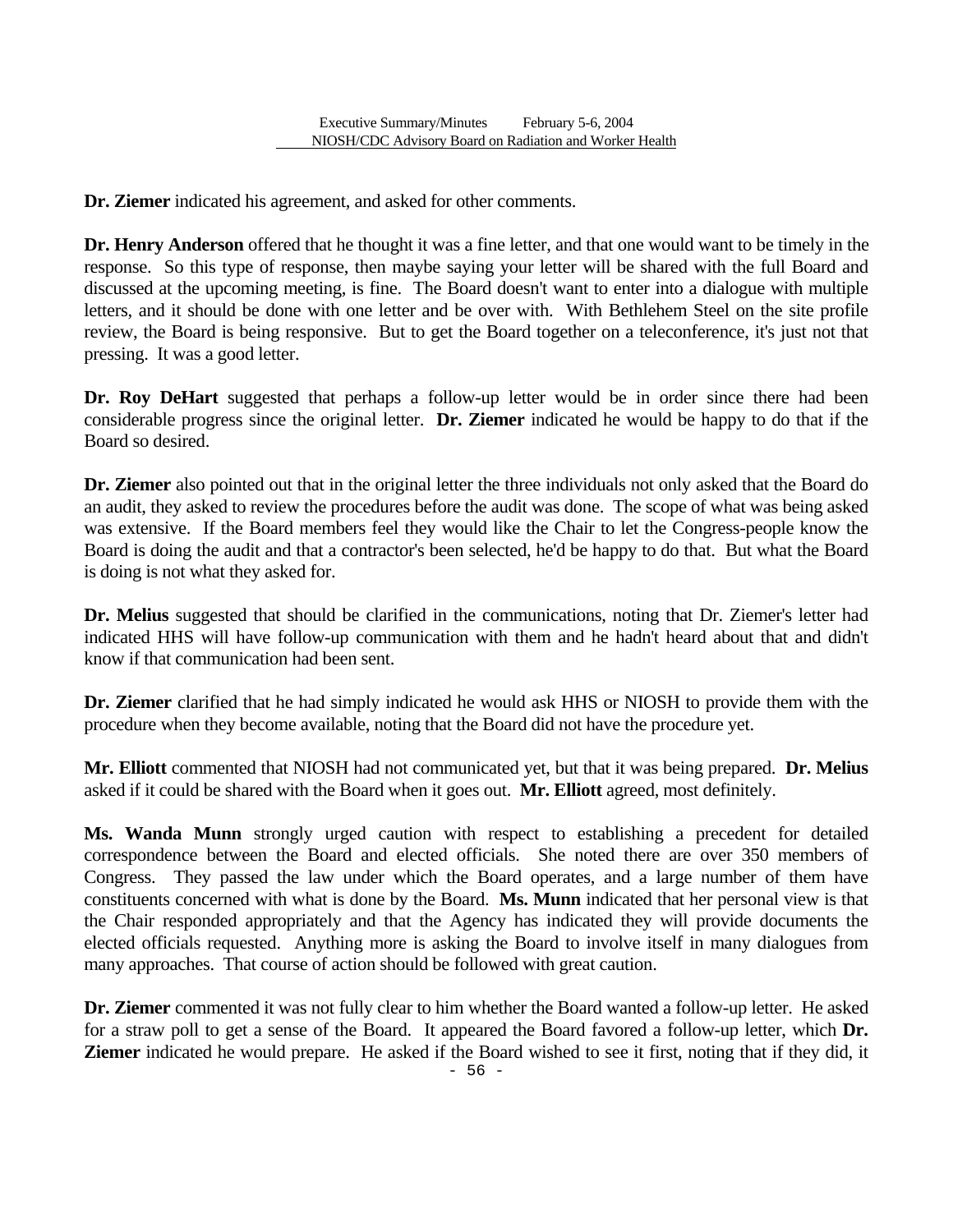would be a month from now. His letter would inform the Congress-people that Bethlehem Steel had been selected as one of the audits, the contractor has been selected and it's in process, adding that he would not assume anyone would want to commit to Congressional review of the Board's procedures before proceeding.

**Dr. Andrade** offered that he fully supported what **Ms. Munn** had said, noting that now the loop can be tersely and quickly closed with these folks and hoped that would be the case in the future.

**Dr. Melius** observed that for the meeting in Hanford the Board needed to come to grips with procedural issues related to dose reconstruction review and dealing with the contractor, suggesting perhaps a workgroup could be charged with coming up with something by the time of that meeting so there's something to react to. And also get input from NIOSH and staff in terms of contractual and FACA issues so that the Board doesn't have to go through those at length. The Board should get prepared for the next meeting so a decision could be made on that.

**Dr. Ziemer** announced that he and **Mr. Griffon** had worked on a sample structure for a subcommittee that would have the responsibility for managing the groupings of dose reconstruction audits, how they're brought forward. He noted they had draft materials they could bring forward and distribute in advance. **Mr. Griffon** indicated he would be willing to work further on that and would propose to cross-walk the draft of the subcommittee task with the approved procedure on reviewing dose reconstructions and see how the two fit.

**Dr. Melius** asked that that be done and check that against some of the FACA and contractual rules. **Dr. Ziemer** stated they would try to do that and asked if perhaps **Dr. Andrade** would agree to help out on that to get a third opinion, and that would be brought forward at the Hanford meeting.

**Mr. Elliott** suggested that when some language is available to evaluate, it would be a good idea to send it on to NIOSH so that they could provide advice on Privacy Act, FACA, procurement requirements, et cetera. **Dr. Ziemer** agreed to make sure that was done.

#### **\* \* \* \* \***

# **PUBLIC COMMENT PERIOD**

Public comment was solicited on both days of the meeting. Public input on the second day included the following.

**Mr. Dennis Rocque Organizer, Local 1579, IBEW Augusta Building and Construction Trades Council**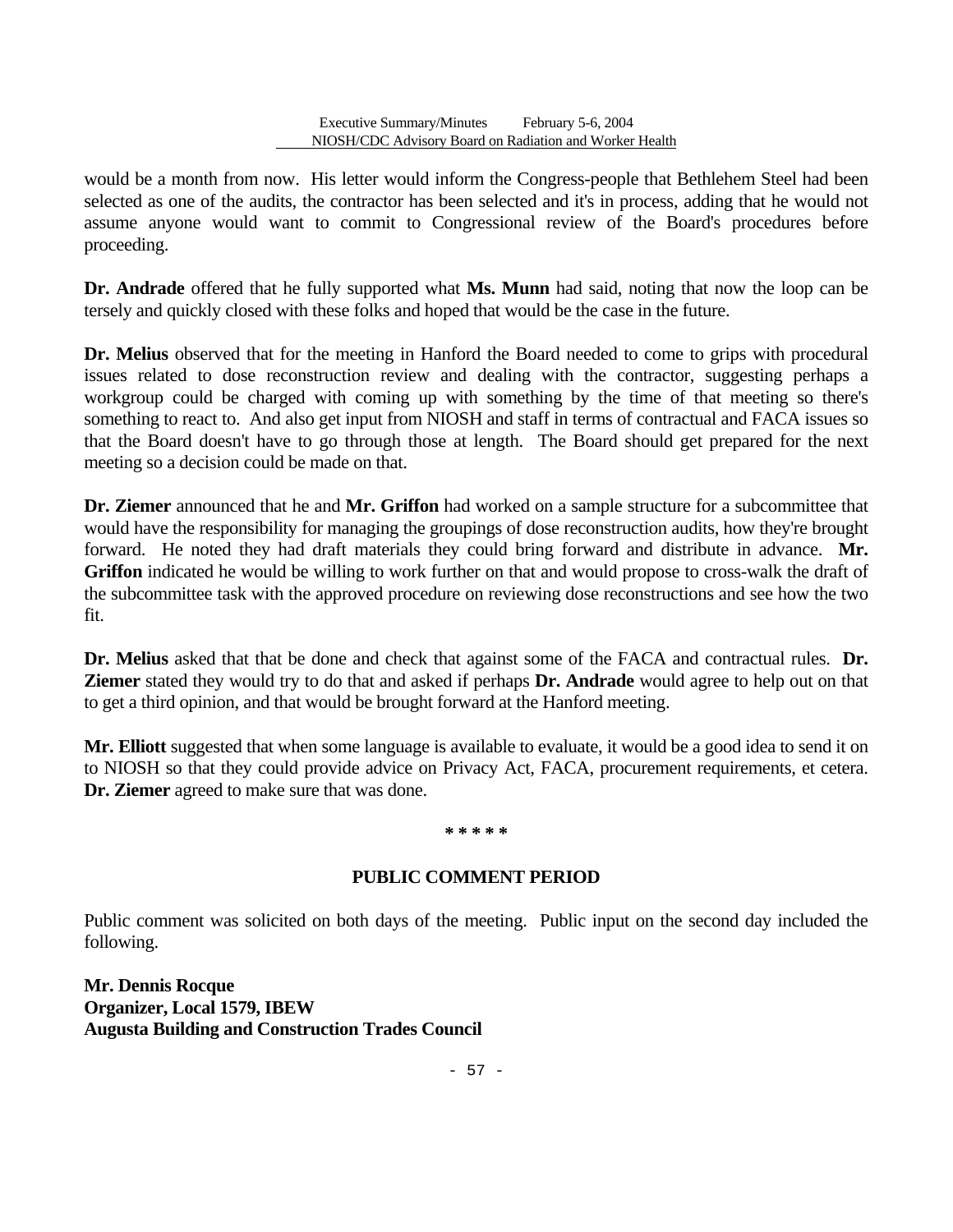**Mr. Rocque** again thanked the Board for the opportunity to present his views. He indicated there were 15 affiliated unions in his council, which served 37,000 workers employed at SRS since radiation sources were deployed at the site. The members with their families number some 150,000 people, all of whom have a stake in the Board's work.

**Mr. Rocque** noted that his organization's responsibility to their members and families was to make sure they were treated fairly by the program, and what they're hearing causes them great concern.

**Mr. Rocque** reiterated the differences in the way construction workers were employed on sites, their multiple work areas, the inconsistency in monitoring, all of which are a poor fit for the site profiles as they're being developed. **Mr. Rocque** made a number of requests to NIOSH and the Board, explaining his rationale for each request.

### **Mr. Isaiah Anfield, Former Employee E. I. DuPont, Local 1137**

**Mr. Anfield** described his illness and treatment and inquired what treatment the Board members would recommend.

**Dr. Ziemer** asked if he had understood **Mr. Anfield** correctly, that he was asking about treatment for beryllium disease and asbestos, suggesting perhaps **Dr. DeHart** could be of assistance.

**Dr. DeHart** spoke briefly with **Mr. Anfield** about the treatment he was receiving, noting that diagnosis and treatment were best left up to the treating physician.

**Mr. Anfield** then asked how it could be that his insurance carrier had been changed from Aetna to Wausau. **Dr. Ziemer** suggested that after the session perhaps one of the NIOSH staff could speak with **Mr. Anfield**  and try to help him.

### **Mr. Robert Warren, Attorney Black Mountain, North Carolina**

**Mr. Warren** indicated he had been representing claimants under the Act for the past two years, and complimented NIOSH on the quality of the interview personnel. He offered a suggestion that sending a copy of site medical records or radiation exposure records with the interview form might help jog fading memories before the interview was actually conducted and prove very useful.

**Mr. Warren** described some of the differences he had experienced in the work patterns of construction workers, and agreed they should be included in the SEC. He expressed concern about things not covered in the site profile for SRS such as the practice of workers eating contaminated fruit and nuts, as well as fish caught in holding ponds.

 $-58 -$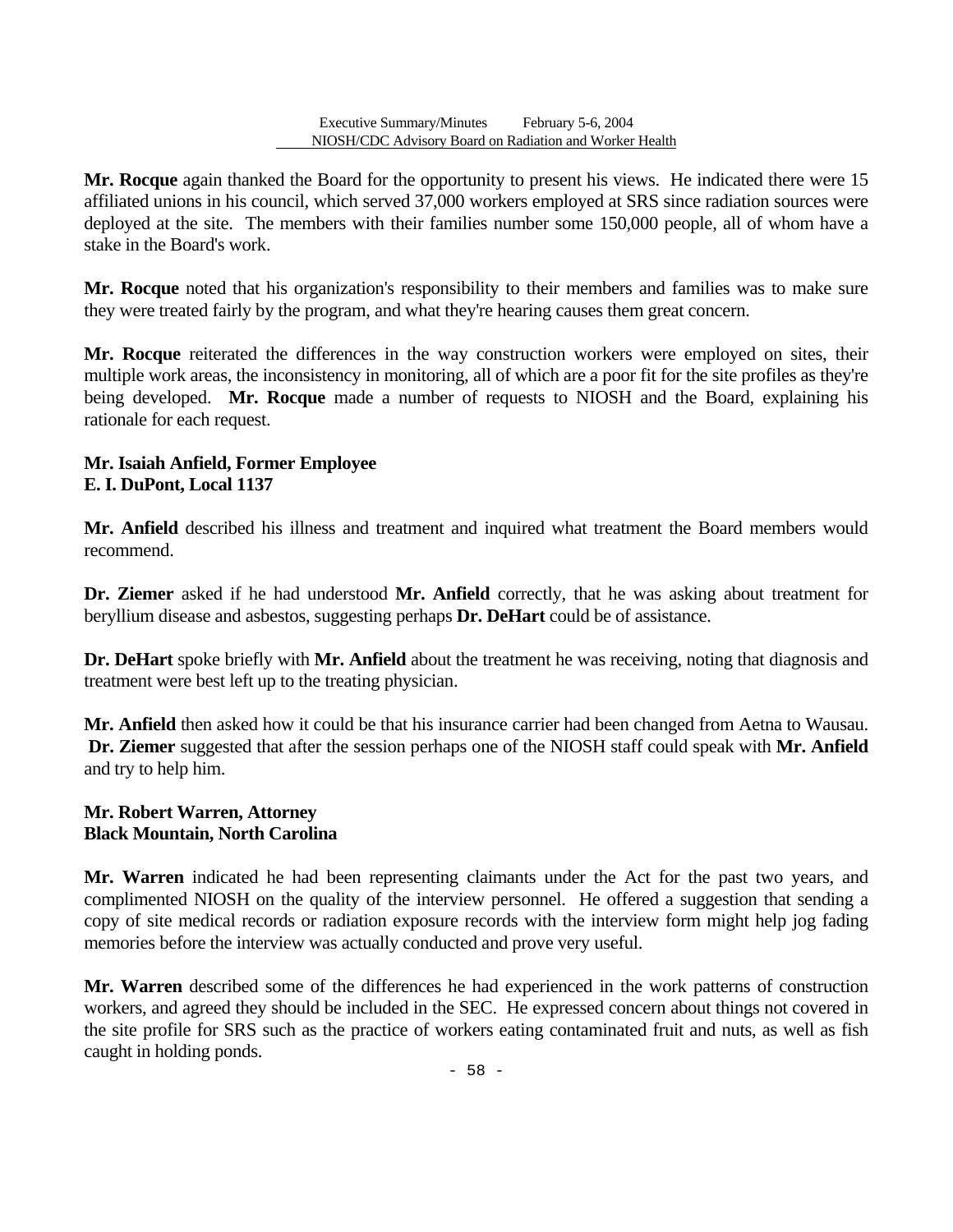**Mr. Warren** talked about his dismay at DOE's lack of effort in locating employment records, and how often he's had clients who worked their way all the way through the claims process to Workers Advocacy in Washington, with DOE denying existence of records, only to have them suddenly appear after the claim had been denied. He hoped NIOSH's persistence in making those requests will at least document that they're being asked for repeatedly.

**Mr. Warren** commented on the new status report from NIOSH and some of the speakers from the previous evening's comment period. He joined Richard Miller in asking that the panel look into some of the issues raised about cancer screening of administrative personnel who worked in the 700 area at SRS. He asked that the Board use its expertise, with NIOSH's help, to perform a dose reconstruction on workers with lymphomas, leukemia or thyroid cancer because the NIOSH dose reconstruction process is not finding there is at least a 50 percent probability of causation in those cases. He asked that that problem be looked into because he thought something was very wrong with the procedures for those particular cancers.

### **Mr. Howard Lawson, Health & Safety Representative Atomic Trades and Labor Council, Y-12 Plant Oak Ridge, Tennessee**

**Mr. Lawson** indicated that one of the issues everybody had heard a lot about was the SEC. He reminded the Board that the Oak Ridge site is one site with three plants. K-25 was the gaseous diffusion plant, the Y-12 weapons plant and the X-10 national lab. And though all three plants are different, all the exposures were the same and monitoring was the same, which was one reason he believes all plants should be in the SEC. K-25 is by virtue of being a gaseous diffusion plant, but Mr. Lawson's group would like to have the workers at Y-12 and X-10 and affected by specific cancers be included, with justification that the Oak Ridge maintenance workers routinely went from one site to the other for training, et cetera. Workers at X-10 developed and tested many of the diffusion processes. Accidents and exposures happened that in those days were considered normal. Today they aren't acceptable, and he wanted to know if NIOSH had taken that into consideration when doing dose reconstructions or if it were possible to estimate those things.

**Mr. Lawson** asked for help with the health screening program, noting a difference among the three plants there, as well. K-25 has screening, as well as a CAT scan truck for early lung detection. The ATLC would like to see that for workers at Y-12 and X-10. A screening process has been worked on through needs assessment for the screening process, and he understands the medical screening program was in the works, but the CAT scan truck and early detection system were not going to be a part of it and the ATLC would like to see that for all the workers.

### **Ms. Julie Gantz, Former Employee Savannah River Site**

**Ms. Gantz** reiterated her comments from the previous evening and indicated that in her recommended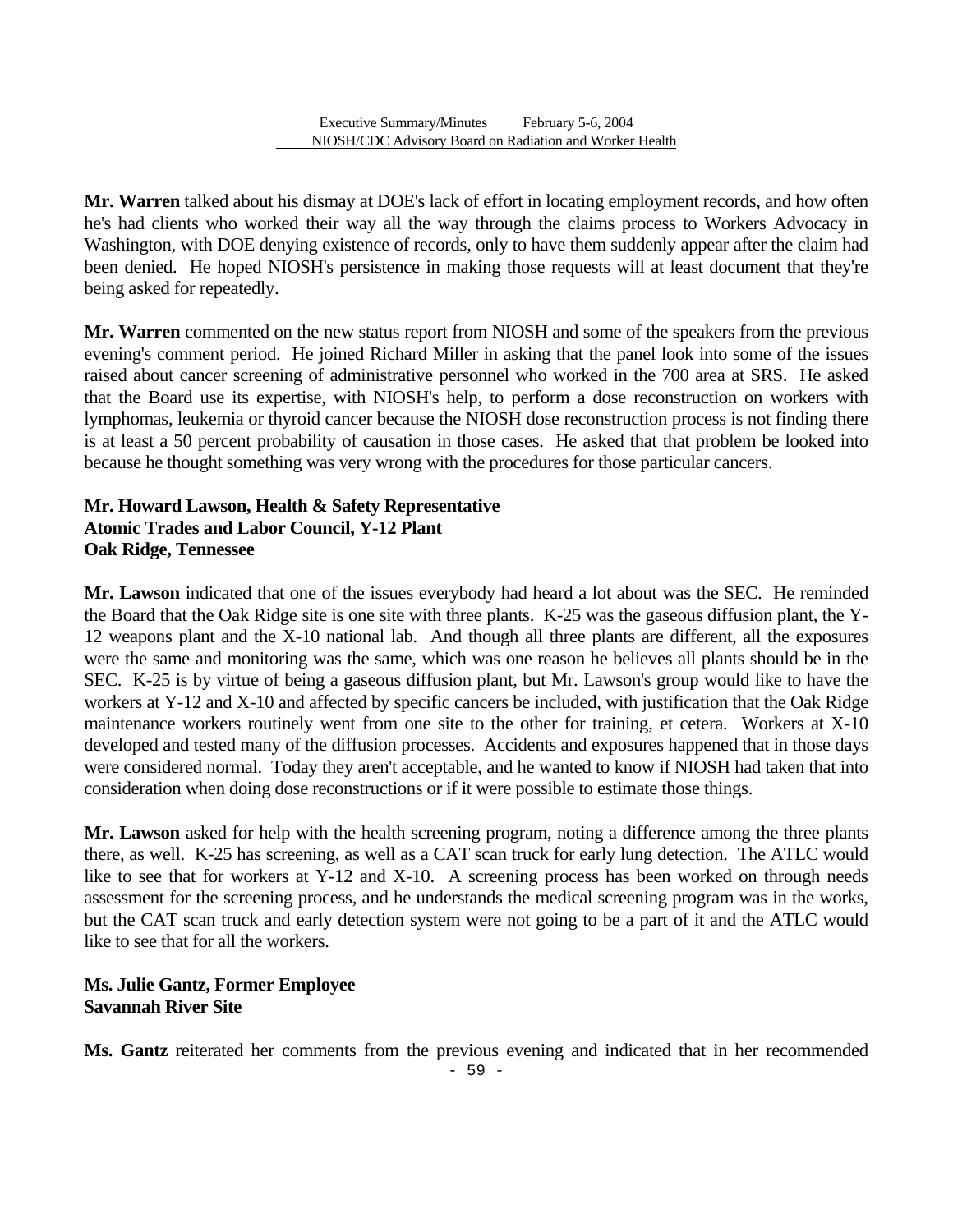decision from NIOSH to deny her claim, that report said that the dose reconstruction likely overestimated her exposure. She wondered where the documentation for that was. She just wanted to know what documentation was used to make that determination.

**Dr. Ziemer** indicated that NIOSH staff could be asked individually to provide that documentation since it was protected information and wouldn't be in the public record. Perhaps a member of the staff could speak with her. **Dr. Ziemer** noted that it appeared it could be a case where there were some chemical implications and unfortunately this program doesn't address those issues, but documentation on radiation dose reconstruction could probably be provided.

**Mr. Isaiah Anfield** wanted to know if his check stubs could be documentation of employment. **Dr. Ziemer**  asked if he could again refer **Mr. Anfield** to work individually with one of the staff. **Mr. Anfield** asked who the staff was. **Mr. Elliott** commented that there was no one from DOL available at the moment. **Dr. Ziemer** indicated they would attempt to get Mr. Anfield some assistance.

With all further business to come before the Board requiring action in Executive Session, the public portion of the meeting was adjourned.

# **End of Summary Minutes**